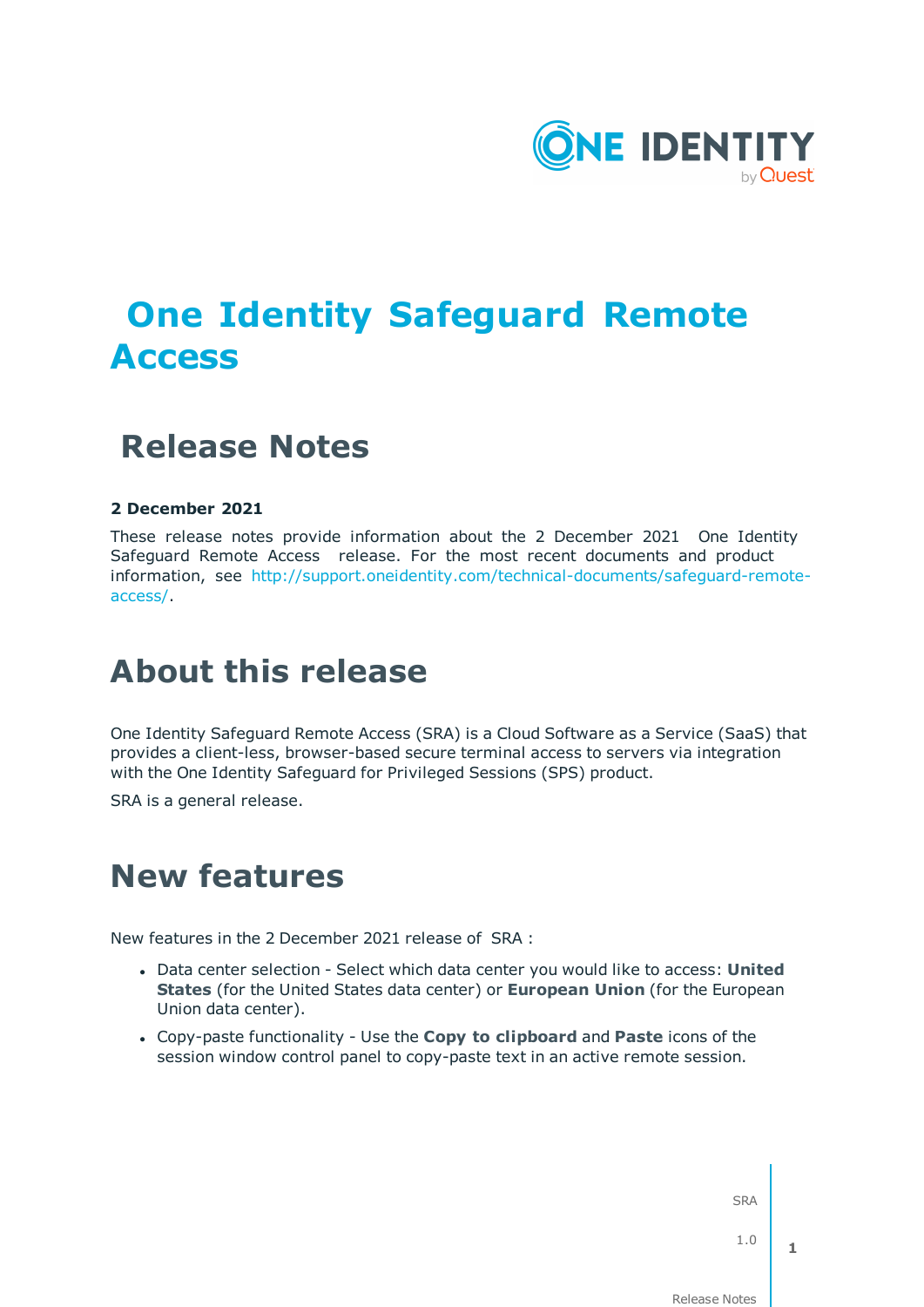# **System requirements**

Before using the 2 December 2021 SRA release, ensure that your system meets the following minimum software requirements.

### **Browser requirements**

#### **Table 1: Supported desktop browsers**

| <b>Browser</b> | <b>Minimum OS/Platform</b> | <b>Version</b> |
|----------------|----------------------------|----------------|
| Google Chrome  | Windows 10                 | Latest         |
|                | Mac OS X Yosemite          |                |

### **Table 2: Supported mobile browsers**

| Browser       | <b>Minimum OS/Platform</b> | <b>Version</b> |
|---------------|----------------------------|----------------|
| Google Chrome | Android                    | Latest         |

### **(Optional) Feature requirements**

### **Table 3: (Optional) Feature requirements**

| <b>Feature</b> | <b>Requirement</b>                                                                                                                                                                                                                                                                   |
|----------------|--------------------------------------------------------------------------------------------------------------------------------------------------------------------------------------------------------------------------------------------------------------------------------------|
| Work           | To authenticate using a work account, you need the following:                                                                                                                                                                                                                        |
| accounts       | . Fully configured Azure AD tenant capable of authenticating user.                                                                                                                                                                                                                   |
|                | • If an organization has registered an Azure AD tenant but it is not fully<br>synchronized or an account has not yet been added, the owner of that<br>account will be unable to use One Identity Starling at that time, unless<br>they register independently from the organization. |

## **Product licensing**

**ONE IDENTITY** 

Use of this software is governed by the Software Transaction Agreement found at <http://www.oneidentity.com/legal/sta.aspx> and the SaaS Addendum at [http://www.oneidentity.com/legal/saas-addendum.aspx.](http://www.oneidentity.com/legal/saas-addendum.aspx) This software does not require an activation or license key to operate.

SRA

1.0

**2**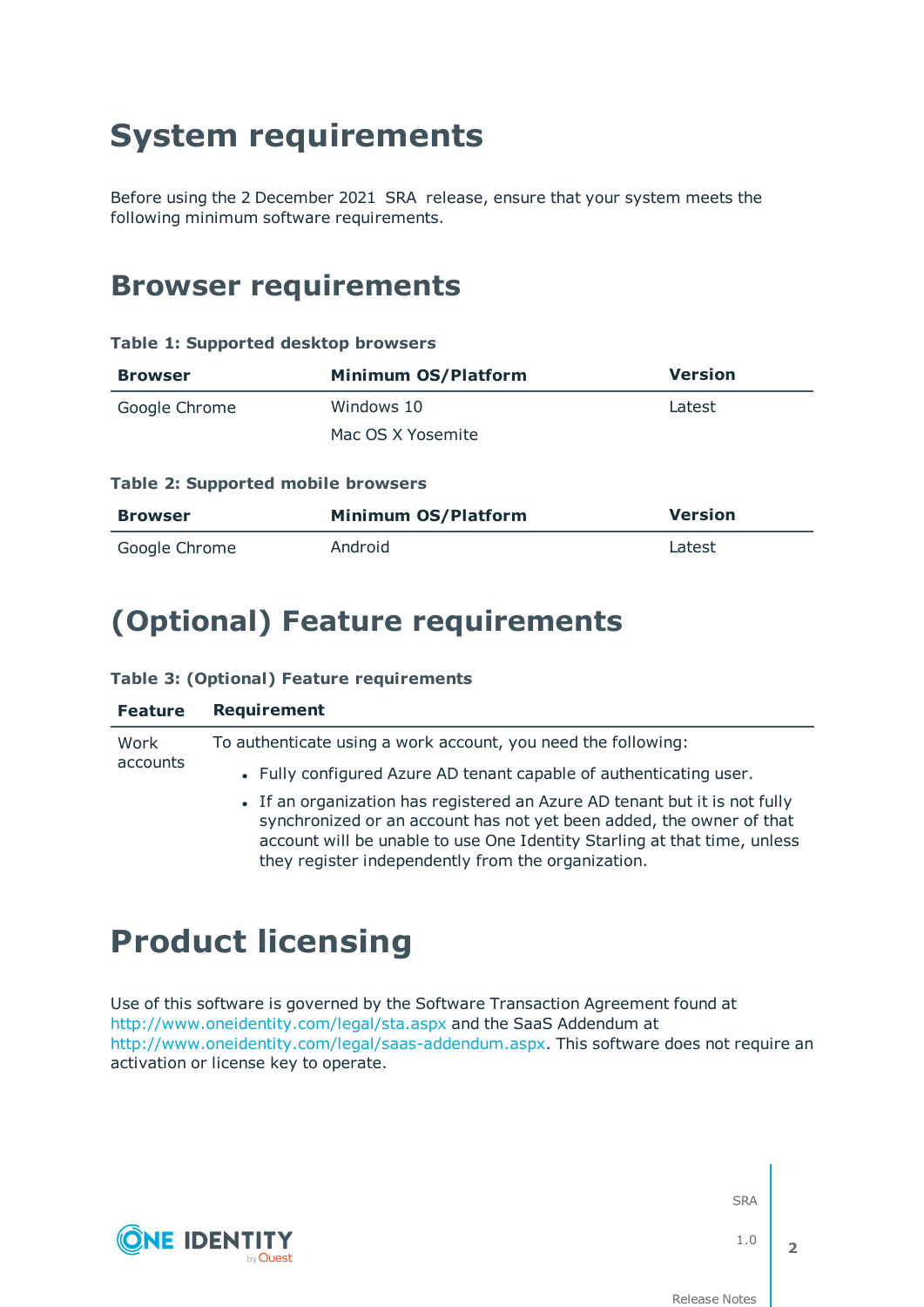# **New service instructions**

The following instructions explain how to enable One Identity Safeguard Remote Access (SRA).

### *To enable SRA*

- 1. From the One Identity Starling home page [\(https://www.cloud.oneidentity.com/\)](https://www.cloud.oneidentity.com/), click **TRY STARLING**.
- 2. Follow the instructions to complete your registration.
- 3. Sign in to your One Identity Starling account.
- 4. Configure One Identity Safeguard for Privileged Sessions (SPS) to join the appliance to One Identity Starling and integrate with SRA.
- 5. Enable SRA. For more information, see One Identity [Safeguard](https://support.oneidentity.com/technical-documents/safeguard-remote-access/hosted/administration-guide/) Remote Access [Administration](https://support.oneidentity.com/technical-documents/safeguard-remote-access/hosted/administration-guide/) Guide.

### **More resources**

Additional information is available from the following:

- Online product documentation
	- One Identity Hybrid [Subscription](https://support.oneidentity.com/one-identity-hybrid-subscription/hosted/technical-documents) information is included in the Starling documentation.
	- Starling Two-Factor [Authentication](https://support.oneidentity.com/starling-two-factor-authentication/hosted/technical-documents) for Starling and Starling Two-Factor Authentication documentation.
	- Starling [Connect](https://support.oneidentity.com/starling-connect/hosted/technical-documents) for Starling and Starling Connect documentation.
	- Starling [CertAccess](https://support.oneidentity.com/starling-certaccess/hosted/technical-documents) for Starling and Starling CertAccess documentation.
	- One Identity [Safeguard](https://support.oneidentity.com/one-identity-safeguard-for-privileged-sessions/technical-documents) for Privileged Sessions for SPS documentation.



SRA

1.0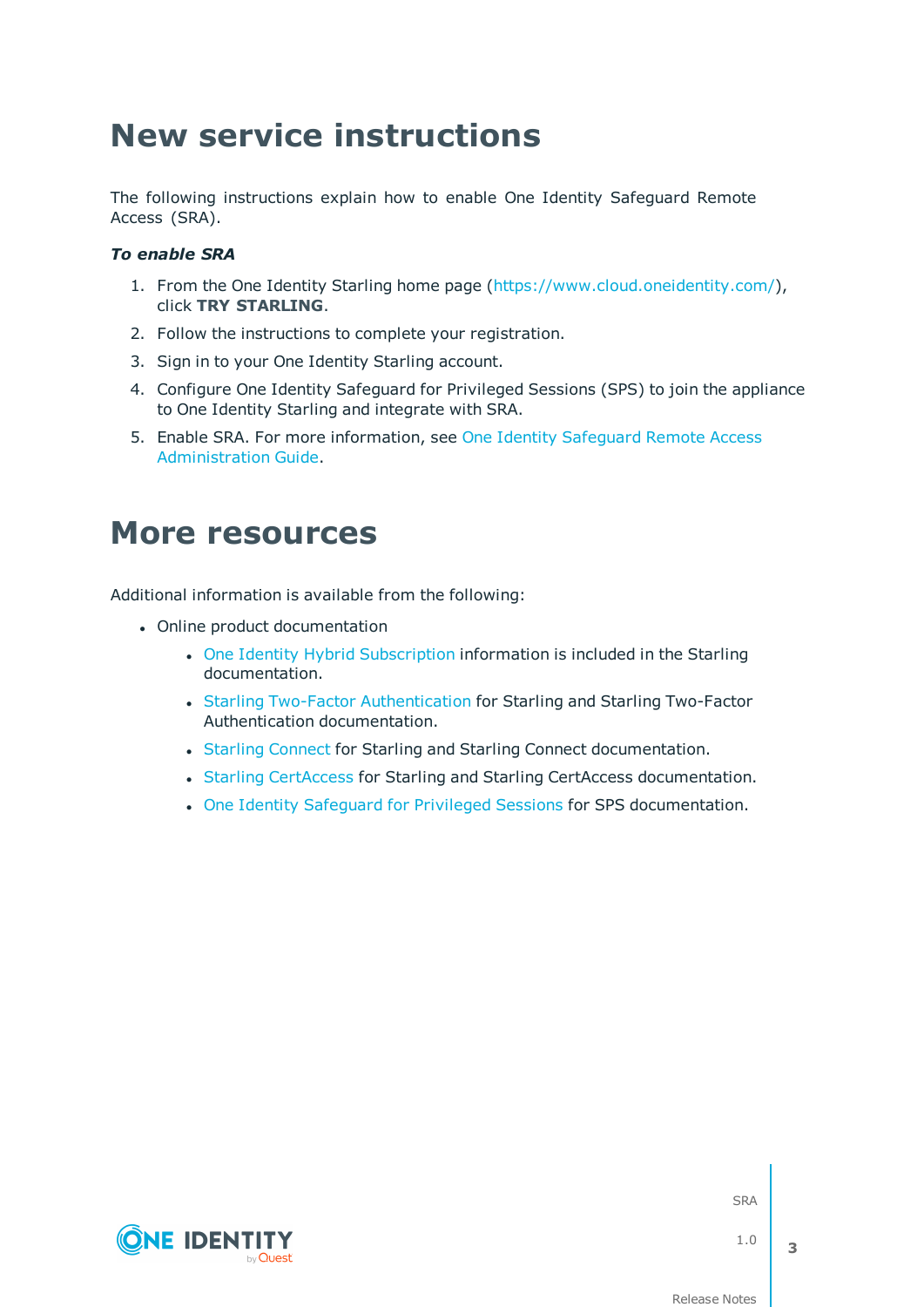## **About us**

One Identity solutions eliminate the complexities and time-consuming processes often required to govern identities, manage privileged accounts and control access. Our solutions enhance business agility while addressing your IAM challenges with on-premises, cloud and hybrid environments.

## **Contacting us**

For sales and other inquiries, such as licensing, support, and renewals, visit <https://www.oneidentity.com/company/contact-us.aspx>.

### **Technical support resources**

Technical support is available to One Identity customers with a valid maintenance contract and customers who have trial versions. You can access the Support Portal at [https://support.oneidentity.com/.](https://support.oneidentity.com/)

The Support Portal provides self-help tools you can use to solve problems quickly and independently, 24 hours a day, 365 days a year. The Support Portal enables you to:

- Submit and manage a Service Request
- View Knowledge Base articles
- Sign up for product notifications
- Download software and technical documentation
- View how-to videos at [www.YouTube.com/OneIdentity](http://www.youtube.com/OneIdentity)
- Engage in community discussions

**ONE IDENTITY** 

- Chat with support engineers online
- View services to assist you with your product

## **Third-party contributions**

This product contains some third-party components (listed below). Copies of their licenses may be found at referencing [https://www.oneidentity.com/legal/license-agreements.aspx.](https://www.oneidentity.com/legal/license-agreements.aspx) Source code for components marked with an asterisk (\*) is available at [http://opensource.quest.com.](http://opensource.quest.com/)

SRA

1.0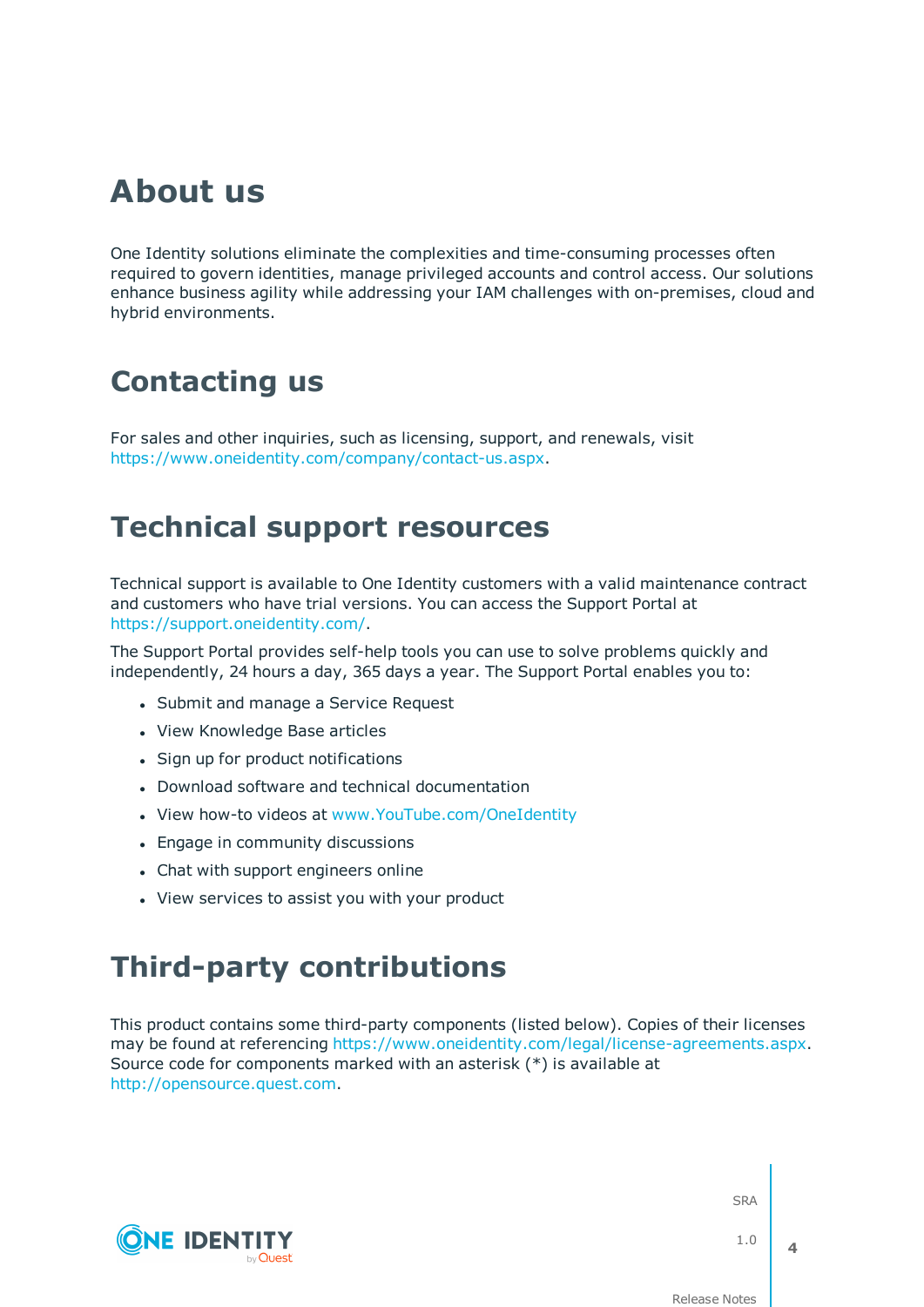#### **Table 4: List of Third-Party Contributions**

#### **Copyright 2021 One Identity LLC.**

#### **ALL RIGHTS RESERVED.**

This guide contains proprietary information protected by copyright. The software described in this guide is furnished under a software license or nondisclosure agreement. This software may be used or copied only in accordance with the terms of the applicable agreement. No part of this guide may be reproduced or transmitted in any form or by any means, electronic or mechanical, including photocopying and recording for any purpose other than the purchaser's personal use without the written permission of One Identity LLC .

The information in this document is provided in connection with One Identity products. No license, express or implied, by estoppel or otherwise, to any intellectual property right is granted by this document or in connection with the sale of One Identity LLC products. EXCEPT AS SET FORTH IN THE TERMS AND CONDITIONS AS SPECIFIED IN THE LICENSE AGREEMENT FOR THIS PRODUCT, ONE IDENTITY ASSUMES NO LIABILITY WHATSOEVER AND DISCLAIMS ANY EXPRESS, IMPLIED OR STATUTORY WARRANTY RELATING TO ITS PRODUCTS INCLUDING, BUT NOT LIMITED TO, THE IMPLIED WARRANTY OF MERCHANTABILITY, FITNESS FOR A PARTICULAR PURPOSE, OR NON-INFRINGEMENT. IN NO EVENT SHALL ONE IDENTITY BE LIABLE FOR ANY DIRECT, INDIRECT, CONSEQUENTIAL, PUNITIVE, SPECIAL OR INCIDENTAL DAMAGES (INCLUDING, WITHOUT LIMITATION, DAMAGES FOR LOSS OF PROFITS, BUSINESS INTERRUPTION OR LOSS OF INFORMATION) ARISING OUT OF THE USE OR INABILITY TO USE THIS DOCUMENT, EVEN IF ONE IDENTITY HAS BEEN ADVISED OF THE POSSIBILITY OF SUCH DAMAGES. One Identity makes no representations or warranties with respect to the accuracy or completeness of the contents of this document and reserves the right to make changes to specifications and product descriptions at any time without notice. One Identity does not make any commitment to update the information contained in this document.

If you have any questions regarding your potential use of this material, contact:

One Identity LLC. Attn: LEGAL Dept 4 Polaris Way Aliso Viejo, CA 92656

Refer to our Web site [\(http://www.OneIdentity.com](http://www.oneidentity.com/)) for regional and international office information.

#### **Patents**

One Identity is proud of our advanced technology. Patents and pending patents may apply to this product. For the most current information about applicable patents for this product, please visit our website at [http://www.OneIdentity.com/legal/patents.aspx.](http://www.oneidentity.com/legal/patents.aspx)

#### **Trademarks**

One Identity and the One Identity logo are trademarks and registered trademarks of One Identity LLC. in the U.S.A. and other countries. For a complete list of One Identity trademarks, please visit our website at [www.OneIdentity.com/legal.](http://www.oneidentity.com/legal) All other trademarks are the property of their respective owners.

#### **Legend**

**WARNING: A WARNING icon highlights a potential risk of bodily injury or property damage, for which industry-standard safety precautions are advised. This icon is often associated with electrical hazards related to hardware.**

**CAUTION: A CAUTION icon indicates potential damage to hardware or loss of data if instructions are not followed.**

SRA



1.0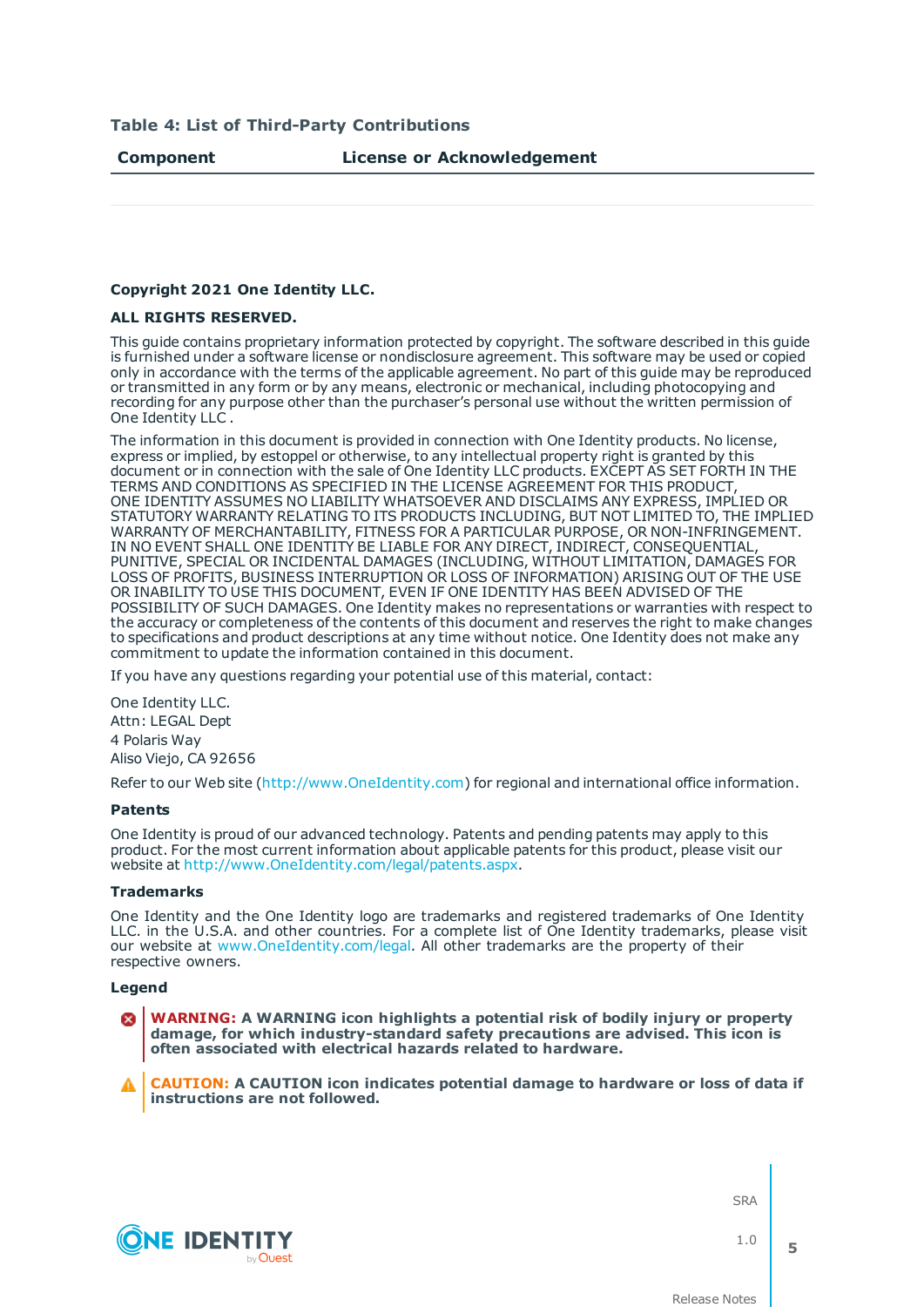# **Third-party contributions**

This product contains some third-party components (listed below). Copies of their licenses may be found at referencing [https://www.oneidentity.com/legal/license-agreements.aspx.](https://www.oneidentity.com/legal/license-agreements.aspx) Source code for components marked with an asterisk (\*) is available at [http://opensource.quest.com.](http://opensource.quest.com/)

### **Table 5: List of Third-Party Contributions**

| <b>Component</b>                                | <b>Copyright Notice</b>                                                                                                                                                                                                                                                                                              |
|-------------------------------------------------|----------------------------------------------------------------------------------------------------------------------------------------------------------------------------------------------------------------------------------------------------------------------------------------------------------------------|
|                                                 | <b>License</b>                                                                                                                                                                                                                                                                                                       |
| Apache Guacamole Server 1.3.0                   |                                                                                                                                                                                                                                                                                                                      |
| Azure.Core 1.0.220.11003                        | Licensed under MIT License terms can be found at:<br>https://licenses.nuget.org/MIT                                                                                                                                                                                                                                  |
| Azure.Data.AppConfiguration<br>1.0.20.5608      | Licensed under MIT License terms can be found at:<br>https://licenses.nuget.org/MIT                                                                                                                                                                                                                                  |
| Azure.Identity 1.100.120.11003                  | Licensed under MIT License terms can be found at:<br>https://index.whitesourcesoftware.com/gri/app/read<br>er/resource/content/asString/80b2e434-e705-4490-<br>b718-d846771485c5 License terms can be found at:<br>https://licenses.nuget.org/MIT                                                                    |
| Azure.Security.KeyVault.Secrets<br>4.0.120.5803 | Licensed under MIT License terms can be found at:<br>https://index.whitesourcesoftware.com/gri/app/read<br>er/resource/content/asString/dc9653c6-4ce0-4812-<br>832d-73e30e41ab3c License terms can be found at:<br>https://licenses.nuget.org/MIT                                                                    |
| Castle.Core 4.4.0                               | Copyright (c) 2004-2019 Castle Project -<br>http://www.castleproject.org/                                                                                                                                                                                                                                            |
| CorrelationId 3.0.0.0                           | Licensed under MIT License terms can be found at:<br>https://index.whitesourcesoftware.com/gri/app/read<br>er/resource/content/asString/7e17b96d-2d64-4e6e-<br>adbf-27474e9d98f8 License terms can be found at:<br>https://licenses.nuget.org/MIT                                                                    |
| Flurl 2.8.2.0                                   | Licensed under MIT License terms can be found at:<br>https://licenses.nuget.org/MIT                                                                                                                                                                                                                                  |
| FreeRDP 2.3.0                                   |                                                                                                                                                                                                                                                                                                                      |
| Google.Protobuf 3.13.0.0                        | Licensed under BSD 3 License terms can be found at:<br>https://github.com/protocolbuffers/protobuf/blob/ma<br>ster/LICENSE License terms can be found at:<br>https://index.whitesourcesoftware.com/gri/app/read<br>er/resource/content/asString/d7354ee1-8043-4247-<br>8197-33e1b8e2f062 Copyright 2015 Google Inc." |



SRA

1.0

**6**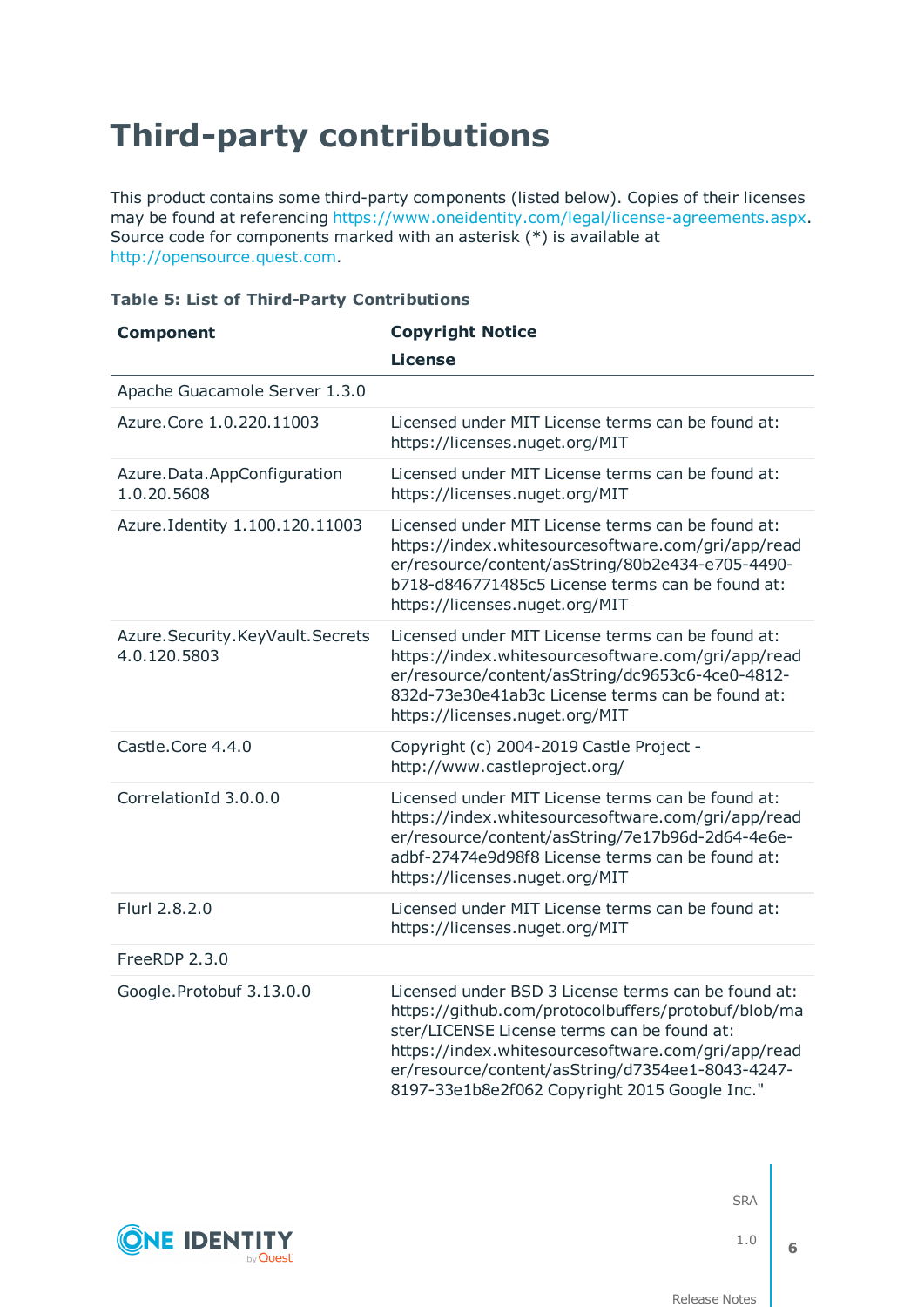| <b>Component</b>                               | <b>Copyright Notice</b>                                                                                                                                                                                                                                                                                |
|------------------------------------------------|--------------------------------------------------------------------------------------------------------------------------------------------------------------------------------------------------------------------------------------------------------------------------------------------------------|
|                                                | <b>License</b>                                                                                                                                                                                                                                                                                         |
| Grpc.AspNetCore.Server 2.32.0.0                | Licensed under Apache 2.0 License terms can be<br>found at:<br>https://index.whitesourcesoftware.com/gri/app/read<br>er/resource/content/asString/55ad43bc-39e3-40ce-<br>a8c7-1af114e7e2fd License terms can be found at:<br>https://licenses.nuget.org/Apache-2.0 Copyright 2019<br>The gRPC Authors" |
| Grpc.AspNetCore.Server.Reflecti<br>on 2.32.0.0 | Licensed under Apache 2.0 License terms can be<br>found at:<br>https://index.whitesourcesoftware.com/gri/app/read<br>er/resource/content/asString/078c72db-2ede-48e6-<br>af8b-39065771f3c3 License terms can be found at:<br>https://licenses.nuget.org/Apache-2.0 Copyright 2019<br>The gRPC Authors" |
| Grpc.Core.Api 2.32.0.0                         | Licensed under Apache 2.0 License terms can be<br>found at:<br>https://index.whitesourcesoftware.com/gri/app/read<br>er/resource/content/asString/d1980f35-603b-4fa0-<br>9538-4be75308ee15 License terms can be found at:<br>https://licenses.nuget.org/Apache-2.0 Copyright",<br>"Google Inc          |
| Grpc.Core.Api 2.34.0.0                         | Licensed under Apache 2.0 License terms can be<br>found at:<br>https://index.whitesourcesoftware.com/gri/app/read<br>er/resource/content/asString/420f73d6-6b1a-41ae-<br>9a45-e3e8a28262e9 License terms can be found at:<br>https://licenses.nuget.org/Apache-2.0 Copyright",<br>"Google Inc          |
| Grpc.HealthCheck 2.32.0.0                      | Licensed under Apache 2.0 License terms can be<br>found at:<br>https://index.whitesourcesoftware.com/gri/app/read<br>er/resource/content/asString/2350d568-a853-4afb-<br>83e9-6dde288880b6 License terms can be found at:<br>https://licenses.nuget.org/Apache-2.0 Copyright",<br>"Google Inc          |
| Grpc.Net.Client 2.32.0.0                       | Licensed under Apache 2.0 License terms can be<br>found at:<br>https://index.whitesourcesoftware.com/gri/app/read<br>er/resource/content/asString/a095236e-99dc-43f1-<br>8912-b14ed702a19a License terms can be found at:<br>https://licenses.nuget.org/Apache-2.0 Copyright 2019<br>The gRPC Authors" |



1.0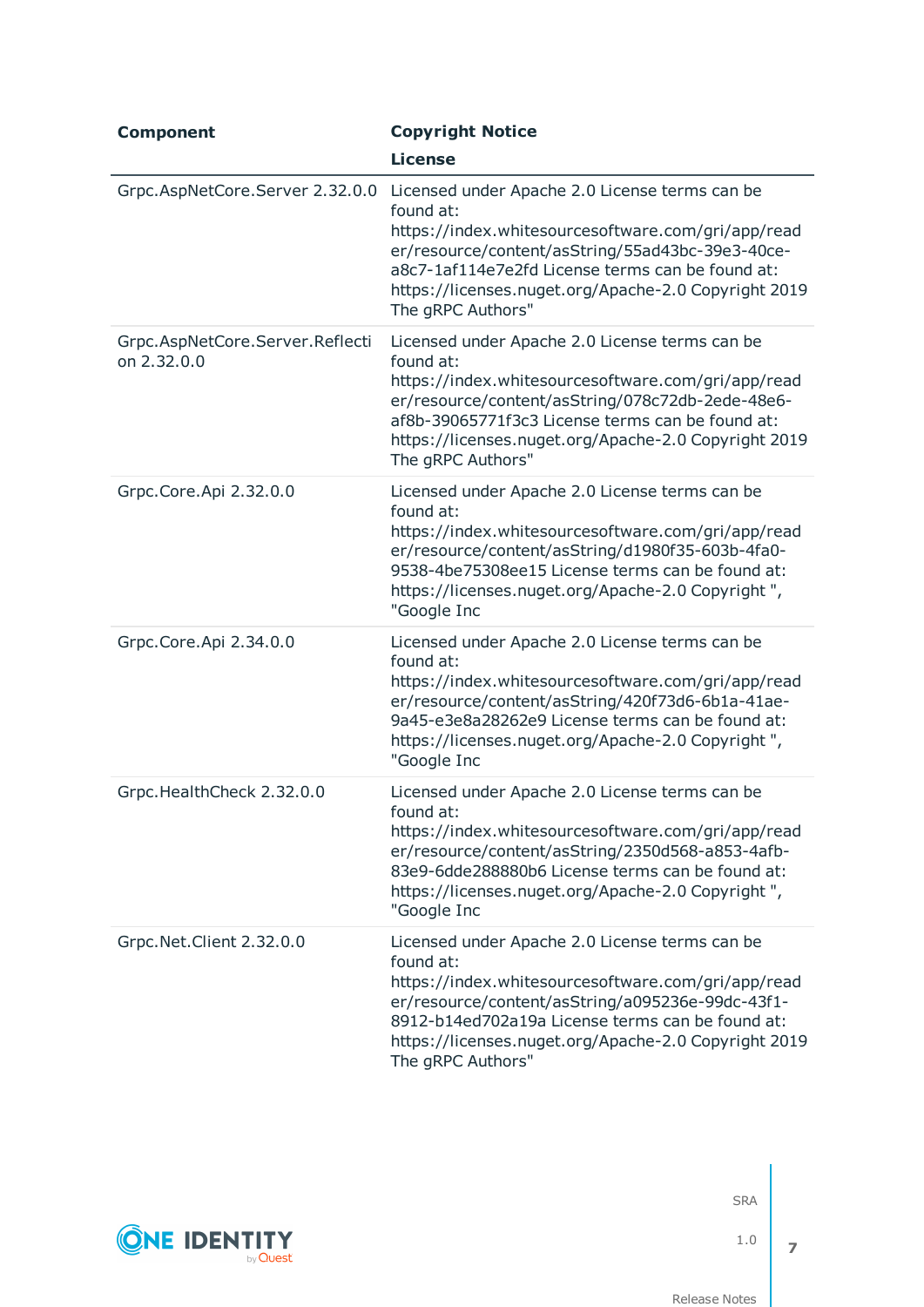| <b>Component</b>                                     | <b>Copyright Notice</b>                                                                                                                                                                                                                                                                                |
|------------------------------------------------------|--------------------------------------------------------------------------------------------------------------------------------------------------------------------------------------------------------------------------------------------------------------------------------------------------------|
|                                                      | <b>License</b>                                                                                                                                                                                                                                                                                         |
| Grpc.Net.Client 2.34.0.0                             | Licensed under Apache 2.0 License terms can be<br>found at:<br>https://index.whitesourcesoftware.com/gri/app/read<br>er/resource/content/asString/0a0dc298-ff7b-4d12-<br>a4b1-c85b1dd26288 License terms can be found at:<br>https://licenses.nuget.org/Apache-2.0 Copyright 2019<br>The gRPC Authors" |
| Grpc.Net.Common 2.32.0.0                             | Licensed under Apache 2.0 License terms can be<br>found at:<br>https://index.whitesourcesoftware.com/gri/app/read<br>er/resource/content/asString/7bbd976d-166c-4f16-<br>8e88-4a3c3fa4d51c License terms can be found at:<br>https://licenses.nuget.org/Apache-2.0 Copyright 2019<br>The gRPC Authors" |
| Grpc.Net.Common 2.34.0.0                             | Licensed under Apache 2.0 License terms can be<br>found at:<br>https://index.whitesourcesoftware.com/gri/app/read<br>er/resource/content/asString/36ebcdf2-8c35-4fd9-<br>92a3-c799ebe73ed6 License terms can be found at:<br>https://licenses.nuget.org/Apache-2.0 Copyright 2019<br>The gRPC Authors" |
| Grpc.Reflection 2.32.0.0                             | Licensed under Apache 2.0 License terms can be<br>found at:<br>https://index.whitesourcesoftware.com/gri/app/read<br>er/resource/content/asString/48b47480-eb92-46ea-<br>ba96-91d118286b70 License terms can be found at:<br>https://licenses.nuget.org/Apache-2.0 Copyright",<br>"Google Inc          |
| Microsoft.AI.DependencyCollecto<br>r 2.14.0.17971    | Licensed under MIT License terms can be found at:<br>https://github.com/Microsoft/ApplicationInsights-<br>dotnet Copyright Microsoft Corporation                                                                                                                                                       |
| Microsoft.AI.EventCounterCollect<br>or 2.14.0.17971  | Licensed under MIT License terms can be found at:<br>https://github.com/Microsoft/ApplicationInsights-<br>dotnet Copyright Microsoft Corporation                                                                                                                                                       |
| Microsoft.AI.PerfCounterCollecto<br>r 2.14.0.17971   | Licensed under MIT License terms can be found at:<br>https://github.com/Microsoft/ApplicationInsights-<br>dotnet Copyright Microsoft Corporation                                                                                                                                                       |
| Microsoft.AI.ServerTelemetryCh<br>annel 2.14.0.17971 | Licensed under MIT License terms can be found at:<br>https://github.com/Microsoft/ApplicationInsights-<br>dotnet Copyright Microsoft Corporation                                                                                                                                                       |
| Microsoft.AI.WindowsServer                           | Licensed under MIT License terms can be found at:                                                                                                                                                                                                                                                      |



1.0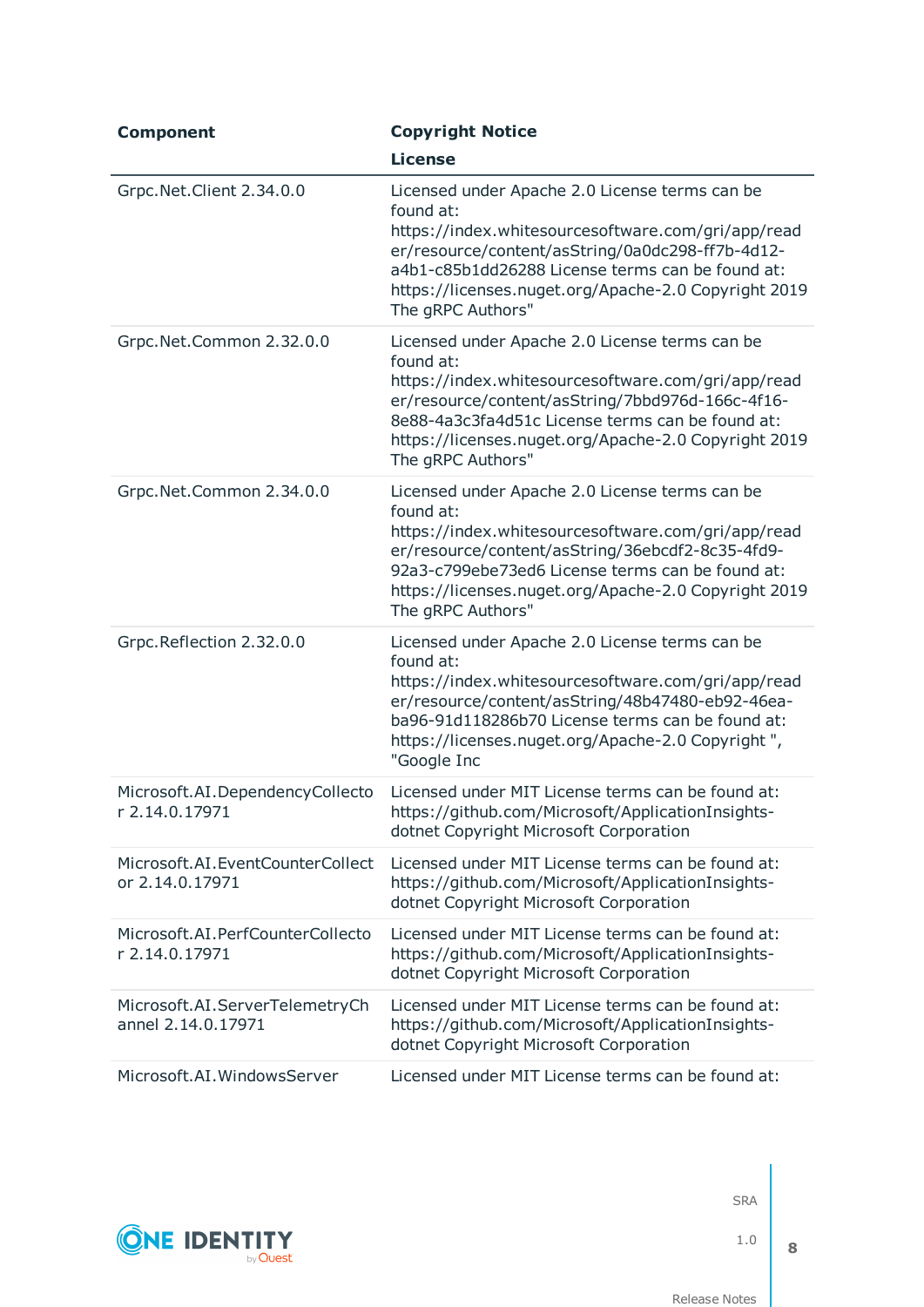| <b>Component</b>                                                         | <b>Copyright Notice</b>                                                                                                                                                                                                                                                              |
|--------------------------------------------------------------------------|--------------------------------------------------------------------------------------------------------------------------------------------------------------------------------------------------------------------------------------------------------------------------------------|
|                                                                          | <b>License</b>                                                                                                                                                                                                                                                                       |
| 2.14.0.17971                                                             | https://github.com/Microsoft/ApplicationInsights-<br>dotnet Copyright Microsoft Corporation                                                                                                                                                                                          |
| Microsoft.ApplicationInsights<br>2.14.0.17971                            | Licensed under MIT License terms can be found at:<br>https://index.whitesourcesoftware.com/gri/app/read<br>er/resource/content/asString/b767563a-762c-44fd-<br>a85b-bcf588eab7ac License terms can be found at:<br>https://licenses.nuget.org/MIT Copyright Microsoft<br>Corporation |
| Microsoft.ApplicationInsights.Asp<br>NetCore 2.14.0.17971                | Licensed under MIT License terms can be found at:<br>https://index.whitesourcesoftware.com/gri/app/read<br>er/resource/content/asString/9fe801f2-0f17-495a-<br>bfbf-7ca5fc243281 License terms can be found at:<br>https://licenses.nuget.org/MIT Copyright Microsoft<br>Corporation |
| Microsoft.ApplicationInsights.Kub<br>ernetes $1.1.2.0$                   | Licensed under MIT License terms can be found at:<br>https://index.whitesourcesoftware.com/gri/app/read<br>er/resource/content/asString/6f929fca-9d7e-47b2-<br>97ae-d5831755ed17                                                                                                     |
| Microsoft.AspNetCore.Antiforger<br>y 3.100.1020.52004                    | Licensed under Apache 2.0 License terms can be<br>found at: https://github.com/aspnet/AspNetCore<br>Copyright .NET Foundation and Contributors                                                                                                                                       |
| Microsoft.AspNetCore.Authentica<br>tion 3.100.1020.52004                 | Licensed under Apache 2.0 License terms can be<br>found at: https://github.com/aspnet/AspNetCore<br>Copyright .NET Foundation and Contributors                                                                                                                                       |
| Microsoft.AspNetCore.Authentica<br>tion.Abstractions<br>3.100.1020.52004 | Licensed under Apache 2.0 License terms can be<br>found at: https://github.com/aspnet/AspNetCore<br>Copyright .NET Foundation and Contributors                                                                                                                                       |
| Microsoft.AspNetCore.Authentica<br>tion. Cookies 3.100.1020.52004        | Licensed under Apache 2.0 License terms can be<br>found at: https://github.com/aspnet/AspNetCore<br>Copyright .NET Foundation and Contributors                                                                                                                                       |
| Microsoft.AspNetCore.Authentica<br>tion.Core 3.100.1020.52004            | Licensed under Apache 2.0 License terms can be<br>found at: https://github.com/aspnet/AspNetCore<br>Copyright .NET Foundation and Contributors                                                                                                                                       |
| Microsoft.AspNetCore.Authentica<br>tion.JwtBearer 3.100.520.27105        | Licensed under Apache 2.0 License terms can be<br>found at:<br>https://index.whitesourcesoftware.com/gri/app/read<br>er/resource/content/asString/bf8a0ccf-44f2-44c0-<br>9176-ef648f827a47 License terms can be found at:<br>https://licenses.nuget.org/Apache-2.0                   |
| Microsoft.AspNetCore.Authentica                                          | Licensed under Apache 2.0 License terms can be                                                                                                                                                                                                                                       |



1.0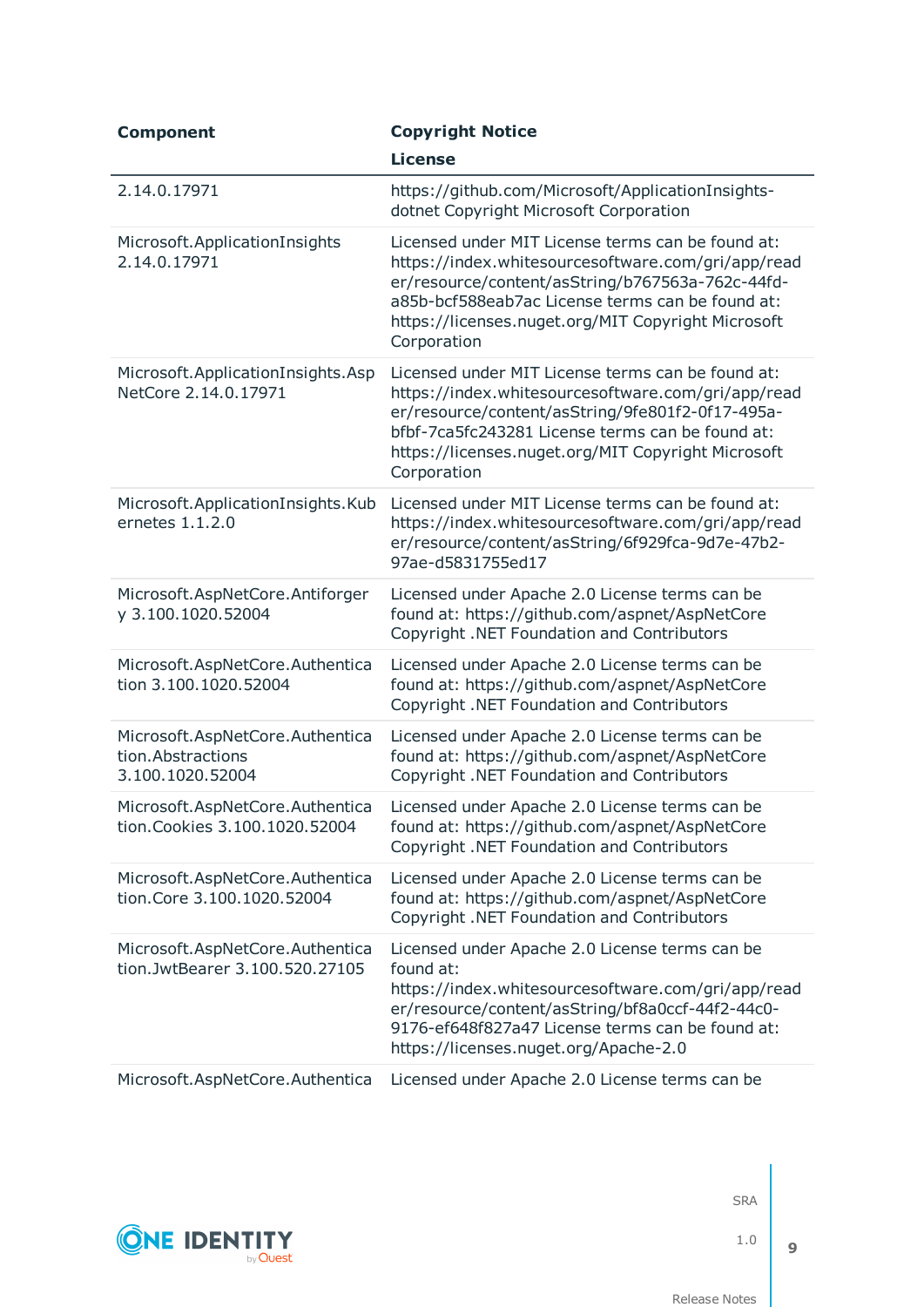| <b>Component</b>                                                        | <b>Copyright Notice</b>                                                                                                                        |
|-------------------------------------------------------------------------|------------------------------------------------------------------------------------------------------------------------------------------------|
|                                                                         | <b>License</b>                                                                                                                                 |
| tion. OAuth 3.100. 1020. 52004                                          | found at: https://github.com/aspnet/AspNetCore<br>Copyright .NET Foundation and Contributors                                                   |
| Microsoft.AspNetCore.Authorizati<br>on 3.100.1020.52004                 | Licensed under Apache 2.0 License terms can be<br>found at: https://github.com/aspnet/AspNetCore<br>Copyright .NET Foundation and Contributors |
| Microsoft.AspNetCore.Authorizati<br>on.Policy 3.100.1020.52004          | Licensed under Apache 2.0 License terms can be<br>found at: https://github.com/aspnet/AspNetCore<br>Copyright .NET Foundation and Contributors |
| Microsoft.AspNetCore.Componen<br>ts 3.100.1020.52004                    | Licensed under Apache 2.0 License terms can be<br>found at: https://github.com/aspnet/AspNetCore<br>Copyright .NET Foundation and Contributors |
| Microsoft.AspNetCore.Componen<br>ts.Authorization<br>3.100.1020.52004   | Licensed under Apache 2.0 License terms can be<br>found at: https://github.com/aspnet/AspNetCore<br>Copyright .NET Foundation and Contributors |
| Microsoft.AspNetCore.Componen<br>ts.Forms 3.100.1020.52004              | Licensed under Apache 2.0 License terms can be<br>found at: https://github.com/aspnet/AspNetCore<br>Copyright .NET Foundation and Contributors |
| Microsoft.AspNetCore.Componen<br>ts.Server 3.100.1020.52004             | Licensed under Apache 2.0 License terms can be<br>found at: https://github.com/aspnet/AspNetCore<br>Copyright .NET Foundation and Contributors |
| Microsoft.AspNetCore.Componen<br>ts. Web 3.100.1020.52004               | Licensed under Apache 2.0 License terms can be<br>found at: https://github.com/aspnet/AspNetCore<br>Copyright .NET Foundation and Contributors |
| Microsoft.AspNetCore.Connection<br>s. Abstractions 3.100.1020.52004     | Licensed under Apache 2.0 License terms can be<br>found at: https://github.com/aspnet/AspNetCore<br>Copyright .NET Foundation and Contributors |
| Microsoft.AspNetCore.CookiePoli<br>cy 3.100.1020.52004                  | Licensed under Apache 2.0 License terms can be<br>found at: https://github.com/aspnet/AspNetCore<br>Copyright .NET Foundation and Contributors |
| Microsoft.AspNetCore.Cors<br>3.100.1020.52004                           | Licensed under Apache 2.0 License terms can be<br>found at: https://github.com/aspnet/AspNetCore<br>Copyright .NET Foundation and Contributors |
| Microsoft.AspNetCore.Cryptogra<br>phy.Internal 3.100.1020.52004         | Licensed under Apache 2.0 License terms can be<br>found at: https://github.com/aspnet/AspNetCore<br>Copyright .NET Foundation and Contributors |
| Microsoft.AspNetCore.Cryptogra<br>phy.KeyDerivation<br>3.100.1020.52004 | Licensed under Apache 2.0 License terms can be<br>found at: https://github.com/aspnet/AspNetCore<br>Copyright .NET Foundation and Contributors |



1.0

**10**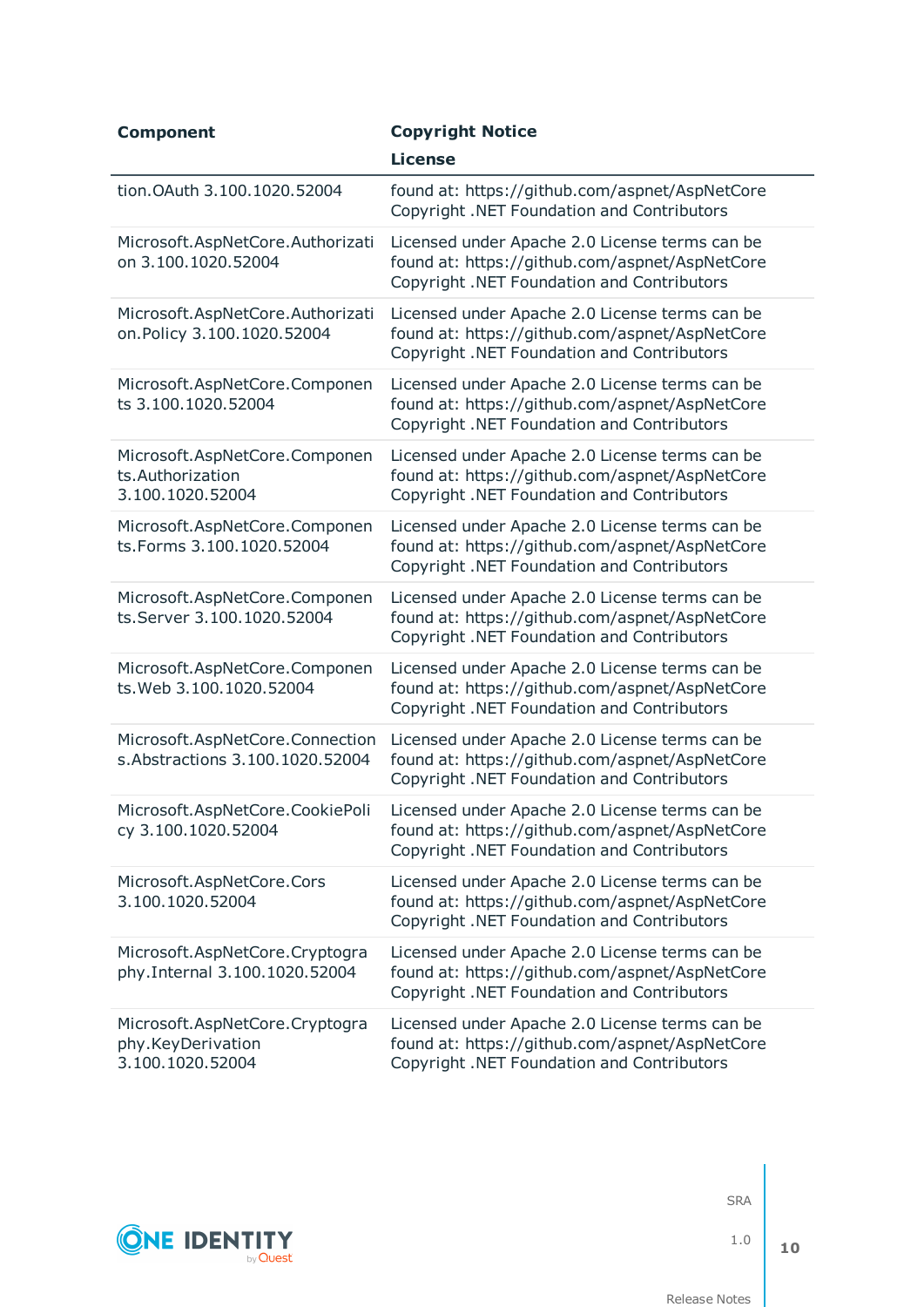| <b>Component</b>                                                         | <b>Copyright Notice</b>                                                                                                                        |
|--------------------------------------------------------------------------|------------------------------------------------------------------------------------------------------------------------------------------------|
|                                                                          | <b>License</b>                                                                                                                                 |
| Microsoft.AspNetCore.DataProtec<br>tion 3.100.1020.52004                 | Licensed under Apache 2.0 License terms can be<br>found at: https://github.com/aspnet/AspNetCore<br>Copyright .NET Foundation and Contributors |
| Microsoft.AspNetCore.DataProtec<br>tion.Abstractions<br>3.100.1020.52004 | Licensed under Apache 2.0 License terms can be<br>found at: https://github.com/aspnet/AspNetCore<br>Copyright .NET Foundation and Contributors |
| Microsoft.AspNetCore.DataProtec<br>tion. Extensions<br>3.100.1020.52004  | Licensed under Apache 2.0 License terms can be<br>found at: https://github.com/aspnet/AspNetCore<br>Copyright .NET Foundation and Contributors |
| Microsoft.AspNetCore.Diagnostic<br>s 3.100.1020.52004                    | Licensed under Apache 2.0 License terms can be<br>found at: https://github.com/aspnet/AspNetCore<br>Copyright .NET Foundation and Contributors |
| Microsoft.AspNetCore.Diagnostic<br>s. Abstractions 3.100.1020.52004      | Licensed under Apache 2.0 License terms can be<br>found at: https://github.com/aspnet/AspNetCore<br>Copyright .NET Foundation and Contributors |
| Microsoft.AspNetCore.Diagnostic<br>s.HealthChecks<br>3.100.1020.52004    | Licensed under Apache 2.0 License terms can be<br>found at: https://github.com/aspnet/AspNetCore<br>Copyright .NET Foundation and Contributors |
| Microsoft.AspNetCore.HostFilteri<br>ng 3.100.1020.52004                  | Licensed under Apache 2.0 License terms can be<br>found at: https://github.com/aspnet/AspNetCore<br>Copyright .NET Foundation and Contributors |
| Microsoft.AspNetCore.Hosting<br>3.100.1020.52004                         | Licensed under Apache 2.0 License terms can be<br>found at: https://github.com/aspnet/AspNetCore<br>Copyright .NET Foundation and Contributors |
| Microsoft.AspNetCore.Hosting.Ab<br>stractions 3.100.1020.52004           | Licensed under Apache 2.0 License terms can be<br>found at: https://github.com/aspnet/AspNetCore<br>Copyright .NET Foundation and Contributors |
| Microsoft.AspNetCore.Hosting.Se<br>rver.Abstractions<br>3.100.1020.52004 | Licensed under Apache 2.0 License terms can be<br>found at: https://github.com/aspnet/AspNetCore<br>Copyright .NET Foundation and Contributors |
| Microsoft.AspNetCore.Html.Abstr<br>actions 3.100.1020.52004              | Licensed under Apache 2.0 License terms can be<br>found at: https://github.com/aspnet/AspNetCore<br>Copyright .NET Foundation and Contributors |
| Microsoft.AspNetCore.Http<br>3.100.1020.52004                            | Licensed under Apache 2.0 License terms can be<br>found at: https://github.com/aspnet/AspNetCore<br>Copyright .NET Foundation and Contributors |
| Microsoft.AspNetCore.Http.Abstr<br>actions 3.100.1020.52004              | Licensed under Apache 2.0 License terms can be<br>found at: https://github.com/aspnet/AspNetCore                                               |



1.0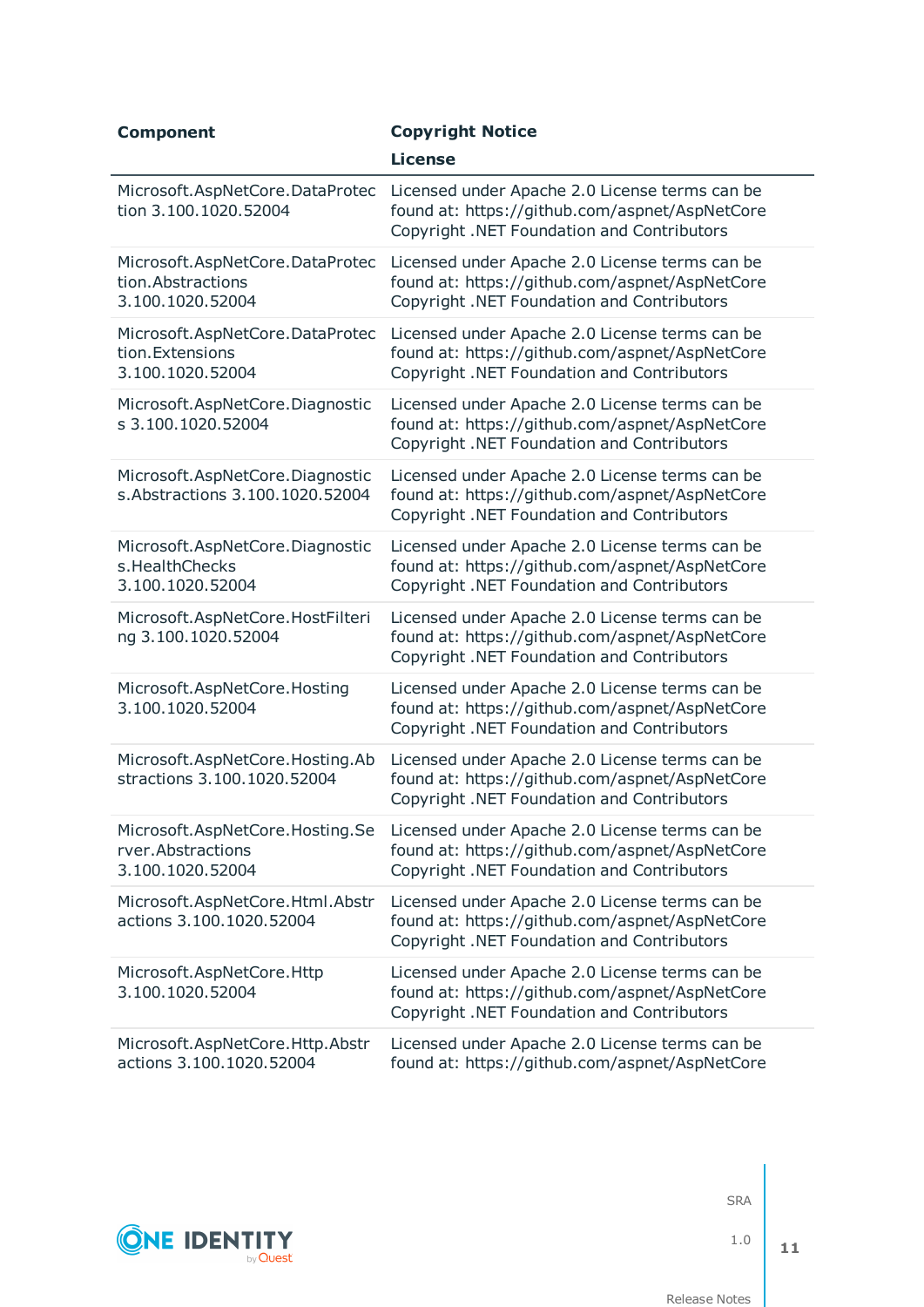| <b>Component</b>                                                     | <b>Copyright Notice</b>                                                                                                                        |
|----------------------------------------------------------------------|------------------------------------------------------------------------------------------------------------------------------------------------|
|                                                                      | <b>License</b>                                                                                                                                 |
|                                                                      | Copyright .NET Foundation and Contributors                                                                                                     |
| Microsoft.AspNetCore.Http.Conn<br>ections 3.100.1020.52004           | Licensed under Apache 2.0 License terms can be<br>found at: https://github.com/aspnet/AspNetCore<br>Copyright .NET Foundation and Contributors |
| Microsoft.AspNetCore.Http.Conn<br>ections.Common<br>3.100.1020.52004 | Licensed under Apache 2.0 License terms can be<br>found at: https://github.com/aspnet/AspNetCore<br>Copyright .NET Foundation and Contributors |
| Microsoft.AspNetCore.Http.Exten<br>sions 3.100.1020.52004            | Licensed under Apache 2.0 License terms can be<br>found at: https://github.com/aspnet/AspNetCore<br>Copyright .NET Foundation and Contributors |
| Microsoft.AspNetCore.Http.Featu<br>res 3.100.1020.52004              | Licensed under Apache 2.0 License terms can be<br>found at: https://github.com/aspnet/AspNetCore<br>Copyright .NET Foundation and Contributors |
| Microsoft.AspNetCore.HttpOverri<br>des 3.100.1020.52004              | Licensed under Apache 2.0 License terms can be<br>found at: https://github.com/aspnet/AspNetCore<br>Copyright .NET Foundation and Contributors |
| Microsoft.AspNetCore.HttpsPolicy<br>3.100.1020.52004                 | Licensed under Apache 2.0 License terms can be<br>found at: https://github.com/aspnet/AspNetCore<br>Copyright .NET Foundation and Contributors |
| Microsoft.AspNetCore.Identity<br>3.100.1020.52004                    | Licensed under Apache 2.0 License terms can be<br>found at: https://github.com/aspnet/AspNetCore<br>Copyright .NET Foundation and Contributors |
| Microsoft.AspNetCore.JsonPatch<br>3.0.19.46502                       | Licensed under Apache 2.0 License terms can be<br>found at: https://licenses.nuget.org/Apache-2.0<br><b>Copyright Microsoft Corporation</b>    |
| Microsoft.AspNetCore.Localizatio<br>n 3.100.1020.52004               | Licensed under Apache 2.0 License terms can be<br>found at: https://github.com/aspnet/AspNetCore<br>Copyright .NET Foundation and Contributors |
| Microsoft.AspNetCore.Localizatio<br>n. Routing 3.100.1020.52004      | Licensed under Apache 2.0 License terms can be<br>found at: https://github.com/aspnet/AspNetCore<br>Copyright .NET Foundation and Contributors |
| Microsoft.AspNetCore.Metadata<br>3.100.1020.52004                    | Licensed under Apache 2.0 License terms can be<br>found at: https://github.com/aspnet/AspNetCore<br>Copyright .NET Foundation and Contributors |
| Microsoft.AspNetCore.Mvc<br>3.100.1020.52004                         | Licensed under Apache 2.0 License terms can be<br>found at: https://github.com/aspnet/AspNetCore<br>Copyright .NET Foundation and Contributors |
| Microsoft.AspNetCore.Mvc.Abstr                                       | Licensed under Apache 2.0 License terms can be                                                                                                 |



1.0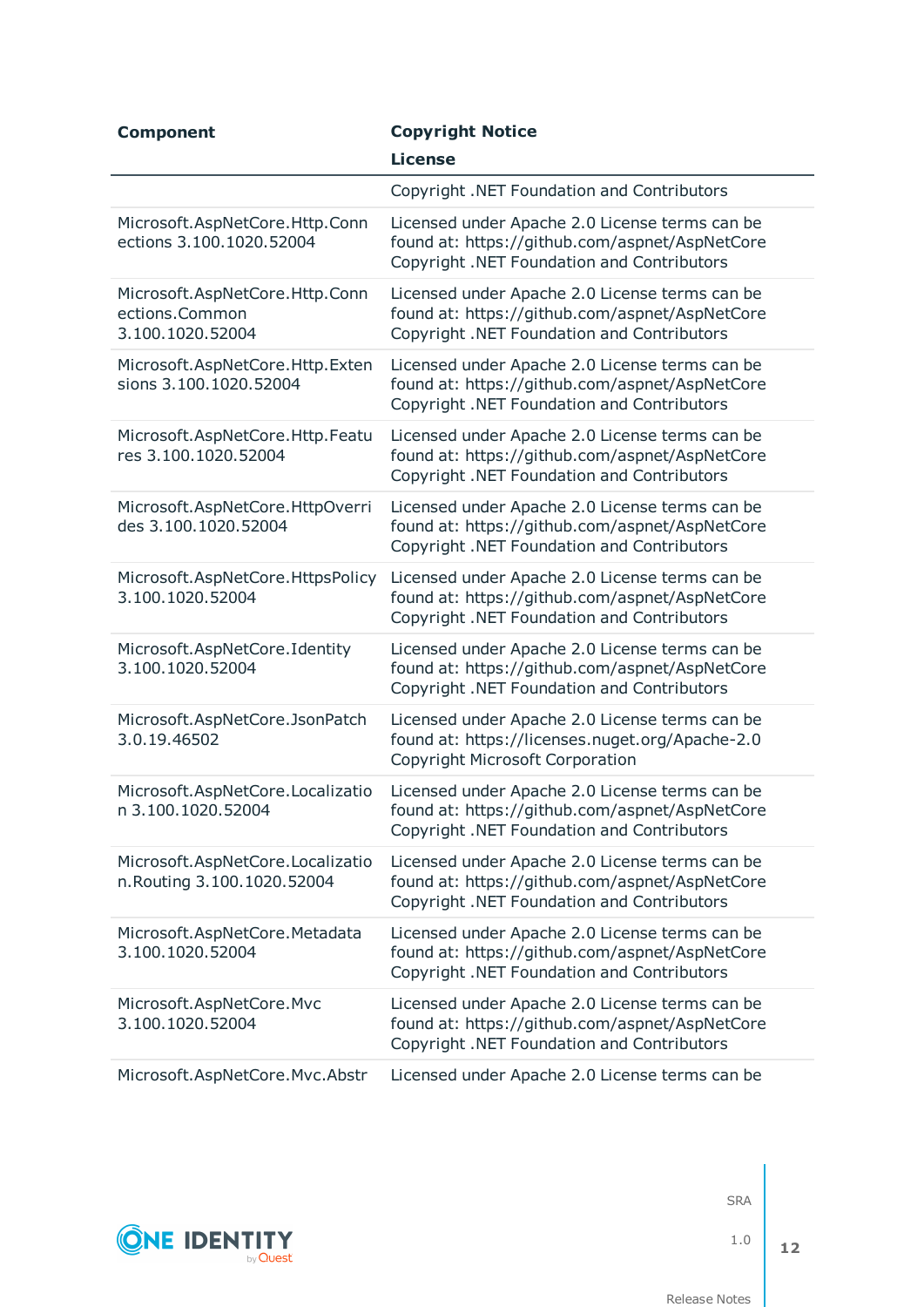| <b>Component</b>                                              | <b>Copyright Notice</b>                                                                                                                        |
|---------------------------------------------------------------|------------------------------------------------------------------------------------------------------------------------------------------------|
|                                                               | <b>License</b>                                                                                                                                 |
| actions 3.100.1020.52004                                      | found at: https://github.com/aspnet/AspNetCore<br>Copyright .NET Foundation and Contributors                                                   |
| Microsoft.AspNetCore.Mvc.ApiEx<br>plorer 3.100.1020.52004     | Licensed under Apache 2.0 License terms can be<br>found at: https://github.com/aspnet/AspNetCore<br>Copyright .NET Foundation and Contributors |
| Microsoft.AspNetCore.Mvc.Core<br>3.100.1020.52004             | Licensed under Apache 2.0 License terms can be<br>found at: https://github.com/aspnet/AspNetCore<br>Copyright .NET Foundation and Contributors |
| Microsoft.AspNetCore.Mvc.Cors<br>3.100.1020.52004             | Licensed under Apache 2.0 License terms can be<br>found at: https://github.com/aspnet/AspNetCore<br>Copyright .NET Foundation and Contributors |
| Microsoft.AspNetCore.Mvc.DataA<br>nnotations 3.100.1020.52004 | Licensed under Apache 2.0 License terms can be<br>found at: https://github.com/aspnet/AspNetCore<br>Copyright .NET Foundation and Contributors |
| Microsoft.AspNetCore.Mvc.Form<br>atters.Json 3.100.1020.52004 | Licensed under Apache 2.0 License terms can be<br>found at: https://github.com/aspnet/AspNetCore<br>Copyright .NET Foundation and Contributors |
| Microsoft.AspNetCore.Mvc.Form<br>atters. Xml 3.100.1020.52004 | Licensed under Apache 2.0 License terms can be<br>found at: https://github.com/aspnet/AspNetCore<br>Copyright .NET Foundation and Contributors |
| Microsoft.AspNetCore.Mvc.Locali<br>zation 3.100.1020.52004    | Licensed under Apache 2.0 License terms can be<br>found at: https://github.com/aspnet/AspNetCore<br>Copyright .NET Foundation and Contributors |
| Microsoft.AspNetCore.Mvc.Newto<br>nsoftJson 3.0.19.46502      | Licensed under Apache 2.0 License terms can be<br>found at: https://licenses.nuget.org/Apache-2.0<br><b>Copyright Microsoft Corporation</b>    |
| Microsoft.AspNetCore.Mvc.Razor<br>3.100.1020.52004            | Licensed under Apache 2.0 License terms can be<br>found at: https://github.com/aspnet/AspNetCore<br>Copyright .NET Foundation and Contributors |
| Microsoft.AspNetCore.Mvc.Razor<br>Pages 3.100.1020.52004      | Licensed under Apache 2.0 License terms can be<br>found at: https://github.com/aspnet/AspNetCore<br>Copyright .NET Foundation and Contributors |
| Microsoft.AspNetCore.Mvc.TagHe<br>lpers 3.100.1020.52004      | Licensed under Apache 2.0 License terms can be<br>found at: https://github.com/aspnet/AspNetCore<br>Copyright .NET Foundation and Contributors |
| Microsoft.AspNetCore.Mvc.Testin<br>g 3.100.1020.52004         | Licensed under Apache 2.0 License terms can be<br>found at:<br>https://index.whitesourcesoftware.com/gri/app/read                              |



1.0

**13**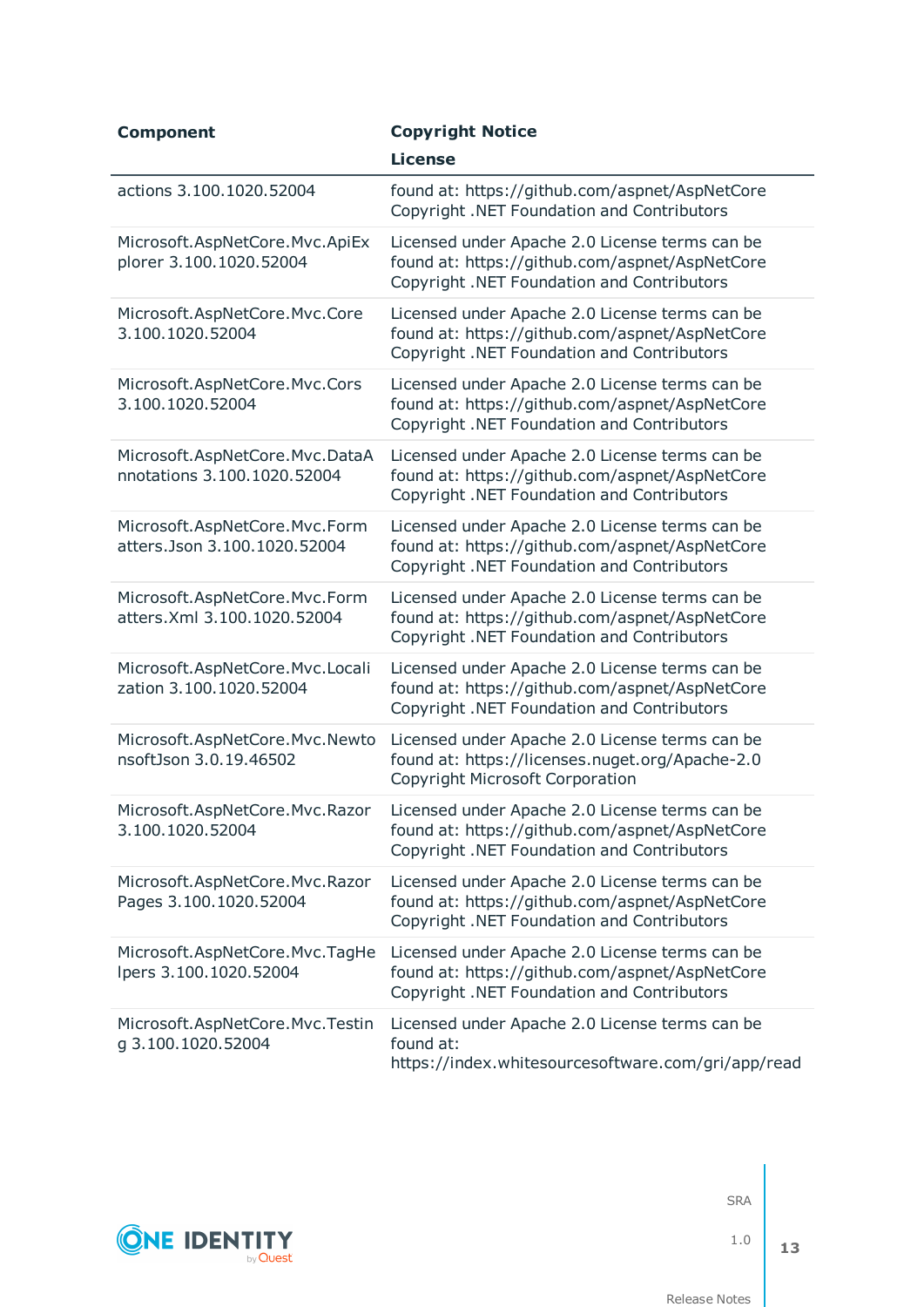| <b>Component</b>                                                          | <b>Copyright Notice</b>                                                                                                                        |
|---------------------------------------------------------------------------|------------------------------------------------------------------------------------------------------------------------------------------------|
|                                                                           | <b>License</b>                                                                                                                                 |
|                                                                           | er/resource/content/asString/7d583768-9d24-4fd7-<br>ac48-cd9127b8b7aa License terms can be found at:<br>https://licenses.nuget.org/Apache-2.0  |
| Microsoft.AspNetCore.Mvc.Versio<br>ning 4.1.7301.35616                    | Licensed under MIT License terms can be found at:<br>https://licenses.nuget.org/MIT Copyright © Microsoft<br>Corporation. All rights reserved. |
| Microsoft.AspNetCore.Mvc.Versio<br>ning.ApiExplorer 4.1.7301.35627        | Licensed under MIT License terms can be found at:<br>https://licenses.nuget.org/MIT Copyright Microsoft<br>Corporation                         |
| Microsoft.AspNetCore.Mvc.ViewF<br>eatures 3.100.1020.52004                | Licensed under Apache 2.0 License terms can be<br>found at: https://github.com/aspnet/AspNetCore<br>Copyright .NET Foundation and Contributors |
| Microsoft.AspNetCore.Razor<br>3.100.1020.52004                            | Licensed under Apache 2.0 License terms can be<br>found at: https://github.com/aspnet/AspNetCore<br>Copyright .NET Foundation and Contributors |
| Microsoft.AspNetCore.Razor.Runt<br>ime 3.100.1020.52004                   | Licensed under Apache 2.0 License terms can be<br>found at: https://github.com/aspnet/AspNetCore<br>Copyright .NET Foundation and Contributors |
| Microsoft.AspNetCore.ResponseC<br>aching 3.100.1020.52004                 | Licensed under Apache 2.0 License terms can be<br>found at: https://github.com/aspnet/AspNetCore<br>Copyright .NET Foundation and Contributors |
| Microsoft.AspNetCore.ResponseC<br>aching.Abstractions<br>3.100.1020.52004 | Licensed under Apache 2.0 License terms can be<br>found at: https://github.com/aspnet/AspNetCore<br>Copyright .NET Foundation and Contributors |
| Microsoft.AspNetCore.ResponseC<br>ompression 3.100.1020.52004             | Licensed under Apache 2.0 License terms can be<br>found at: https://github.com/aspnet/AspNetCore<br>Copyright .NET Foundation and Contributors |
| Microsoft.AspNetCore.Rewrite<br>3.100.1020.52004                          | Licensed under Apache 2.0 License terms can be<br>found at: https://github.com/aspnet/AspNetCore<br>Copyright .NET Foundation and Contributors |
| Microsoft.AspNetCore.Routing<br>3.100.1020.52004                          | Licensed under Apache 2.0 License terms can be<br>found at: https://github.com/aspnet/AspNetCore<br>Copyright .NET Foundation and Contributors |
| Microsoft.AspNetCore.Routing.Ab<br>stractions 3.100.1020.52004            | Licensed under Apache 2.0 License terms can be<br>found at: https://github.com/aspnet/AspNetCore<br>Copyright .NET Foundation and Contributors |
| Microsoft.AspNetCore.Server.Htt<br>pSys 3.100.1020.52004                  | Licensed under Apache 2.0 License terms can be<br>found at: https://github.com/aspnet/AspNetCore                                               |



1.0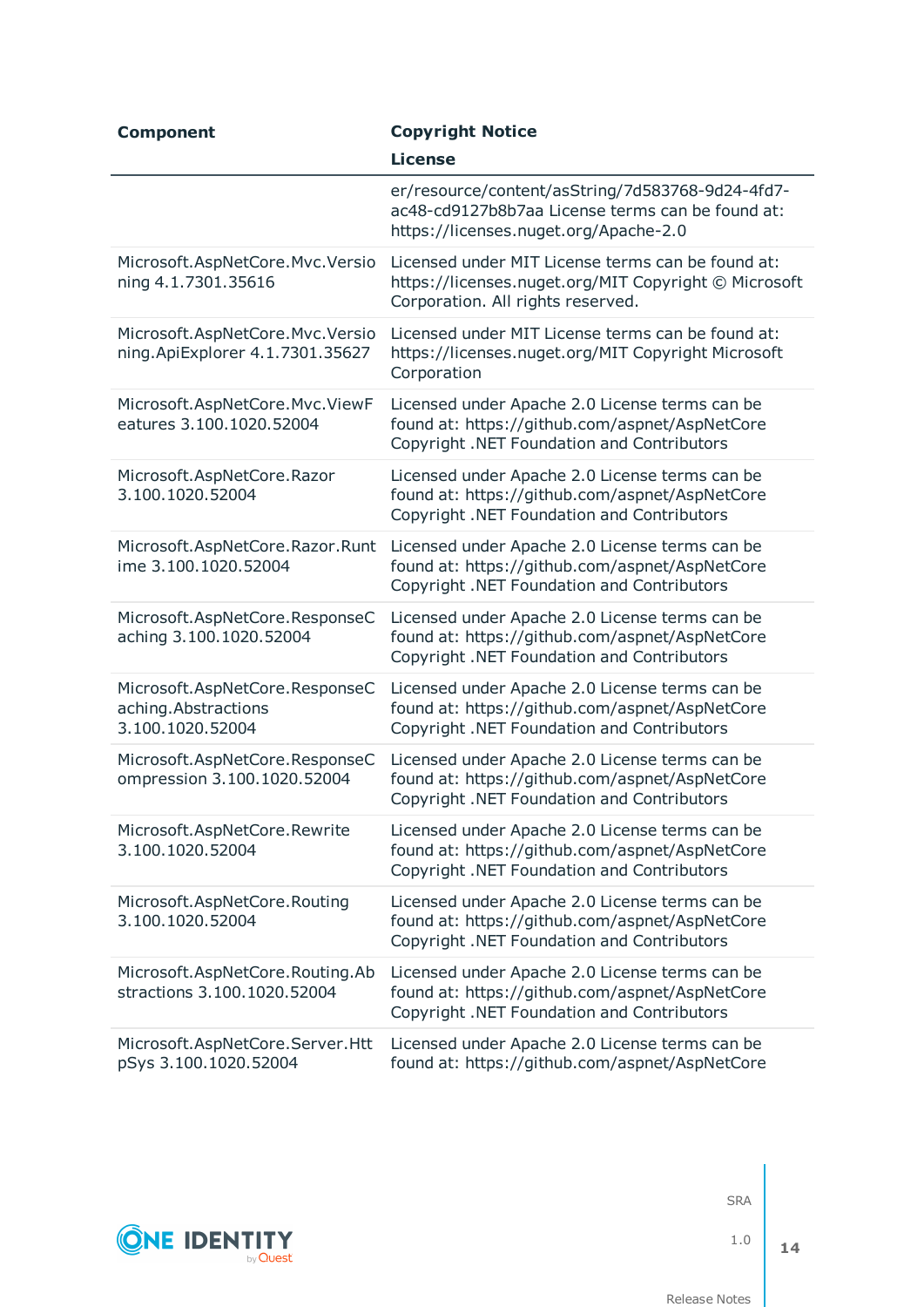| <b>Component</b>                                                              | <b>Copyright Notice</b>                                                                                                                                               |
|-------------------------------------------------------------------------------|-----------------------------------------------------------------------------------------------------------------------------------------------------------------------|
|                                                                               | <b>License</b>                                                                                                                                                        |
|                                                                               | Copyright .NET Foundation and Contributors                                                                                                                            |
| Microsoft.AspNetCore.Server.IIS<br>3.100.1020.52004                           | Licensed under Apache 2.0 License terms can be<br>found at: https://github.com/aspnet/AspNetCore<br>Copyright .NET Foundation and Contributors                        |
| Microsoft.AspNetCore.Server.IIS<br>Integration 3.100.1020.52004               | Licensed under Apache 2.0 License terms can be<br>found at: https://github.com/aspnet/AspNetCore<br>Copyright .NET Foundation and Contributors                        |
| Microsoft.AspNetCore.Server.Ke<br>strel 3.100.1020.52004                      | Licensed under Apache 2.0 License terms can be<br>found at: https://github.com/aspnet/AspNetCore<br>Copyright .NET Foundation and Contributors                        |
| Microsoft.AspNetCore.Server.Ke<br>strel.Core 3.100.1020.52004                 | Licensed under Apache 2.0 License terms can be<br>found at: https://github.com/aspnet/AspNetCore<br>Copyright .NET Foundation and Contributors                        |
| Microsoft.AspNetCore.Server.Ke<br>strel.Transport.Sockets<br>3.100.1020.52004 | Licensed under Apache 2.0 License terms can be<br>found at: https://github.com/aspnet/AspNetCore<br>Copyright .NET Foundation and Contributors                        |
| Microsoft.AspNetCore.Session<br>3.100.1020.52004                              | Licensed under Apache 2.0 License terms can be<br>found at: https://github.com/aspnet/AspNetCore<br>Copyright .NET Foundation and Contributors                        |
| Microsoft.AspNetCore.SignalR<br>3.100.1020.52004                              | Licensed under Apache 2.0 License terms can be<br>found at: https://github.com/aspnet/AspNetCore<br>Copyright .NET Foundation and Contributors                        |
| Microsoft.AspNetCore.SignalR.Co<br>mmon 3.100.1020.52004                      | Licensed under Apache 2.0 License terms can be<br>found at: https://github.com/aspnet/AspNetCore<br>Copyright .NET Foundation and Contributors                        |
| Microsoft.AspNetCore.SignalR.Co<br>re 3.100.1020.52004                        | Licensed under Apache 2.0 License terms can be<br>found at: https://github.com/aspnet/AspNetCore<br>Copyright .NET Foundation and Contributors                        |
| Microsoft.AspNetCore.SignalR.Pr<br>otocols.Json 3.100.1020.52004              | Licensed under Apache 2.0 License terms can be<br>found at: https://github.com/aspnet/AspNetCore<br>Copyright .NET Foundation and Contributors                        |
| Microsoft.AspNetCore.StaticFiles<br>3.100.1020.52004                          | Licensed under Apache 2.0 License terms can be<br>found at: https://github.com/aspnet/AspNetCore<br>Copyright .NET Foundation and Contributors                        |
| Microsoft.AspNetCore.TestHost<br>3.100.1020.52004                             | Licensed under Apache 2.0 License terms can be<br>found at:<br>https://index.whitesourcesoftware.com/gri/app/read<br>er/resource/content/asString/b18c9328-b326-4658- |



1.0 **15**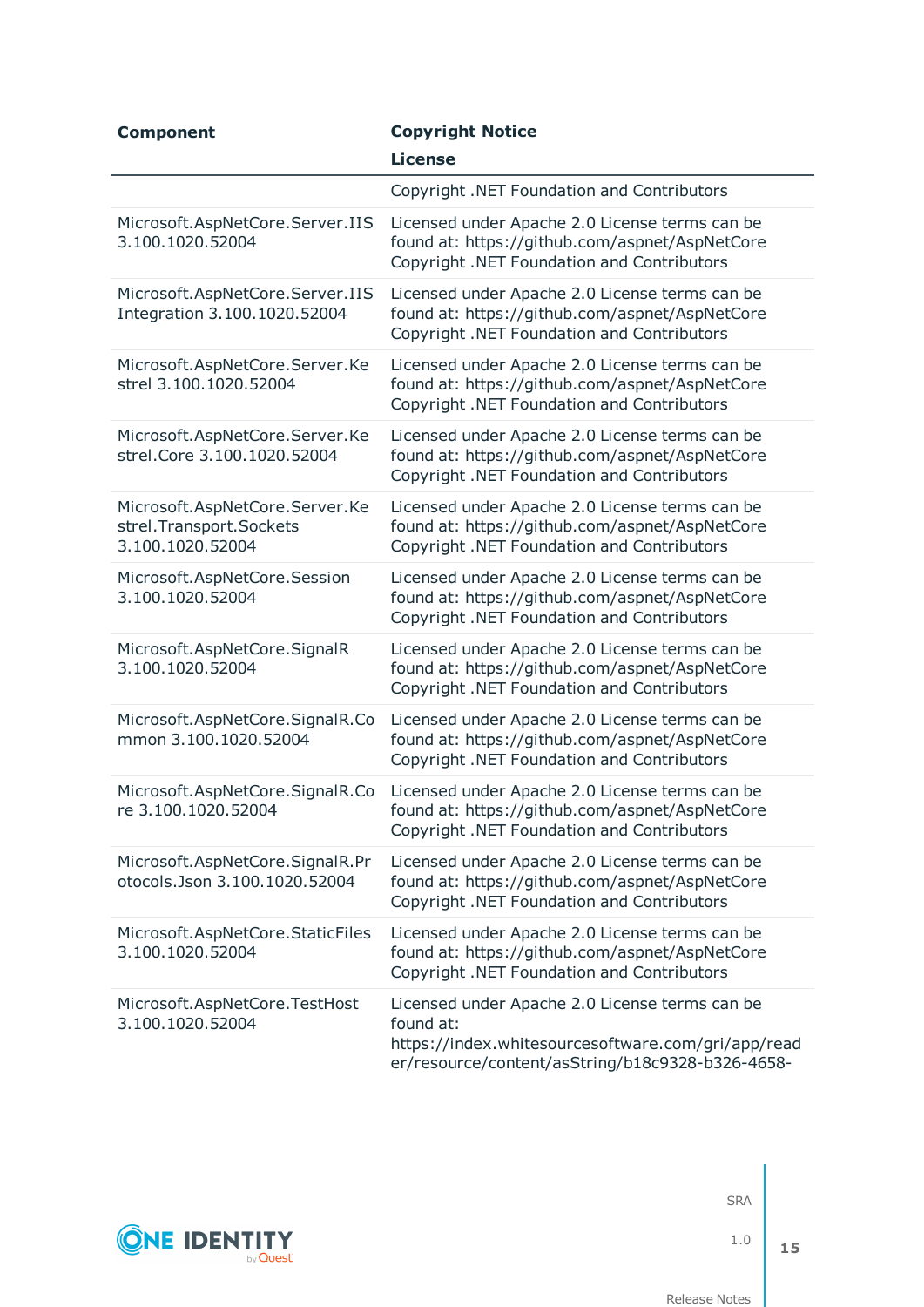| <b>Component</b>                                                 | <b>Copyright Notice</b>                                                                                                                                                                                                                                                                                                                                                                                                                                                                                                |
|------------------------------------------------------------------|------------------------------------------------------------------------------------------------------------------------------------------------------------------------------------------------------------------------------------------------------------------------------------------------------------------------------------------------------------------------------------------------------------------------------------------------------------------------------------------------------------------------|
|                                                                  | <b>License</b>                                                                                                                                                                                                                                                                                                                                                                                                                                                                                                         |
|                                                                  | acda-6743b8acf7a2 License terms can be found at:<br>https://licenses.nuget.org/Apache-2.0                                                                                                                                                                                                                                                                                                                                                                                                                              |
| Microsoft.AspNetCore.WebSocke<br>ts 3.100.1020.52004             | Licensed under Apache 2.0 License terms can be<br>found at: https://github.com/aspnet/AspNetCore<br>Copyright .NET Foundation and Contributors                                                                                                                                                                                                                                                                                                                                                                         |
| Microsoft.AspNetCore.WebUtilitie<br>s 3.100.1020.52004           | Licensed under Apache 2.0 License terms can be<br>found at: https://github.com/aspnet/AspNetCore<br>Copyright .NET Foundation and Contributors                                                                                                                                                                                                                                                                                                                                                                         |
| Microsoft.Azure.AppConfiguratio<br>n.AspNetCore 3.0.2.0          | Licensed under MIT License terms can be found at:<br>https://github.com/Azure/AppConfiguration-<br>DotnetProvider Copyright 2021 Microsoft                                                                                                                                                                                                                                                                                                                                                                             |
| Microsoft.Azure.Relay 2.0.1.0                                    | Licensed under MIT License terms can be found at:<br>https://raw.githubusercontent.com/Azure/azure-<br>relay-dotnet/master/LICENSE                                                                                                                                                                                                                                                                                                                                                                                     |
| Microsoft.Azure.Relay.AspNetCor<br>e 1.2.01059.2                 | Licensed under Apache 2.0 License terms can be<br>found at:<br>https://index.whitesourcesoftware.com/gri/app/read<br>er/resource/content/asString/4979c5a1-e3f4-47b2-<br>bfd8-cbb8154eeb8d License terms can be found at:<br>https://licenses.nuget.org/Apache-2.0                                                                                                                                                                                                                                                     |
| Microsoft.CSharp 4.700.19.56404                                  | Licensed under MIT License terms can be found at:<br>https://index.whitesourcesoftware.com/gri/app/read<br>er/resource/content/asString/cf8f4b66-664a-40ff-<br>85ee-80c6f4d59d33 License terms can be found at:<br>https://index.whitesourcesoftware.com/gri/app/read<br>er/resource/content/asString/f1bf3ed6-2214-4d7b-<br>a74a-8b36c0cb539a Copyright .NET Foundation and<br>Contributors                                                                                                                           |
| Microsoft.DotNet.PlatformAbstra<br>ctions $2.1.9$                | Licensed under MIT License terms can be found at:<br>https://github.com/dotnet/core-<br>setup/blob/master/LICENSE.TXT License terms can<br>be found at:<br>https://index.whitesourcesoftware.com/gri/app/read<br>er/resource/content/asString/aa638cd1-0455-46f6-<br>88b1-12f15df7d6b1 License terms can be found at:<br>https://index.whitesourcesoftware.com/gri/app/read<br>er/resource/content/asString/aca29c49-54c1-43e4-<br>b297-f3bb17357fb8 Copyright 2015 .NET Foundation<br>Copyright Microsoft Corporation |
| Microsoft. Extensions. Caching. Ab<br>stractions 3.100.820.42004 | Licensed under Apache 2.0 License terms can be<br>found at: https://github.com/aspnet/AspNetCore                                                                                                                                                                                                                                                                                                                                                                                                                       |



1.0

Release Notes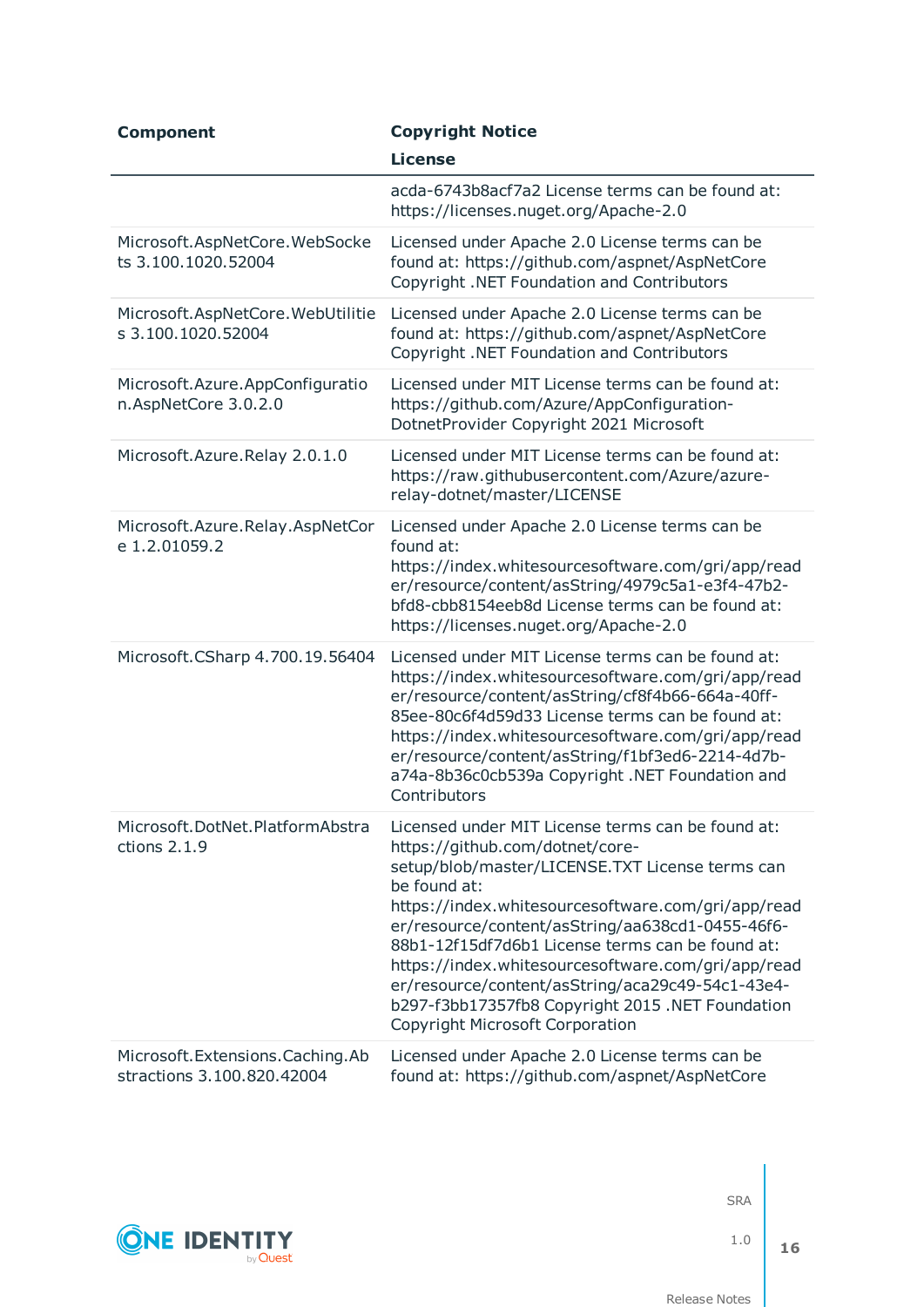| <b>Component</b>                                                          | <b>Copyright Notice</b>                                                                                                                                                                                                                                                                                                                                                                                                                                                                                                                                                                                                                                                                                                                                                                                                    |
|---------------------------------------------------------------------------|----------------------------------------------------------------------------------------------------------------------------------------------------------------------------------------------------------------------------------------------------------------------------------------------------------------------------------------------------------------------------------------------------------------------------------------------------------------------------------------------------------------------------------------------------------------------------------------------------------------------------------------------------------------------------------------------------------------------------------------------------------------------------------------------------------------------------|
|                                                                           | <b>License</b>                                                                                                                                                                                                                                                                                                                                                                                                                                                                                                                                                                                                                                                                                                                                                                                                             |
|                                                                           | Copyright .NET Foundation and Contributors                                                                                                                                                                                                                                                                                                                                                                                                                                                                                                                                                                                                                                                                                                                                                                                 |
| Microsoft. Extensions. Caching. Me<br>mory 3.100.820.42004                | Licensed under Apache 2.0 License terms can be<br>found at: https://github.com/aspnet/AspNetCore<br>Copyright .NET Foundation and Contributors                                                                                                                                                                                                                                                                                                                                                                                                                                                                                                                                                                                                                                                                             |
| Microsoft. Extensions. Configurati<br>on 3.1.301                          | Licensed under MIT License terms can be found at:<br>https://index.whitesourcesoftware.com/gri/app/read<br>er/resource/content/asString/2f861b6e-95c2-4f7e-<br>92dd-76a4199aa04c License terms can be found at:<br>https://index.whitesourcesoftware.com/gri/app/read<br>er/resource/content/asString/611d1189-8680-454c-<br>bd28-2225a3f4f262 Copyright .NET Foundation and<br>Contributors ----- Licensed under MIT, Microsoft .NET<br>Library License terms can be found at:<br>https://index.whitesourcesoftware.com/gri/app/read<br>er/resource/content/asString/392cf37a-c629-402a-<br>9a5b-bb658892fafa License terms can be found at:<br>https://index.whitesourcesoftware.com/gri/app/read<br>er/resource/content/asString/ea5aa06f-7036-4e4d-<br>a37d-134e030608a1 Copyright .NET Foundation and<br>Contributors |
| Microsoft. Extensions. Configurati<br>on. Abstractions 3.1.301            | Licensed under MIT License terms can be found at:<br>https://index.whitesourcesoftware.com/gri/app/read<br>er/resource/content/asString/2f861b6e-95c2-4f7e-<br>92dd-76a4199aa04c License terms can be found at:<br>https://index.whitesourcesoftware.com/gri/app/read<br>er/resource/content/asString/611d1189-8680-454c-<br>bd28-2225a3f4f262 Copyright .NET Foundation and<br>Contributors ----- Licensed under MIT, Microsoft .NET<br>Library License terms can be found at:<br>https://index.whitesourcesoftware.com/gri/app/read<br>er/resource/content/asString/392cf37a-c629-402a-<br>9a5b-bb658892fafa License terms can be found at:<br>https://index.whitesourcesoftware.com/gri/app/read<br>er/resource/content/asString/ea5aa06f-7036-4e4d-<br>a37d-134e030608a1 Copyright .NET Foundation and<br>Contributors |
| Microsoft. Extensions. Configurati<br>on.AzureAppConfiguration<br>3.0.2.0 | Licensed under MIT License terms can be found at:<br>https://github.com/Azure/AppConfiguration-<br>DotnetProvider Copyright 2021 Microsoft                                                                                                                                                                                                                                                                                                                                                                                                                                                                                                                                                                                                                                                                                 |
| Microsoft. Extensions. Configurati<br>on.Binder 3.100.1020.51904          | Licensed under Apache 2.0 License terms can be<br>found at:<br>https://index.whitesourcesoftware.com/gri/app/read                                                                                                                                                                                                                                                                                                                                                                                                                                                                                                                                                                                                                                                                                                          |



1.0

**17**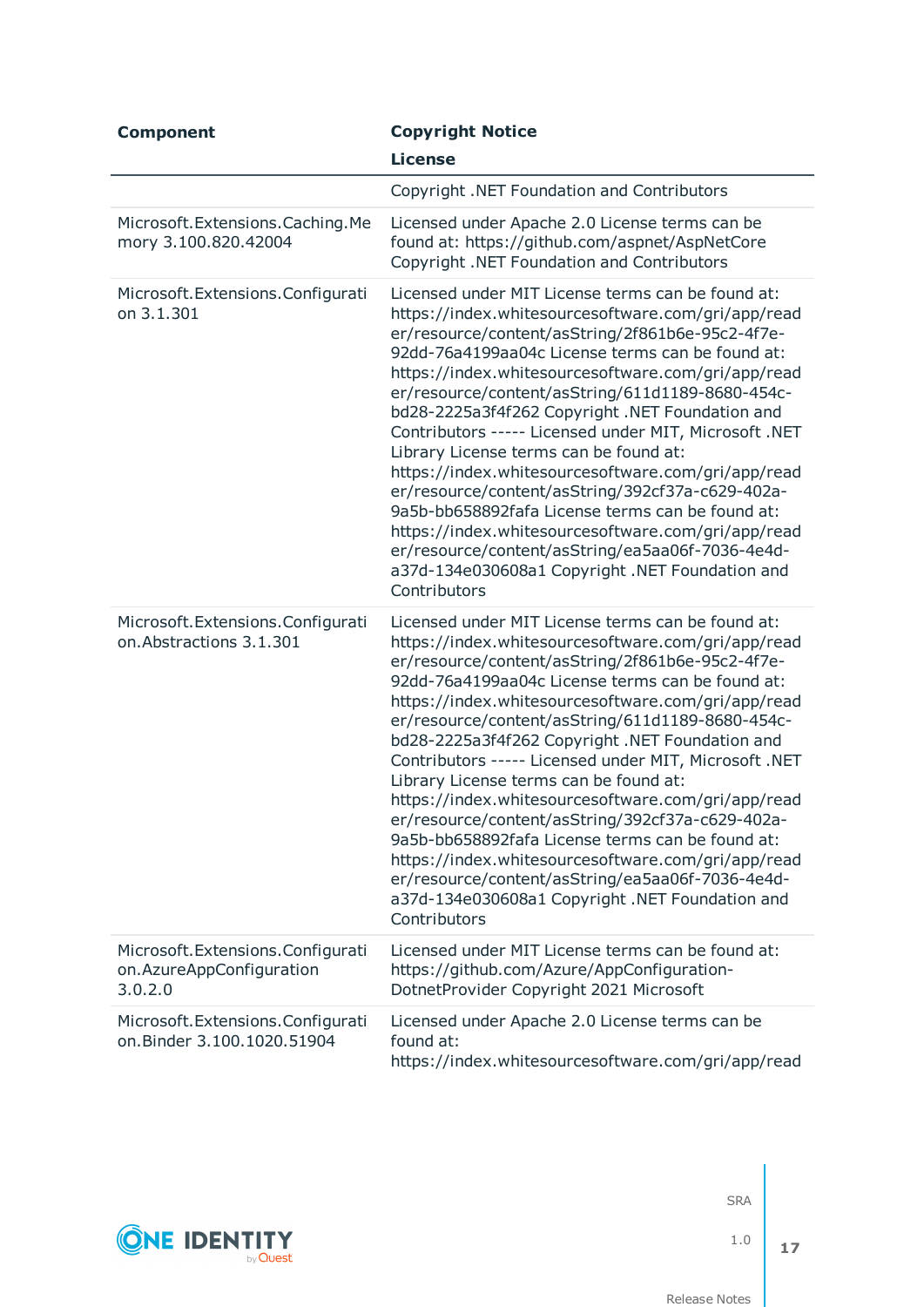| <b>Component</b>                                                                  | <b>Copyright Notice</b>                                                                                                                                                                                                                                                                                |
|-----------------------------------------------------------------------------------|--------------------------------------------------------------------------------------------------------------------------------------------------------------------------------------------------------------------------------------------------------------------------------------------------------|
|                                                                                   | <b>License</b>                                                                                                                                                                                                                                                                                         |
|                                                                                   | er/resource/content/asString/480d593c-5ba4-44df-<br>985f-753965b7106e License terms can be found at:<br>https://licenses.nuget.org/Apache-2.0                                                                                                                                                          |
| Microsoft. Extensions. Configurati<br>on.Binder 3.100.520.27009                   | Licensed under Apache 2.0 License terms can be<br>found at:<br>https://index.whitesourcesoftware.com/gri/app/read<br>er/resource/content/asString/a641f1c2-a3e8-439f-<br>9be9-b77ac4d5e738 License terms can be found at:<br>https://licenses.nuget.org/Apache-2.0 Copyright<br>Microsoft Corporation. |
| Microsoft. Extensions. Configurati<br>on.CommandLine<br>3.100.1020.51904          | Licensed under Apache 2.0 License terms can be<br>found at:<br>https://index.whitesourcesoftware.com/gri/app/read<br>er/resource/content/asString/77511b57-d722-4a49-<br>ba73-7875201d6148 License terms can be found at:<br>https://licenses.nuget.org/Apache-2.0                                     |
| Microsoft. Extensions. Configurati<br>on.EnvironmentVariables<br>3.100.1020.51904 | Licensed under Apache 2.0 License terms can be<br>found at:<br>https://index.whitesourcesoftware.com/gri/app/read<br>er/resource/content/asString/29a9ca90-85b7-4469-<br>8a9b-2abda02f386f License terms can be found at:<br>https://licenses.nuget.org/Apache-2.0                                     |
| Microsoft. Extensions. Configurati<br>on.Ini 3.100.820.42004                      | Licensed under MIT License terms can be found at:<br>https://github.com/dotnet/runtime Copyright .NET<br><b>Foundation and Contributors</b>                                                                                                                                                            |
| Microsoft. Extensions. Configurati<br>on.KeyPerFile 3.100.820.42004               | Licensed under MIT License terms can be found at:<br>https://github.com/dotnet/runtime Copyright .NET<br><b>Foundation and Contributors</b>                                                                                                                                                            |
| Microsoft. Extensions. Configurati<br>on.Xml 3.100.820.42004                      | Licensed under MIT License terms can be found at:<br>https://github.com/dotnet/runtime Copyright .NET<br><b>Foundation and Contributors</b>                                                                                                                                                            |
| Microsoft. Extensions. Dependenc<br>yInjection 3.100.1020.51904                   | Licensed under Apache 2.0 License terms can be<br>found at:<br>https://index.whitesourcesoftware.com/gri/app/read<br>er/resource/content/asString/55ff8230-832f-48b5-<br>8847-e5ef4a21df41 License terms can be found at:<br>https://licenses.nuget.org/Apache-2.0                                     |
| Microsoft. Extensions. Dependenc<br>yInjection 3.100.520.27009                    | Licensed under Apache 2.0 License terms can be<br>found at:<br>https://index.whitesourcesoftware.com/gri/app/read<br>er/resource/content/asString/d7879179-954a-46fe-                                                                                                                                  |

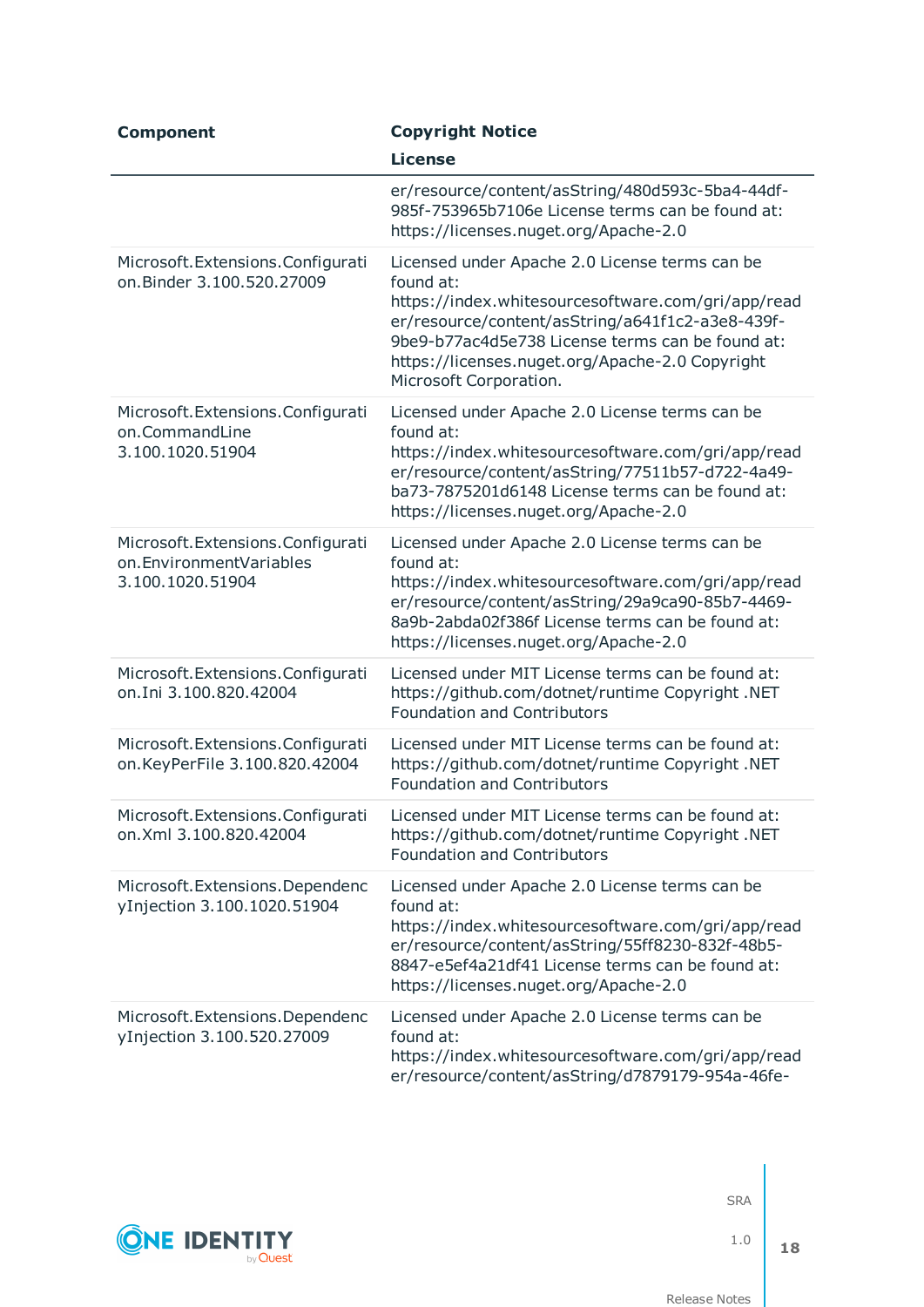| <b>Component</b>                                                                | <b>Copyright Notice</b>                                                                                                                                                                                                                                                                                                                                                                                                                                                                                                       |
|---------------------------------------------------------------------------------|-------------------------------------------------------------------------------------------------------------------------------------------------------------------------------------------------------------------------------------------------------------------------------------------------------------------------------------------------------------------------------------------------------------------------------------------------------------------------------------------------------------------------------|
|                                                                                 | <b>License</b>                                                                                                                                                                                                                                                                                                                                                                                                                                                                                                                |
|                                                                                 | af10-c567aaa47037 License terms can be found at:<br>https://licenses.nuget.org/Apache-2.0 Copyright<br>Microsoft Corporation.                                                                                                                                                                                                                                                                                                                                                                                                 |
| Microsoft. Extensions. Dependenc<br>yInjection.Abstractions<br>3.100.1020.51904 | Licensed under Apache 2.0 License terms can be<br>found at:<br>https://index.whitesourcesoftware.com/gri/app/read<br>er/resource/content/asString/fa20e819-c83c-4f18-<br>b0c1-a0d67d1d7bc5 License terms can be found at:<br>https://licenses.nuget.org/Apache-2.0                                                                                                                                                                                                                                                            |
| Microsoft. Extensions. Dependenc<br>yInjection.Abstractions<br>3.100.520.27009  | Licensed under Apache 2.0 License terms can be<br>found at:<br>https://index.whitesourcesoftware.com/gri/app/read<br>er/resource/content/asString/472ac7f7-2d45-409d-<br>9f53-fe4769ae8284 License terms can be found at:<br>https://licenses.nuget.org/Apache-2.0 Copyright<br>Microsoft Corporation.                                                                                                                                                                                                                        |
| Microsoft. Extensions. Dependenc<br>yModel 2.1.9                                | Licensed under MIT License terms can be found at:<br>https://github.com/dotnet/core-<br>setup/blob/master/LICENSE.TXT License terms can<br>be found at:<br>https://index.whitesourcesoftware.com/gri/app/read<br>er/resource/content/asString/3c55e719-6c5f-4a79-<br>b63f-620331dab341 License terms can be found at:<br>https://index.whitesourcesoftware.com/gri/app/read<br>er/resource/content/asString/aa638cd1-0455-46f6-<br>88b1-12f15df7d6b1 Copyright 2015 .NET Foundation<br><b>Copyright Microsoft Corporation</b> |
| Microsoft. Extensions. Dependenc<br>yModel 3.100.620.31604                      | Licensed under MIT License terms can be found at:<br>https://github.com/dotnet/core-setup Copyright<br><b>Microsoft Corporation</b>                                                                                                                                                                                                                                                                                                                                                                                           |
| Microsoft. Extensions. DiagnosticA<br>dapter 2.1.9                              | Licensed under Apache 2.0 License terms can be<br>found at:<br>https://index.whitesourcesoftware.com/gri/app/read<br>er/resource/content/asString/b4fcac1a-9d8a-49ef-<br>87e6-78ffa782d292 Copyright © Microsoft<br>Corporation Copyright 2015 .NET Foundation<br><b>Copyright Microsoft Corporation</b>                                                                                                                                                                                                                      |
| Microsoft. Extensions. Diagnostics<br>HealthChecks 3.100.820.42004              | Licensed under MIT License terms can be found at:<br>https://github.com/dotnet/runtime Copyright .NET<br><b>Foundation and Contributors</b>                                                                                                                                                                                                                                                                                                                                                                                   |
| Microsoft. Extensions. Diagnostics                                              | Licensed under MIT License terms can be found at:                                                                                                                                                                                                                                                                                                                                                                                                                                                                             |



1.0

**19**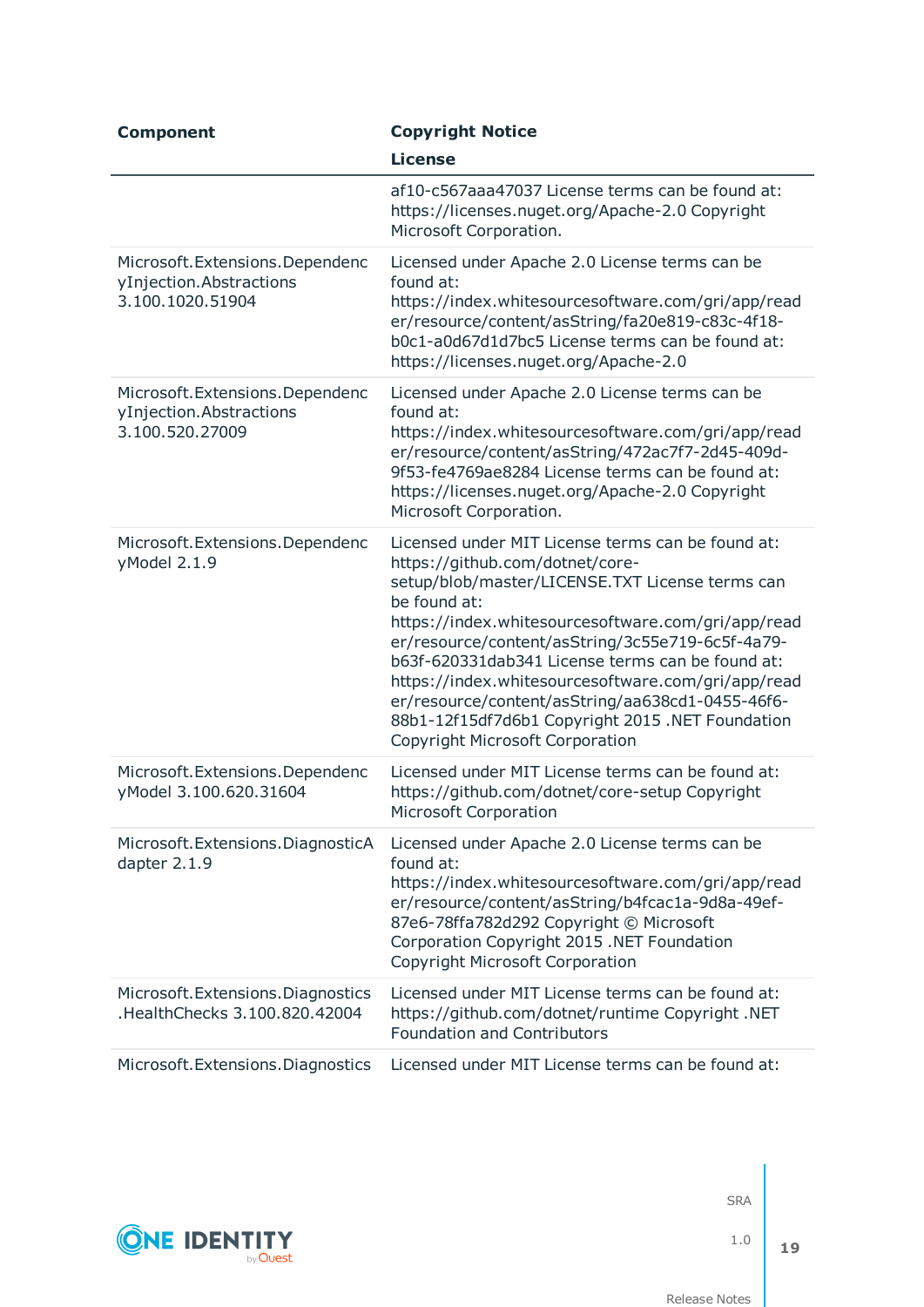| <b>Component</b>                                                    | <b>Copyright Notice</b>                                                                                                                                                                                                                                            |
|---------------------------------------------------------------------|--------------------------------------------------------------------------------------------------------------------------------------------------------------------------------------------------------------------------------------------------------------------|
|                                                                     | <b>License</b>                                                                                                                                                                                                                                                     |
| .HealthChecks.Abstractions<br>3.100.820.42004                       | https://github.com/dotnet/runtime Copyright .NET<br><b>Foundation and Contributors</b>                                                                                                                                                                             |
| Microsoft. Extensions. FileProvider<br>s.Composite 3.100.820.42004  | Licensed under MIT License terms can be found at:<br>https://github.com/dotnet/runtime Copyright .NET<br><b>Foundation and Contributors</b>                                                                                                                        |
| Microsoft. Extensions. File Provider<br>s.Embedded 3.100.820.42004  | Licensed under MIT License terms can be found at:<br>https://github.com/dotnet/runtime Copyright .NET<br><b>Foundation and Contributors</b>                                                                                                                        |
| Microsoft.Extensions.Hosting<br>3.100.1020.51904                    | Licensed under Apache 2.0 License terms can be<br>found at:<br>https://index.whitesourcesoftware.com/gri/app/read<br>er/resource/content/asString/f8bc49f6-07e9-4e47-<br>ac9a-d84ec61905bc License terms can be found at:<br>https://licenses.nuget.org/Apache-2.0 |
| Microsoft. Extensions. Hosting. Abs<br>tractions 3.100.1020.51904   | Licensed under Apache 2.0 License terms can be<br>found at:<br>https://index.whitesourcesoftware.com/gri/app/read<br>er/resource/content/asString/c272364d-1b04-4ea4-<br>aed2-aa04ff89b22c License terms can be found at:<br>https://licenses.nuget.org/Apache-2.0 |
| Microsoft. Extensions. Http<br>3.100.520.27009                      | Licensed under Apache 2.0 License terms can be<br>found at:<br>https://index.whitesourcesoftware.com/gri/app/read<br>er/resource/content/asString/a22120a5-f273-4a19-<br>a2cc-d61a344dfb51 License terms can be found at:<br>https://licenses.nuget.org/Apache-2.0 |
| Microsoft.Extensions.Identity.Cor<br>e 3.100.1020.52004             | Licensed under Apache 2.0 License terms can be<br>found at: https://github.com/aspnet/AspNetCore<br>Copyright .NET Foundation and Contributors                                                                                                                     |
| Microsoft.Extensions.Identity.Sto<br>res 3.100.1020.52004           | Licensed under Apache 2.0 License terms can be<br>found at: https://github.com/aspnet/AspNetCore<br>Copyright .NET Foundation and Contributors                                                                                                                     |
| Microsoft. Extensions. Localization<br>3.100.820.42004              | Licensed under Apache 2.0 License terms can be<br>found at: https://github.com/dotnet/aspnetcore<br>Copyright .NET Foundation and Contributors                                                                                                                     |
| Microsoft. Extensions. Localization<br>Abstractions 3.100.820.42004 | Licensed under Apache 2.0 License terms can be<br>found at: https://github.com/dotnet/aspnetcore<br>Copyright .NET Foundation and Contributors                                                                                                                     |
| Microsoft. Extensions. Logging<br>3.100.1020.51904                  | Licensed under Apache 2.0 License terms can be                                                                                                                                                                                                                     |



1.0

**20**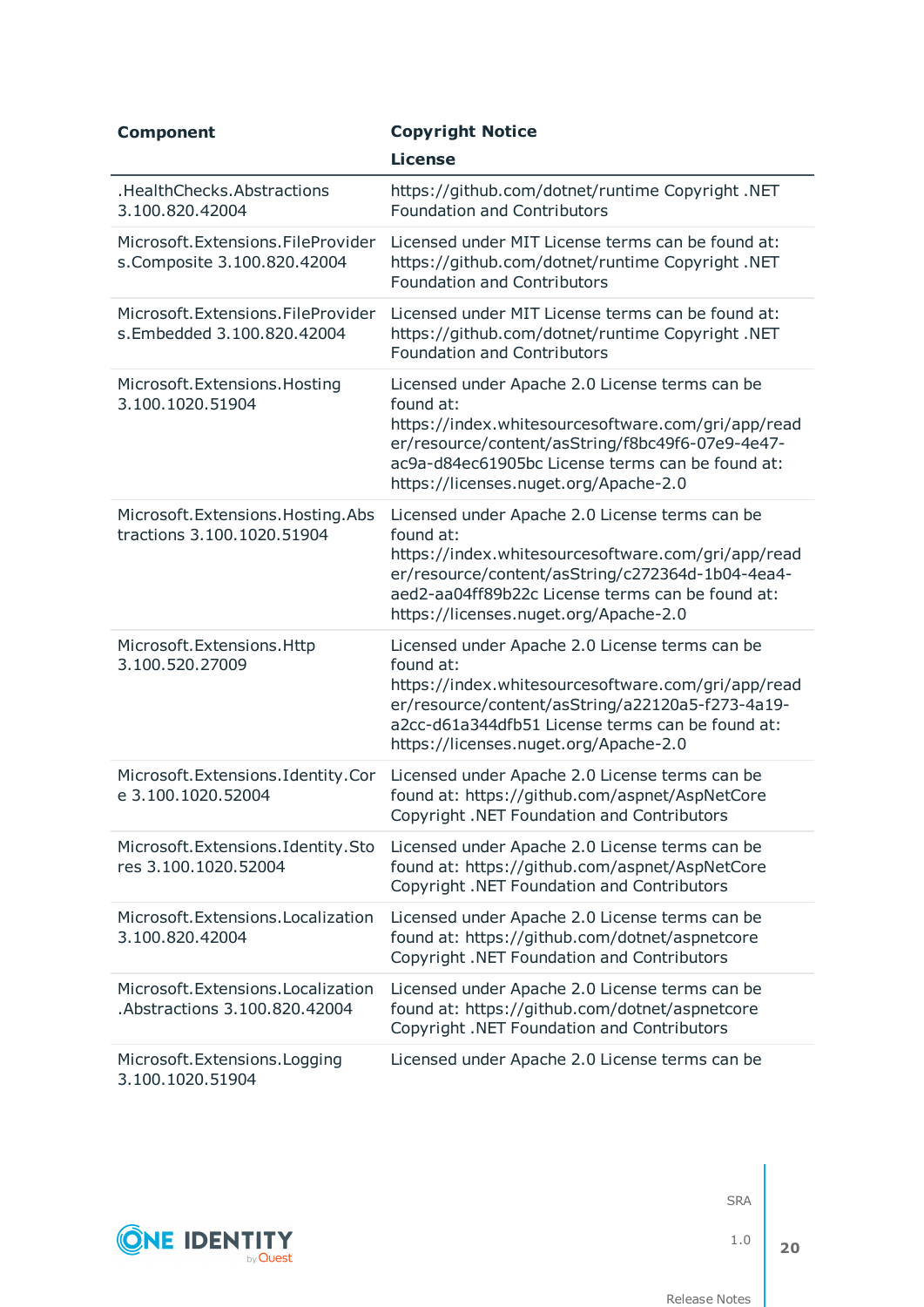| <b>Component</b>                                                     | <b>Copyright Notice</b>                                                                                                                                                                                                                                                                                |
|----------------------------------------------------------------------|--------------------------------------------------------------------------------------------------------------------------------------------------------------------------------------------------------------------------------------------------------------------------------------------------------|
|                                                                      | <b>License</b>                                                                                                                                                                                                                                                                                         |
|                                                                      | found at:<br>https://index.whitesourcesoftware.com/gri/app/read<br>er/resource/content/asString/ced0be67-9628-44e6-<br>8a04-528057c2ba0e License terms can be found at:<br>https://licenses.nuget.org/Apache-2.0                                                                                       |
| Microsoft.Extensions.Logging<br>3.100.520.27009                      | Licensed under Apache 2.0 License terms can be<br>found at:<br>https://index.whitesourcesoftware.com/gri/app/read<br>er/resource/content/asString/498184c3-a4a8-436d-<br>903e-2efb0827cd51 License terms can be found at:<br>https://licenses.nuget.org/Apache-2.0 Copyright<br>Microsoft Corporation. |
| Microsoft. Extensions. Logging. Abs<br>tractions 3.0.320.7202        | Licensed under Apache 2.0 License terms can be<br>found at:<br>https://index.whitesourcesoftware.com/gri/app/read<br>er/resource/content/asString/44aca49d-38aa-4d7d-<br>8331-71dca7f12ed9 License terms can be found at:<br>https://licenses.nuget.org/Apache-2.0                                     |
| Microsoft.Extensions.Logging.Abs<br>tractions 3.100.1020.51904       | Licensed under Apache 2.0 License terms can be<br>found at:<br>https://index.whitesourcesoftware.com/gri/app/read<br>er/resource/content/asString/86ee1460-2c7f-440f-<br>8101-044328e50235 License terms can be found at:<br>https://licenses.nuget.org/Apache-2.0                                     |
| Microsoft. Extensions. Logging. Abs<br>tractions 3.100.520.27009     | Licensed under Apache 2.0 License terms can be<br>found at:<br>https://index.whitesourcesoftware.com/gri/app/read<br>er/resource/content/asString/919970cc-73bb-4589-<br>a17c-cdd34f93d29e License terms can be found at:<br>https://licenses.nuget.org/Apache-2.0 Copyright<br>Microsoft Corporation. |
| Microsoft. Extensions. Logging. Ap<br>plicationInsights 2.14.0.17971 | Licensed under MIT License terms can be found at:<br>https://index.whitesourcesoftware.com/gri/app/read<br>er/resource/content/asString/74a89a6a-0758-47d6-<br>ac72-e656110bcd7e License terms can be found at:<br>https://licenses.nuget.org/MIT Copyright Microsoft<br>Corporation                   |
| Microsoft.Extensions.Logging.Co<br>nfiguration 3.100.1020.51904      | Licensed under Apache 2.0 License terms can be<br>found at:<br>https://index.whitesourcesoftware.com/gri/app/read<br>er/resource/content/asString/85567be3-bacd-48ce-<br>8eb8-cbf47338f933 License terms can be found at:                                                                              |



1.0

**21**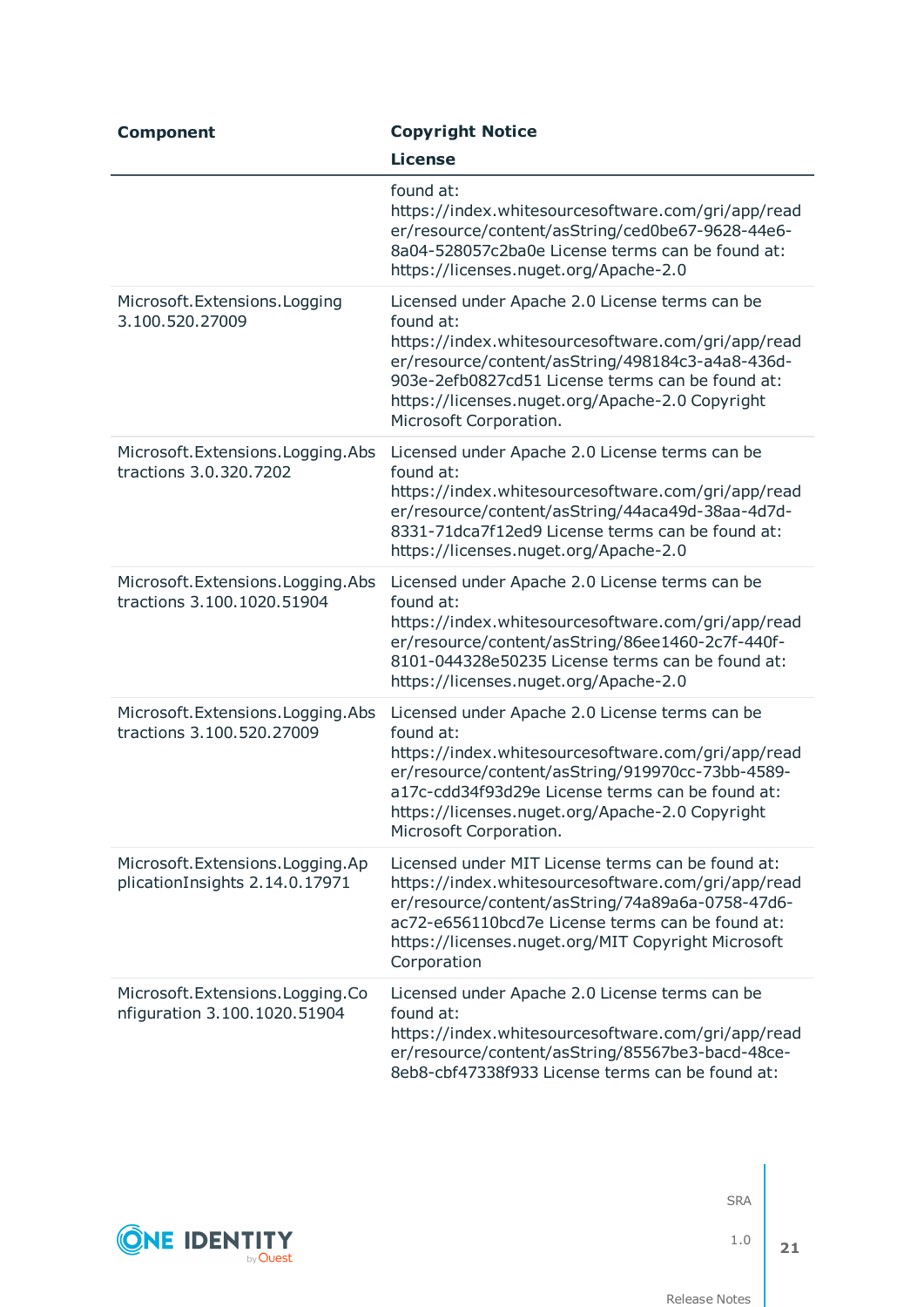| <b>Component</b>                                                | <b>Copyright Notice</b>                                                                                                                                                                                                                                            |
|-----------------------------------------------------------------|--------------------------------------------------------------------------------------------------------------------------------------------------------------------------------------------------------------------------------------------------------------------|
|                                                                 | <b>License</b>                                                                                                                                                                                                                                                     |
|                                                                 | https://licenses.nuget.org/Apache-2.0                                                                                                                                                                                                                              |
| Microsoft.Extensions.Logging.Co<br>nsole 3.100.1020.51904       | Licensed under Apache 2.0 License terms can be<br>found at:<br>https://index.whitesourcesoftware.com/gri/app/read<br>er/resource/content/asString/e5156c92-ab33-4df4-<br>bcfe-8d18eab5d1dc License terms can be found at:<br>https://licenses.nuget.org/Apache-2.0 |
| Microsoft. Extensions. Logging. De<br>bug 3.100.1020.51904      | Licensed under Apache 2.0 License terms can be<br>found at:<br>https://index.whitesourcesoftware.com/gri/app/read<br>er/resource/content/asString/2b247490-7013-4b6e-<br>bf33-4264f87a003e License terms can be found at:<br>https://licenses.nuget.org/Apache-2.0 |
| Microsoft.Extensions.Logging.Eve<br>ntLog 3.100.1020.51904      | Licensed under Apache 2.0 License terms can be<br>found at:<br>https://index.whitesourcesoftware.com/gri/app/read<br>er/resource/content/asString/3dfc1a2e-9777-4217-<br>a27a-7e57a774aed8 License terms can be found at:<br>https://licenses.nuget.org/Apache-2.0 |
| Microsoft.Extensions.Logging.Eve<br>ntSource 3.100.1020.51904   | Licensed under Apache 2.0 License terms can be<br>found at:<br>https://index.whitesourcesoftware.com/gri/app/read<br>er/resource/content/asString/34231386-2c2b-4c63-<br>bc6d-fd3e479091a5 License terms can be found at:<br>https://licenses.nuget.org/Apache-2.0 |
| Microsoft. Extensions. Logging. Tra<br>ceSource 3.100.820.42004 | Licensed under MIT License terms can be found at:<br>https://github.com/dotnet/runtime Copyright .NET<br><b>Foundation and Contributors</b>                                                                                                                        |
| 3.100.820.42004                                                 | Microsoft. Extensions. ObjectPool Licensed under MIT License terms can be found at:<br>https://github.com/dotnet/runtime Copyright .NET<br><b>Foundation and Contributors</b>                                                                                      |
| Microsoft.Extensions.Options<br>3.100.1020.51904                | Licensed under Apache 2.0 License terms can be<br>found at:<br>https://index.whitesourcesoftware.com/gri/app/read<br>er/resource/content/asString/63c743fd-f8fb-4b87-<br>9d84-2db0dfe6df6d License terms can be found at:<br>https://licenses.nuget.org/Apache-2.0 |
| Microsoft. Extensions. Options<br>3.100.520.27009               | Licensed under Apache 2.0 License terms can be<br>found at:<br>https://index.whitesourcesoftware.com/gri/app/read<br>er/resource/content/asString/91a21912-79de-4de8-                                                                                              |

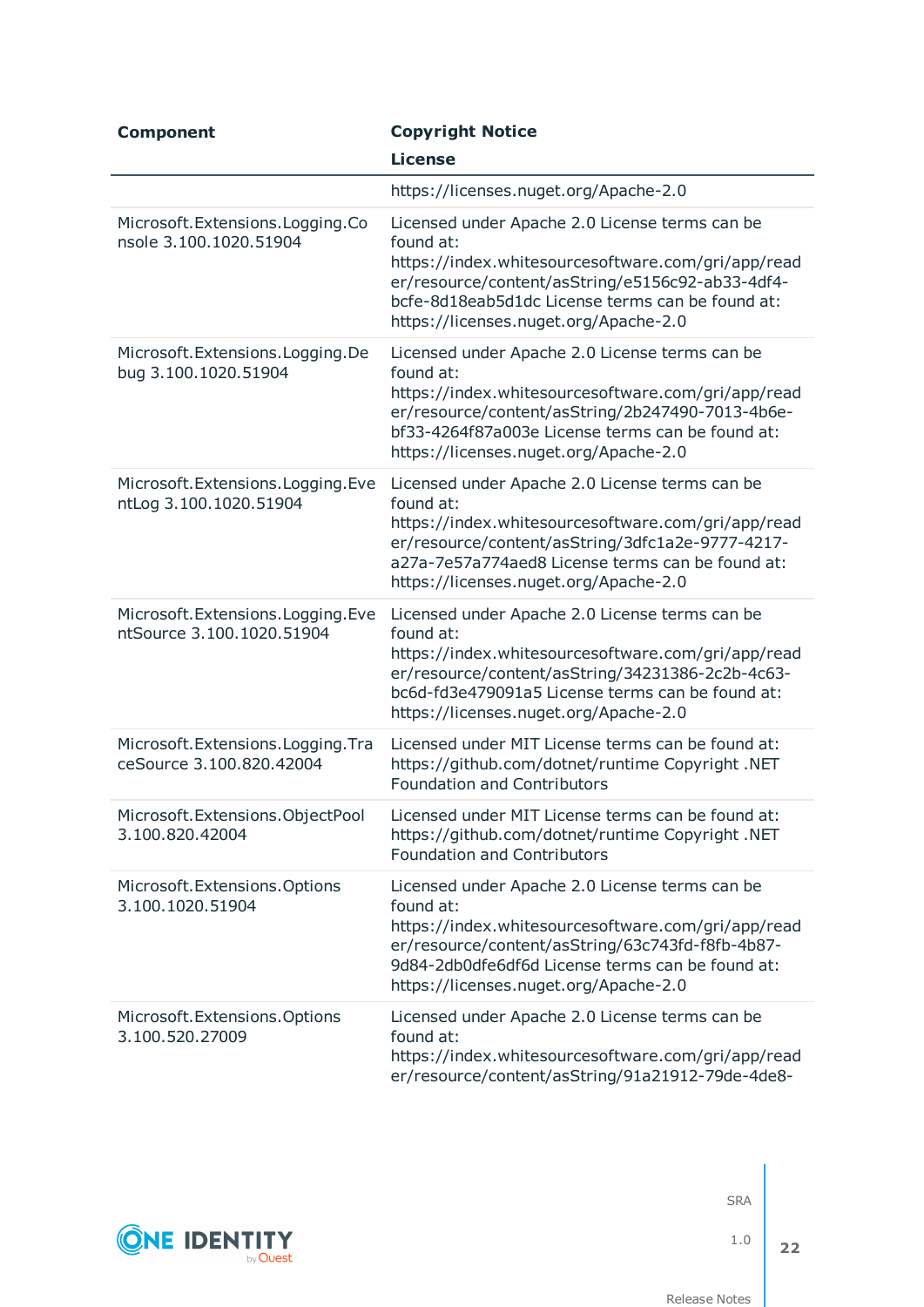| <b>Component</b>                                                                | <b>Copyright Notice</b>                                                                                                                                                                                                                                                                                                                                                                                                                                                                                                                                                                                                                                                                                                                                                                                                    |
|---------------------------------------------------------------------------------|----------------------------------------------------------------------------------------------------------------------------------------------------------------------------------------------------------------------------------------------------------------------------------------------------------------------------------------------------------------------------------------------------------------------------------------------------------------------------------------------------------------------------------------------------------------------------------------------------------------------------------------------------------------------------------------------------------------------------------------------------------------------------------------------------------------------------|
|                                                                                 | <b>License</b>                                                                                                                                                                                                                                                                                                                                                                                                                                                                                                                                                                                                                                                                                                                                                                                                             |
|                                                                                 | b8ba-0420e67079ad License terms can be found at:<br>https://licenses.nuget.org/Apache-2.0 Copyright<br>Microsoft Corporation.                                                                                                                                                                                                                                                                                                                                                                                                                                                                                                                                                                                                                                                                                              |
| Microsoft. Extensions. Options. Con<br>figurationExtensions<br>3.100.1020.51904 | Licensed under Apache 2.0 License terms can be<br>found at:<br>https://index.whitesourcesoftware.com/gri/app/read<br>er/resource/content/asString/99e189f0-226b-4459-<br>96ad-9c57c998a389 License terms can be found at:<br>https://licenses.nuget.org/Apache-2.0                                                                                                                                                                                                                                                                                                                                                                                                                                                                                                                                                         |
| Microsoft. Extensions. Options. Dat<br>aAnnotations 3.100.820.42004             | Licensed under MIT License terms can be found at:<br>https://github.com/dotnet/runtime Copyright .NET<br><b>Foundation and Contributors</b>                                                                                                                                                                                                                                                                                                                                                                                                                                                                                                                                                                                                                                                                                |
| Microsoft.Extensions.PlatformAb<br>stractions 2.1.9                             | Licensed under Apache 2.0 License terms can be<br>found at: https://github.com/aspnet/Extensions<br>Copyright 2015 .NET Foundation Copyright Microsoft<br>Corporation                                                                                                                                                                                                                                                                                                                                                                                                                                                                                                                                                                                                                                                      |
| Microsoft.Extensions.Primitives<br>3.1.301                                      | Licensed under MIT License terms can be found at:<br>https://index.whitesourcesoftware.com/gri/app/read<br>er/resource/content/asString/2f861b6e-95c2-4f7e-<br>92dd-76a4199aa04c License terms can be found at:<br>https://index.whitesourcesoftware.com/gri/app/read<br>er/resource/content/asString/611d1189-8680-454c-<br>bd28-2225a3f4f262 Copyright .NET Foundation and<br>Contributors ----- Licensed under MIT, Microsoft .NET<br>Library License terms can be found at:<br>https://index.whitesourcesoftware.com/gri/app/read<br>er/resource/content/asString/392cf37a-c629-402a-<br>9a5b-bb658892fafa License terms can be found at:<br>https://index.whitesourcesoftware.com/gri/app/read<br>er/resource/content/asString/ea5aa06f-7036-4e4d-<br>a37d-134e030608a1 Copyright .NET Foundation and<br>Contributors |
| Microsoft. Extensions. WebEncode<br>rs 3.100.820.42004                          | Licensed under Apache 2.0 License terms can be<br>found at: https://asp.net/ Copyright .NET Foundation<br>and Contributors                                                                                                                                                                                                                                                                                                                                                                                                                                                                                                                                                                                                                                                                                                 |
| Microsoft.Identity.Client 4.1.0.0                                               | Licensed under MIT License terms can be found at:<br>https://licenses.nuget.org/MIT Copyright © Microsoft<br>Corporation. All rights reserved.                                                                                                                                                                                                                                                                                                                                                                                                                                                                                                                                                                                                                                                                             |
| Microsoft.IdentityModel.JsonWeb<br>Tokens 5.5.0.60624                           | Licensed under MIT License terms can be found at:<br>https://index.whitesourcesoftware.com/gri/app/read<br>er/resource/content/asString/4db4110f-5d37-4d19-                                                                                                                                                                                                                                                                                                                                                                                                                                                                                                                                                                                                                                                                |



1.0 **23**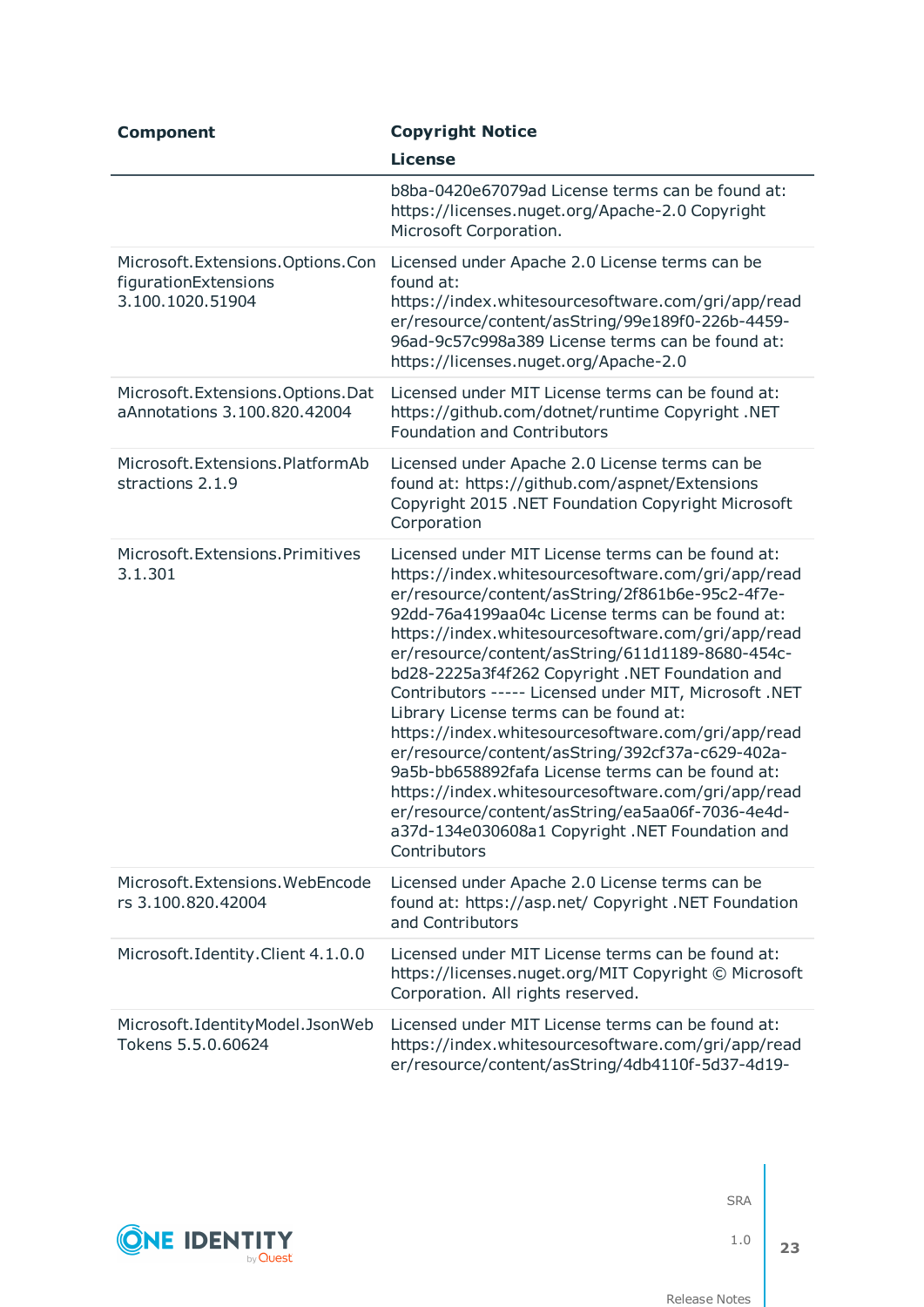| <b>Component</b>                                                   | <b>Copyright Notice</b>                                                                                                                                                                                                                                                                                                                                                                                       |
|--------------------------------------------------------------------|---------------------------------------------------------------------------------------------------------------------------------------------------------------------------------------------------------------------------------------------------------------------------------------------------------------------------------------------------------------------------------------------------------------|
|                                                                    | <b>License</b>                                                                                                                                                                                                                                                                                                                                                                                                |
|                                                                    | b78d-bc6ccb5c32a8 License terms can be found at:<br>https://licenses.nuget.org/MIT Copyright Microsoft                                                                                                                                                                                                                                                                                                        |
| Microsoft.IdentityModel.Logging<br>5.5.0.60624                     | Licensed under MIT License terms can be found at:<br>https://index.whitesourcesoftware.com/gri/app/read<br>er/resource/content/asString/0b000e41-413c-474d-<br>8fa7-a37257698179 License terms can be found at:<br>https://licenses.nuget.org/MIT Copyright Microsoft                                                                                                                                         |
| Microsoft.IdentityModel.Protocols<br>5.5.0.60624                   | Licensed under MIT License terms can be found at:<br>https://licenses.nuget.org/MIT Copyright © Microsoft<br>Corporation. All rights reserved.                                                                                                                                                                                                                                                                |
| Microsoft.IdentityModel.Protocol<br>s.OpenIdConnect 5.5.0.60624    | Licensed under MIT License terms can be found at:<br>https://licenses.nuget.org/MIT Copyright © Microsoft<br>Corporation. All rights reserved.                                                                                                                                                                                                                                                                |
| Microsoft.IdentityModel.Tokens<br>5.5.0.60624                      | Licensed under MIT License terms can be found at:<br>https://github.com/AzureAD/azure-activedirectory-<br>identitymodel-extensions-for-dotnet Copyright<br>Microsoft                                                                                                                                                                                                                                          |
| Microsoft.JSInterop<br>3.100.820.42004                             | Licensed under Apache 2.0 License terms can be<br>found at: https://github.com/dotnet/aspnetcore<br>Copyright .NET Foundation and Contributors                                                                                                                                                                                                                                                                |
| Microsoft.Net.Http.Headers<br>3.100.1020.52004                     | Licensed under Apache 2.0 License terms can be<br>found at: https://github.com/aspnet/AspNetCore<br>Copyright .NET Foundation and Contributors                                                                                                                                                                                                                                                                |
| Microsoft.OpenApi 1.2.2.0                                          | Licensed under MIT License terms can be found at:<br>https://index.whitesourcesoftware.com/gri/app/read<br>er/resource/content/asString/98789132-fa68-4302-<br>8cd0-e51295fbcbd1 License terms can be found at:<br>https://raw.githubusercontent.com/Microsoft/OpenAP<br>I.NET/master/LICENSE                                                                                                                 |
| Microsoft.TestPlatform.Communi<br>cationUtilities 15.0.0           | Licensed under MIT License terms can be found at:<br>https://github.com/microsoft/vstest                                                                                                                                                                                                                                                                                                                      |
| Microsoft.TestPlatform.Communi<br>cationUtilities.resources 15.0.0 | Licensed under MIT License terms can be found at:<br>https://github.com/microsoft/vstest ----- Licensed<br>under MIT License terms can be found at:<br>https://github.com/microsoft/vstest ----- Licensed<br>under MIT License terms can be found at:<br>https://github.com/microsoft/vstest ----- Licensed<br>under MIT License terms can be found at:<br>https://github.com/microsoft/vstest ----- Licensed |



1.0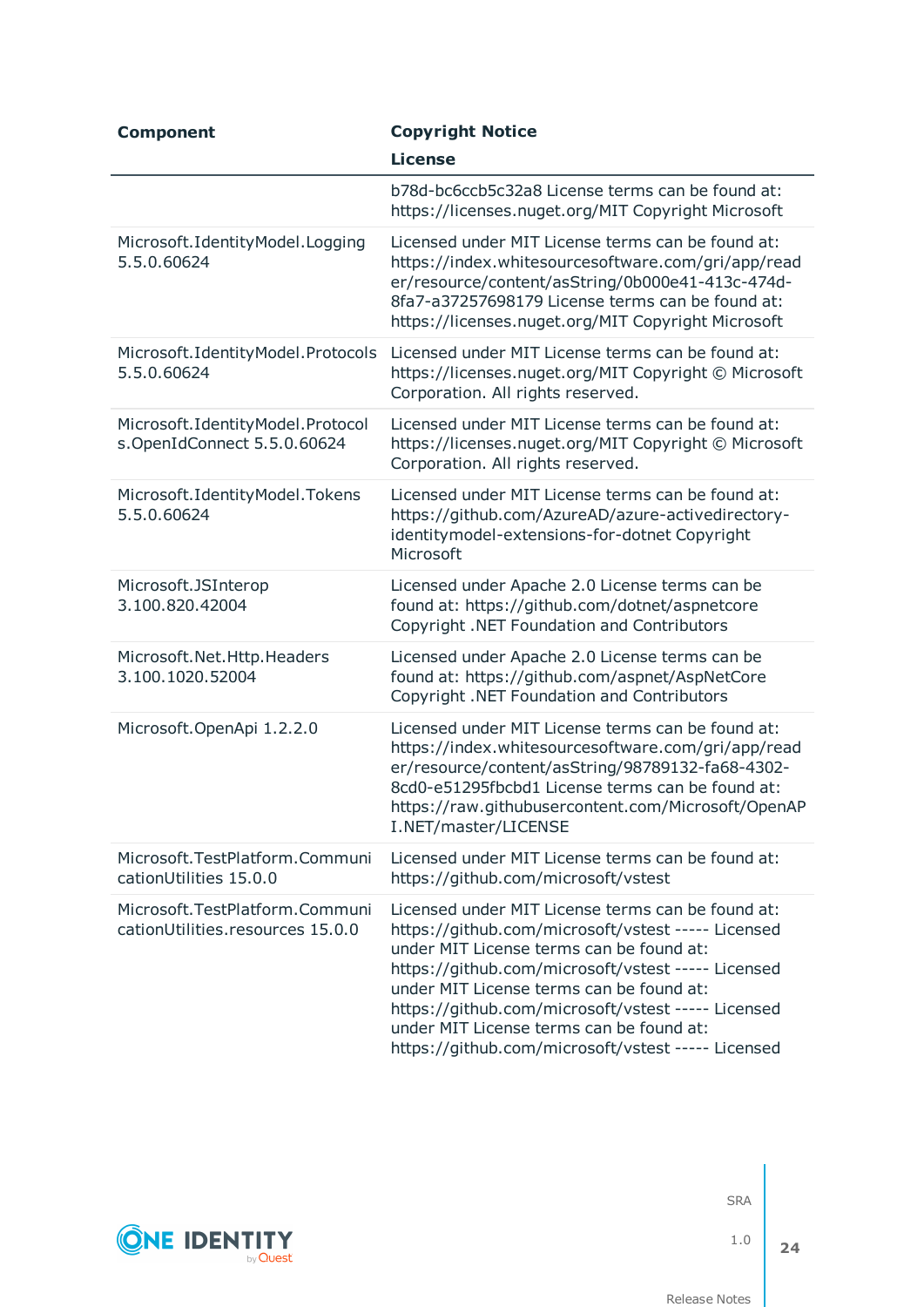| <b>Component</b>                                          | <b>Copyright Notice</b>                                                                                                                                                                                                                                                                                                                                                                                                                                                                                                                                                                                                                                                                                                                                                                                                                                                                                                                                                                                                                                                                                                                                                                                                       |
|-----------------------------------------------------------|-------------------------------------------------------------------------------------------------------------------------------------------------------------------------------------------------------------------------------------------------------------------------------------------------------------------------------------------------------------------------------------------------------------------------------------------------------------------------------------------------------------------------------------------------------------------------------------------------------------------------------------------------------------------------------------------------------------------------------------------------------------------------------------------------------------------------------------------------------------------------------------------------------------------------------------------------------------------------------------------------------------------------------------------------------------------------------------------------------------------------------------------------------------------------------------------------------------------------------|
|                                                           | <b>License</b>                                                                                                                                                                                                                                                                                                                                                                                                                                                                                                                                                                                                                                                                                                                                                                                                                                                                                                                                                                                                                                                                                                                                                                                                                |
|                                                           | under MIT License terms can be found at:<br>https://github.com/microsoft/vstest ----- Licensed<br>under MIT License terms can be found at:<br>https://github.com/microsoft/vstest ----- Licensed<br>under MIT License terms can be found at:<br>https://github.com/microsoft/vstest ----- Licensed<br>under MIT License terms can be found at:<br>https://github.com/microsoft/vstest ----- Licensed<br>under MIT License terms can be found at:<br>https://github.com/microsoft/vstest ----- Licensed<br>under MIT License terms can be found at:<br>https://github.com/microsoft/vstest ----- Licensed<br>under MIT License terms can be found at:<br>https://github.com/microsoft/vstest ----- Licensed<br>under MIT License terms can be found at:<br>https://github.com/microsoft/vstest ----- Licensed<br>under MIT License terms can be found at:<br>https://github.com/microsoft/vstest                                                                                                                                                                                                                                                                                                                               |
| Microsoft.TestPlatform.CoreUtilit<br>ies 15.0.0           | Licensed under MIT License terms can be found at:<br>https://github.com/microsoft/vstest                                                                                                                                                                                                                                                                                                                                                                                                                                                                                                                                                                                                                                                                                                                                                                                                                                                                                                                                                                                                                                                                                                                                      |
| Microsoft.TestPlatform.CoreUtilit<br>ies.resources 15.0.0 | Licensed under MIT License terms can be found at:<br>https://github.com/microsoft/vstest ----- Licensed<br>under MIT License terms can be found at:<br>https://github.com/microsoft/vstest ----- Licensed<br>under MIT License terms can be found at:<br>https://github.com/microsoft/vstest ----- Licensed<br>under MIT License terms can be found at:<br>https://github.com/microsoft/vstest ----- Licensed<br>under MIT License terms can be found at:<br>https://github.com/microsoft/vstest ----- Licensed<br>under MIT License terms can be found at:<br>https://github.com/microsoft/vstest ----- Licensed<br>under MIT License terms can be found at:<br>https://github.com/microsoft/vstest ----- Licensed<br>under MIT License terms can be found at:<br>https://github.com/microsoft/vstest ----- Licensed<br>under MIT License terms can be found at:<br>https://github.com/microsoft/vstest ----- Licensed<br>under MIT License terms can be found at:<br>https://github.com/microsoft/vstest ----- Licensed<br>under MIT License terms can be found at:<br>https://github.com/microsoft/vstest ----- Licensed<br>under MIT License terms can be found at:<br>https://github.com/microsoft/vstest ----- Licensed |

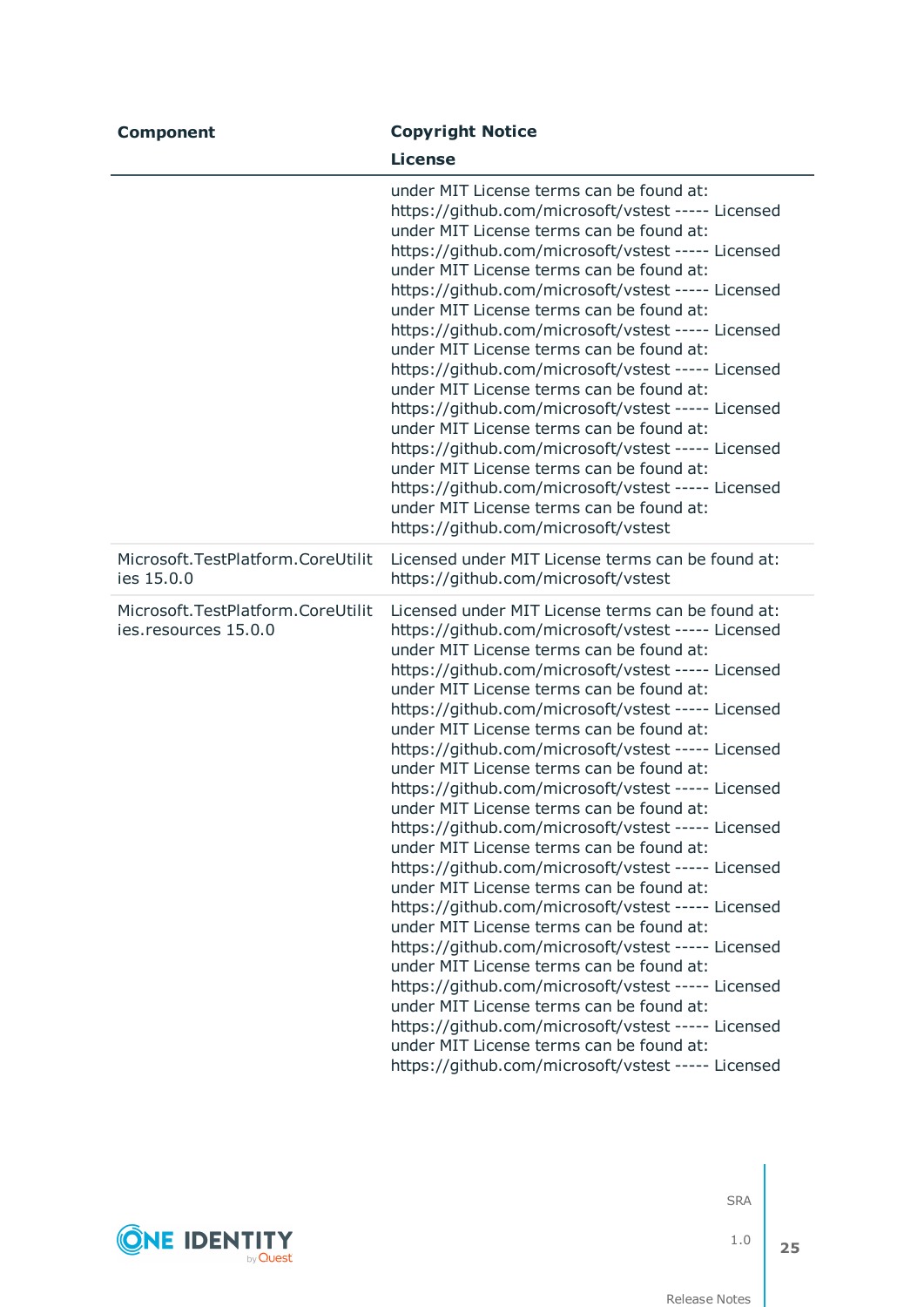| <b>Component</b>                                            | <b>Copyright Notice</b>                                                                                                                                                                                                                                                                                                                                                                                                                                                                                                                                                                                                                                                                                                                                                                                                                                                                                                                                                                                                                                                                                                                                                                                                                                                                                          |
|-------------------------------------------------------------|------------------------------------------------------------------------------------------------------------------------------------------------------------------------------------------------------------------------------------------------------------------------------------------------------------------------------------------------------------------------------------------------------------------------------------------------------------------------------------------------------------------------------------------------------------------------------------------------------------------------------------------------------------------------------------------------------------------------------------------------------------------------------------------------------------------------------------------------------------------------------------------------------------------------------------------------------------------------------------------------------------------------------------------------------------------------------------------------------------------------------------------------------------------------------------------------------------------------------------------------------------------------------------------------------------------|
|                                                             | <b>License</b>                                                                                                                                                                                                                                                                                                                                                                                                                                                                                                                                                                                                                                                                                                                                                                                                                                                                                                                                                                                                                                                                                                                                                                                                                                                                                                   |
|                                                             | under MIT License terms can be found at:<br>https://github.com/microsoft/vstest                                                                                                                                                                                                                                                                                                                                                                                                                                                                                                                                                                                                                                                                                                                                                                                                                                                                                                                                                                                                                                                                                                                                                                                                                                  |
| Microsoft.TestPlatform.CrossPlat<br>Engine 15.0.0           | Licensed under MIT License terms can be found at:<br>https://github.com/microsoft/vstest                                                                                                                                                                                                                                                                                                                                                                                                                                                                                                                                                                                                                                                                                                                                                                                                                                                                                                                                                                                                                                                                                                                                                                                                                         |
| Microsoft.TestPlatform.CrossPlat<br>Engine.resources 15.0.0 | Licensed under MIT License terms can be found at:<br>https://github.com/microsoft/vstest ----- Licensed<br>under MIT License terms can be found at:<br>https://github.com/microsoft/vstest ----- Licensed<br>under MIT License terms can be found at:<br>https://github.com/microsoft/vstest ----- Licensed<br>under MIT License terms can be found at:<br>https://github.com/microsoft/vstest ----- Licensed<br>under MIT License terms can be found at:<br>https://github.com/microsoft/vstest ----- Licensed<br>under MIT License terms can be found at:<br>https://github.com/microsoft/vstest ----- Licensed<br>under MIT License terms can be found at:<br>https://github.com/microsoft/vstest ----- Licensed<br>under MIT License terms can be found at:<br>https://github.com/microsoft/vstest ----- Licensed<br>under MIT License terms can be found at:<br>https://github.com/microsoft/vstest ----- Licensed<br>under MIT License terms can be found at:<br>https://github.com/microsoft/vstest ----- Licensed<br>under MIT License terms can be found at:<br>https://github.com/microsoft/vstest ----- Licensed<br>under MIT License terms can be found at:<br>https://github.com/microsoft/vstest ----- Licensed<br>under MIT License terms can be found at:<br>https://github.com/microsoft/vstest |
| Microsoft.TestPlatform.PlatformA<br>bstractions 15.0.0      | Licensed under MIT License terms can be found at:<br>https://github.com/microsoft/vstest                                                                                                                                                                                                                                                                                                                                                                                                                                                                                                                                                                                                                                                                                                                                                                                                                                                                                                                                                                                                                                                                                                                                                                                                                         |
| Microsoft.TestPlatform.Utilities<br>15.0.0                  | Licensed under MIT License terms can be found at:<br>https://github.com/microsoft/vstest                                                                                                                                                                                                                                                                                                                                                                                                                                                                                                                                                                                                                                                                                                                                                                                                                                                                                                                                                                                                                                                                                                                                                                                                                         |
| Microsoft. Visual Basic<br>4.700.19.56404                   | Licensed under Apache 2.0 License terms can be<br>found at: https://asp.net/ Copyright .NET Foundation<br>and Contributors                                                                                                                                                                                                                                                                                                                                                                                                                                                                                                                                                                                                                                                                                                                                                                                                                                                                                                                                                                                                                                                                                                                                                                                       |
| Microsoft. Visual Basic. Core<br>4.700.19.56404             | Licensed under Apache 2.0 License terms can be<br>found at: https://asp.net/ Copyright .NET Foundation<br>and Contributors                                                                                                                                                                                                                                                                                                                                                                                                                                                                                                                                                                                                                                                                                                                                                                                                                                                                                                                                                                                                                                                                                                                                                                                       |
| Microsoft. Visual Studio. CodeCove                          | Licensed under MIT License terms can be found at:                                                                                                                                                                                                                                                                                                                                                                                                                                                                                                                                                                                                                                                                                                                                                                                                                                                                                                                                                                                                                                                                                                                                                                                                                                                                |



1.0

**26**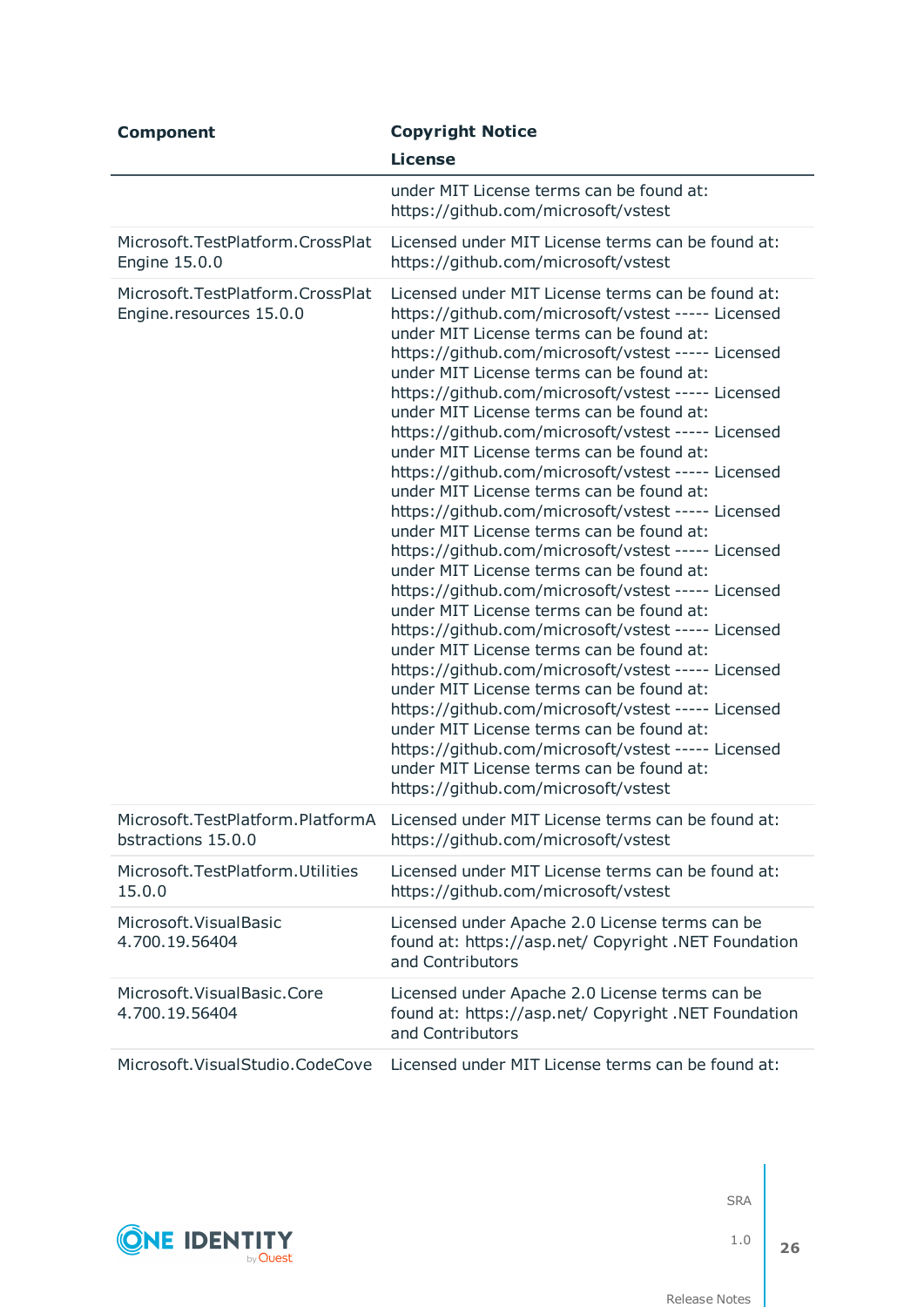| <b>Component</b>                                                         | <b>Copyright Notice</b><br><b>License</b>                                                                                                                                                                                                                                                                                                                                                                                                                                                                                                                                                                                                                                                                                                                                                                                                                                                                                                                                                                                                                                                                                                                                                                                                                                                                        |
|--------------------------------------------------------------------------|------------------------------------------------------------------------------------------------------------------------------------------------------------------------------------------------------------------------------------------------------------------------------------------------------------------------------------------------------------------------------------------------------------------------------------------------------------------------------------------------------------------------------------------------------------------------------------------------------------------------------------------------------------------------------------------------------------------------------------------------------------------------------------------------------------------------------------------------------------------------------------------------------------------------------------------------------------------------------------------------------------------------------------------------------------------------------------------------------------------------------------------------------------------------------------------------------------------------------------------------------------------------------------------------------------------|
| rage.Shim 16.0.28223.3002                                                | https://github.com/microsoft/vstest                                                                                                                                                                                                                                                                                                                                                                                                                                                                                                                                                                                                                                                                                                                                                                                                                                                                                                                                                                                                                                                                                                                                                                                                                                                                              |
| Microsoft. Visual Studio. Test Platfo<br>rm.Common 15.0.0                | Licensed under MIT License terms can be found at:<br>https://github.com/microsoft/vstest                                                                                                                                                                                                                                                                                                                                                                                                                                                                                                                                                                                                                                                                                                                                                                                                                                                                                                                                                                                                                                                                                                                                                                                                                         |
| Microsoft. Visual Studio. Test Platfo<br>rm.Common.resources 15.0.0      | Licensed under MIT License terms can be found at:<br>https://github.com/microsoft/vstest ----- Licensed<br>under MIT License terms can be found at:<br>https://github.com/microsoft/vstest ----- Licensed<br>under MIT License terms can be found at:<br>https://github.com/microsoft/vstest ----- Licensed<br>under MIT License terms can be found at:<br>https://github.com/microsoft/vstest ----- Licensed<br>under MIT License terms can be found at:<br>https://github.com/microsoft/vstest ----- Licensed<br>under MIT License terms can be found at:<br>https://github.com/microsoft/vstest ----- Licensed<br>under MIT License terms can be found at:<br>https://github.com/microsoft/vstest ----- Licensed<br>under MIT License terms can be found at:<br>https://github.com/microsoft/vstest ----- Licensed<br>under MIT License terms can be found at:<br>https://github.com/microsoft/vstest ----- Licensed<br>under MIT License terms can be found at:<br>https://github.com/microsoft/vstest ----- Licensed<br>under MIT License terms can be found at:<br>https://github.com/microsoft/vstest ----- Licensed<br>under MIT License terms can be found at:<br>https://github.com/microsoft/vstest ----- Licensed<br>under MIT License terms can be found at:<br>https://github.com/microsoft/vstest |
| Microsoft. Visual Studio. Test Platfo<br>rm.ObjectModel 15.0.0           | Licensed under MIT License terms can be found at:<br>https://github.com/microsoft/vstest                                                                                                                                                                                                                                                                                                                                                                                                                                                                                                                                                                                                                                                                                                                                                                                                                                                                                                                                                                                                                                                                                                                                                                                                                         |
| Microsoft. Visual Studio. Test Platfo<br>rm.ObjectModel.resources 15.0.0 | Licensed under MIT License terms can be found at:<br>https://github.com/microsoft/vstest ----- Licensed<br>under MIT License terms can be found at:<br>https://github.com/microsoft/vstest ----- Licensed<br>under MIT License terms can be found at:<br>https://github.com/microsoft/vstest ----- Licensed<br>under MIT License terms can be found at:<br>https://github.com/microsoft/vstest ----- Licensed<br>under MIT License terms can be found at:<br>https://github.com/microsoft/vstest ----- Licensed<br>under MIT License terms can be found at:                                                                                                                                                                                                                                                                                                                                                                                                                                                                                                                                                                                                                                                                                                                                                      |



1.0 **27**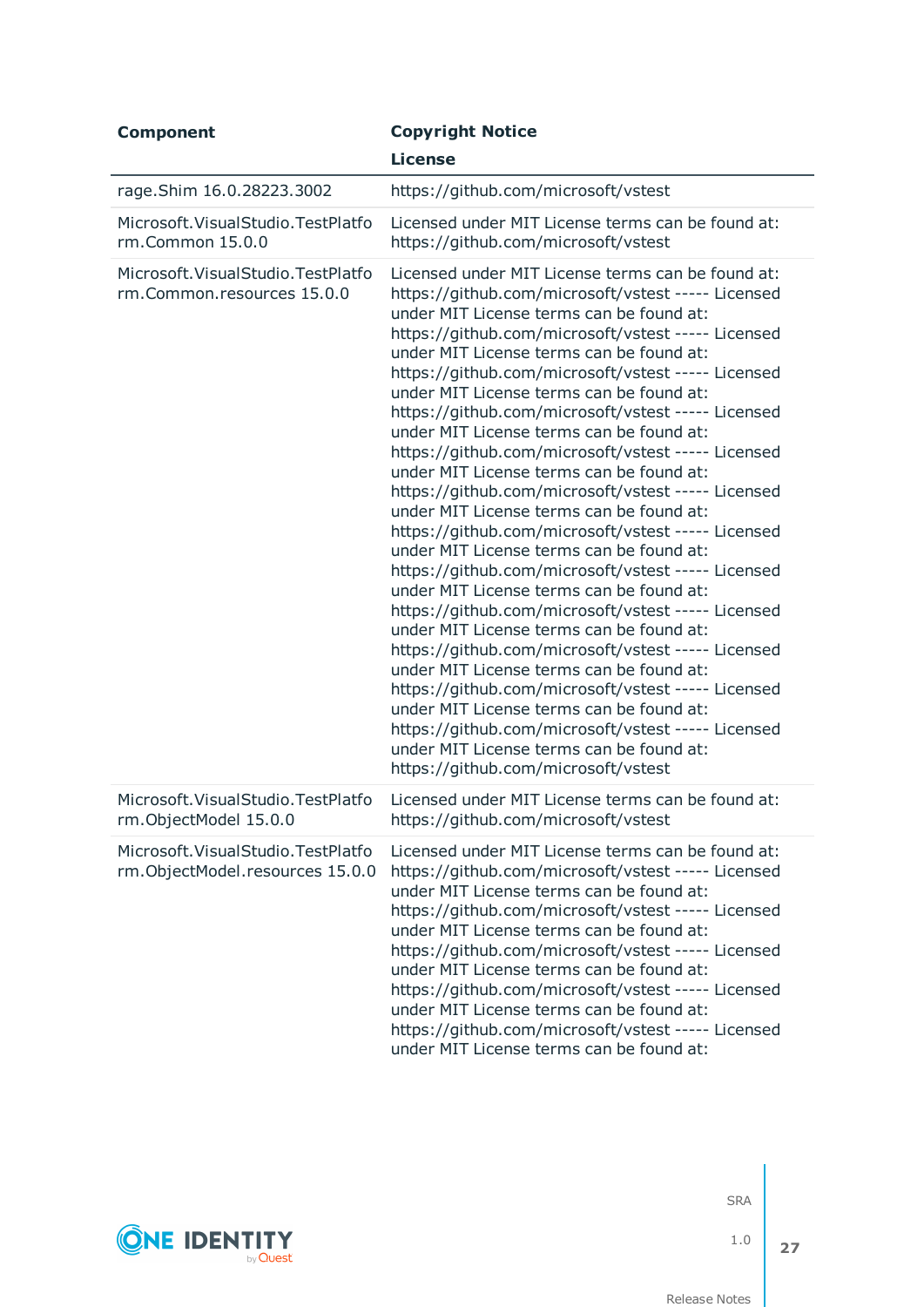| <b>Component</b>                               | <b>Copyright Notice</b>                                                                                                                                                                                                                                                                                                                                                                                                                                                                                                                                                                                                                                                                                                                           |
|------------------------------------------------|---------------------------------------------------------------------------------------------------------------------------------------------------------------------------------------------------------------------------------------------------------------------------------------------------------------------------------------------------------------------------------------------------------------------------------------------------------------------------------------------------------------------------------------------------------------------------------------------------------------------------------------------------------------------------------------------------------------------------------------------------|
|                                                | <b>License</b>                                                                                                                                                                                                                                                                                                                                                                                                                                                                                                                                                                                                                                                                                                                                    |
|                                                | https://github.com/microsoft/vstest ----- Licensed<br>under MIT License terms can be found at:<br>https://github.com/microsoft/vstest ----- Licensed<br>under MIT License terms can be found at:<br>https://github.com/microsoft/vstest ----- Licensed<br>under MIT License terms can be found at:<br>https://github.com/microsoft/vstest ----- Licensed<br>under MIT License terms can be found at:<br>https://github.com/microsoft/vstest ----- Licensed<br>under MIT License terms can be found at:<br>https://github.com/microsoft/vstest ----- Licensed<br>under MIT License terms can be found at:<br>https://github.com/microsoft/vstest ----- Licensed<br>under MIT License terms can be found at:<br>https://github.com/microsoft/vstest |
| Microsoft. Win32. Primitives<br>4.700.19.56404 | Licensed under Apache 2.0 License terms can be<br>found at: https://asp.net/ Copyright .NET Foundation<br>and Contributors                                                                                                                                                                                                                                                                                                                                                                                                                                                                                                                                                                                                                        |
| Microsoft. Win32. Registry<br>4.700.19.56404   | Licensed under MIT License terms can be found at:<br>https://index.whitesourcesoftware.com/gri/app/read<br>er/resource/content/asString/b90b2b23-0d4a-407a-<br>b3bf-e367f18d507f License terms can be found at:<br>https://index.whitesourcesoftware.com/gri/app/read<br>er/resource/content/asString/f1bf3ed6-2214-4d7b-<br>a74a-8b36c0cb539a Copyright .NET Foundation and<br>Contributors                                                                                                                                                                                                                                                                                                                                                      |
| Mog 4.14.5.0                                   | Licensed under BSD 3 License terms can be found at:<br>https://index.whitesourcesoftware.com/gri/app/read<br>er/resource/content/asString/4d4a0cfc-4617-4bda-<br>b6f8-9a61e0cdfb09 License terms can be found at:<br>https://raw.githubusercontent.com/moq/moq4/maste<br>r/License.txt                                                                                                                                                                                                                                                                                                                                                                                                                                                            |
| mscorlib 4.700.19.56404                        | Licensed under Apache 2.0 License terms can be<br>found at: https://asp.net/ Copyright .NET Foundation<br>and Contributors                                                                                                                                                                                                                                                                                                                                                                                                                                                                                                                                                                                                                        |
| netstandard 4.700.19.56404                     | Licensed under Apache 2.0 License terms can be<br>found at: https://asp.net/ Copyright .NET Foundation<br>and Contributors                                                                                                                                                                                                                                                                                                                                                                                                                                                                                                                                                                                                                        |
| Newtonsoft.Json 12.0.2.23222                   | Licensed under MIT License terms can be found at:<br>https://github.com/JamesNK/Newtonsoft.Json<br>Copyright .NET Foundation and Contributors                                                                                                                                                                                                                                                                                                                                                                                                                                                                                                                                                                                                     |



1.0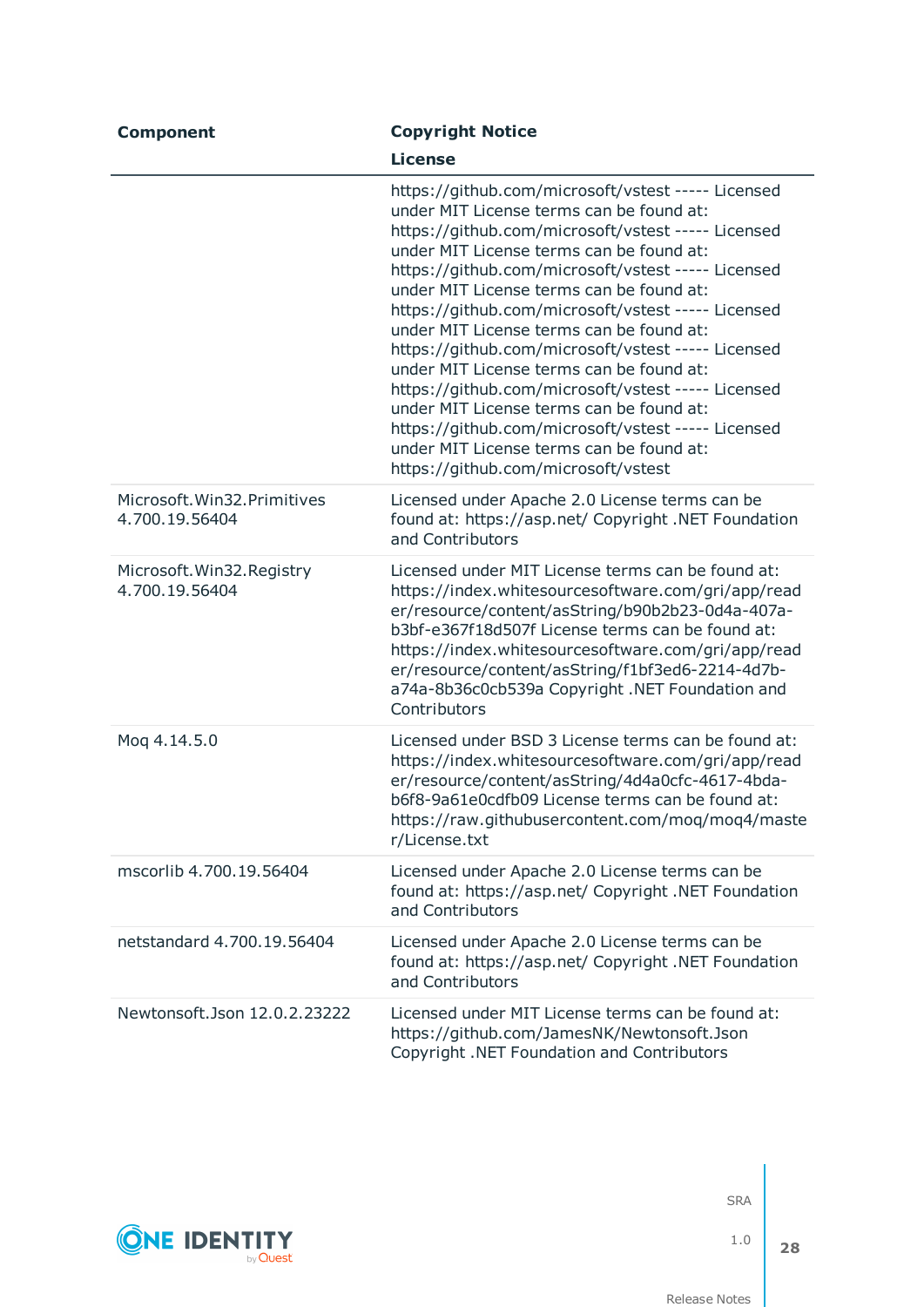| <b>Component</b>                               | <b>Copyright Notice</b>                                                                                                                                                                                                                                                                                                                                                                                                                                                                                                                                                                                                                                                                                                                                                                                                                                                                                            |
|------------------------------------------------|--------------------------------------------------------------------------------------------------------------------------------------------------------------------------------------------------------------------------------------------------------------------------------------------------------------------------------------------------------------------------------------------------------------------------------------------------------------------------------------------------------------------------------------------------------------------------------------------------------------------------------------------------------------------------------------------------------------------------------------------------------------------------------------------------------------------------------------------------------------------------------------------------------------------|
|                                                | <b>License</b>                                                                                                                                                                                                                                                                                                                                                                                                                                                                                                                                                                                                                                                                                                                                                                                                                                                                                                     |
| Newtonsoft.Json 12.0.3.23909                   | Licensed under MIT License terms can be found at:<br>https://index.whitesourcesoftware.com/gri/app/read<br>er/resource/content/asString/49356b82-b3d1-4e22-<br>a4fd-e62aadd300a5 License terms can be found at:<br>https://index.whitesourcesoftware.com/gri/app/read<br>er/resource/content/asString/b5835d41-4c68-499e-<br>8838-323d8b84d2ef License terms can be found at:<br>https://licenses.nuget.org/MIT Copyright 2008 James<br>Newton-King ----- Licensed under MIT License terms<br>can be found at:<br>https://index.whitesourcesoftware.com/gri/app/read<br>er/resource/content/asString/49356b82-b3d1-4e22-<br>a4fd-e62aadd300a5 License terms can be found at:<br>https://index.whitesourcesoftware.com/gri/app/read<br>er/resource/content/asString/b5835d41-4c68-499e-<br>8838-323d8b84d2ef License terms can be found at:<br>https://licenses.nuget.org/MIT Copyright © James<br>Newton-King 2008 |
| Newtonsoft.Json.Bson<br>1.0.2.22727            | Licensed under MIT License terms can be found at:<br>https://licenses.nuget.org/MIT Copyright © James<br>Newton-King 2017"                                                                                                                                                                                                                                                                                                                                                                                                                                                                                                                                                                                                                                                                                                                                                                                         |
| Scrutor 3.0.1.0                                | Licensed under MIT License terms can be found at:<br>https://raw.githubusercontent.com/khellang/Scrutor/<br>master/LICENSE                                                                                                                                                                                                                                                                                                                                                                                                                                                                                                                                                                                                                                                                                                                                                                                         |
| Swashbuckle.AspNetCore.Annota<br>tions 5.0.0.0 | Licensed under MIT License terms can be found at:<br>https://raw.githubusercontent.com/domaindrivendev<br>/Swashbuckle.AspNetCore/master/LICENSE<br>Copyright 2016 Richard Morris                                                                                                                                                                                                                                                                                                                                                                                                                                                                                                                                                                                                                                                                                                                                  |
| Swashbuckle.AspNetCore.Filters<br>5.1.2.0      | Licensed under MIT License terms can be found at:<br>https://github.com/mattfrear/Swashbuckle.AspNetCo<br>re.Filters/blob/master/LICENSE License terms can be<br>found at:<br>https://index.whitesourcesoftware.com/gri/app/read<br>er/resource/content/asString/c03784b8-7911-4549-<br>b38b-b0942c5089ec                                                                                                                                                                                                                                                                                                                                                                                                                                                                                                                                                                                                          |
| Swashbuckle.AspNetCore.Swagg<br>er 5.5.1.0     | Licensed under MIT License terms can be found at:<br>https://index.whitesourcesoftware.com/gri/app/read<br>er/resource/content/asString/32d4267c-0786-40da-<br>8b30-5108bf4821f2 License terms can be found at:<br>https://raw.githubusercontent.com/domaindrivendev<br>/Swashbuckle.AspNetCore/master/LICENSE                                                                                                                                                                                                                                                                                                                                                                                                                                                                                                                                                                                                     |
| Swashbuckle.AspNetCore.Swagg                   | Licensed under MIT License terms can be found at:                                                                                                                                                                                                                                                                                                                                                                                                                                                                                                                                                                                                                                                                                                                                                                                                                                                                  |



1.0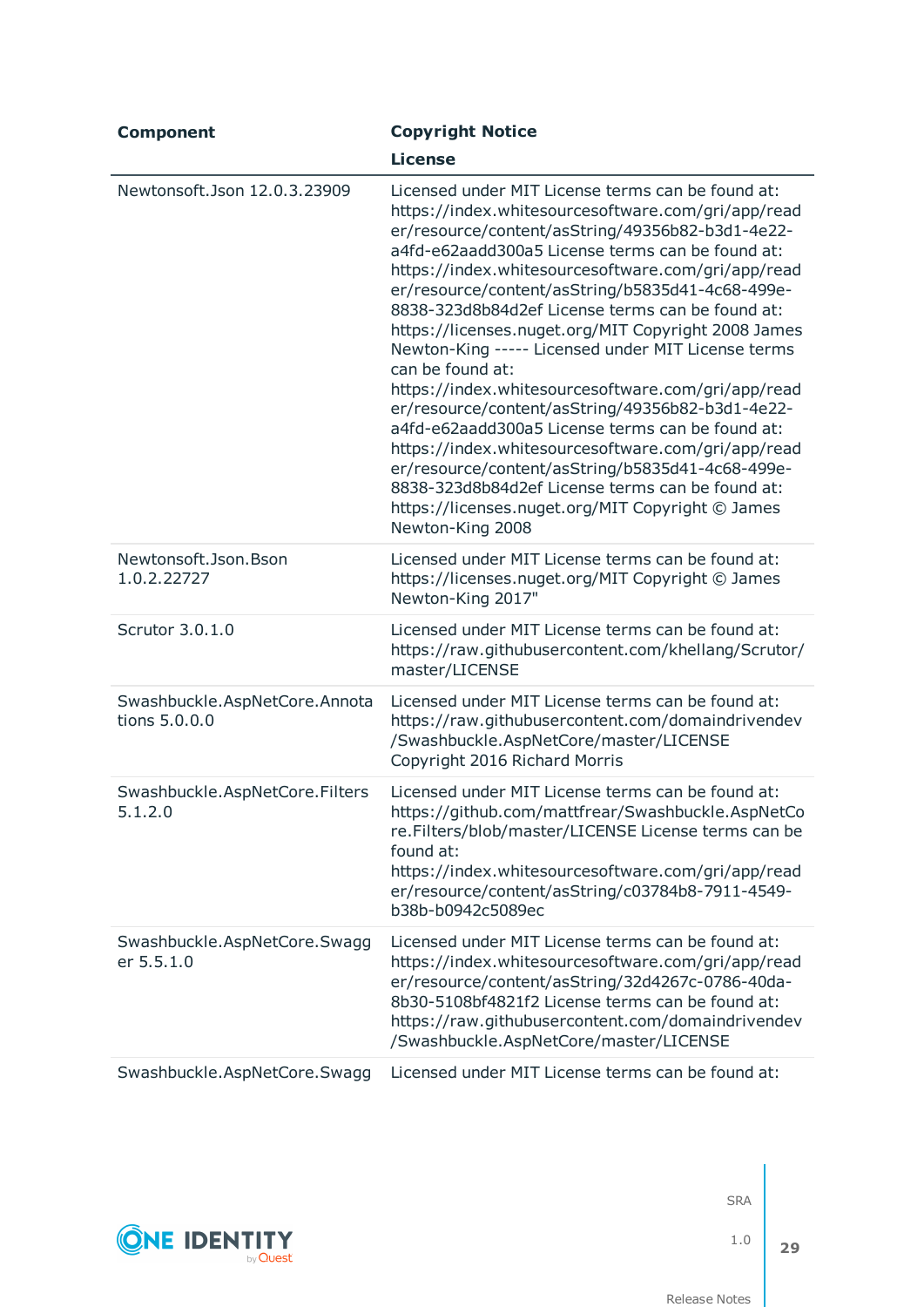| <b>Component</b>                                 | <b>Copyright Notice</b>                                                                                                                                                                                                                                                                                        |
|--------------------------------------------------|----------------------------------------------------------------------------------------------------------------------------------------------------------------------------------------------------------------------------------------------------------------------------------------------------------------|
|                                                  | <b>License</b>                                                                                                                                                                                                                                                                                                 |
| erGen 5.5.1.0                                    | https://index.whitesourcesoftware.com/gri/app/read<br>er/resource/content/asString/99fc7e2d-4b7a-4ac1-<br>bfe6-6b903f708ced License terms can be found at:<br>https://raw.githubusercontent.com/domaindrivendev<br>/Swashbuckle.AspNetCore/master/LICENSE                                                      |
| Swashbuckle.AspNetCore.Swagg<br>erUI 5.5.1.0     | Licensed under MIT License terms can be found at:<br>https://index.whitesourcesoftware.com/gri/app/read<br>er/resource/content/asString/30990e96-9e83-40ee-<br>98ab-4053d158b57b License terms can be found at:<br>https://raw.githubusercontent.com/domaindrivendev<br>/Swashbuckle.AspNetCore/master/LICENSE |
| System 4.700.19.56404                            | Licensed under Apache 2.0 License terms can be<br>found at: https://asp.net/ Copyright .NET Foundation<br>and Contributors                                                                                                                                                                                     |
| System.AppContext<br>4.700.19.56404              | Licensed under Apache 2.0 License terms can be<br>found at: https://asp.net/ Copyright .NET Foundation<br>and Contributors                                                                                                                                                                                     |
| System.Buffers 4.700.19.56404                    | Licensed under Apache 2.0 License terms can be<br>found at: https://asp.net/ Copyright .NET Foundation<br>and Contributors                                                                                                                                                                                     |
| System.Collections<br>4.700.19.56404             | Licensed under Apache 2.0 License terms can be<br>found at: https://asp.net/ Copyright .NET Foundation<br>and Contributors                                                                                                                                                                                     |
| System.Collections.Concurrent<br>4.700.19.56404  | Licensed under Apache 2.0 License terms can be<br>found at: https://asp.net/ Copyright .NET Foundation<br>and Contributors                                                                                                                                                                                     |
| System.Collections.Immutable<br>4.700.20.21406   | Licensed under MIT License terms can be found at:<br>https://licenses.nuget.org/MIT Copyright Microsoft<br>Corporation                                                                                                                                                                                         |
| System.Collections.NonGeneric<br>4.700.19.56404  | Licensed under Apache 2.0 License terms can be<br>found at: https://asp.net/ Copyright .NET Foundation<br>and Contributors                                                                                                                                                                                     |
| System.Collections.Specialized<br>4.700.19.56404 | Licensed under Apache 2.0 License terms can be<br>found at: https://asp.net/ Copyright .NET Foundation<br>and Contributors                                                                                                                                                                                     |
| System.ComponentModel<br>4.700.19.56404          | Licensed under Apache 2.0 License terms can be<br>found at: https://asp.net/ Copyright .NET Foundation<br>and Contributors                                                                                                                                                                                     |
| System.ComponentModel.Annota                     | Licensed under MIT License terms can be found at:                                                                                                                                                                                                                                                              |



1.0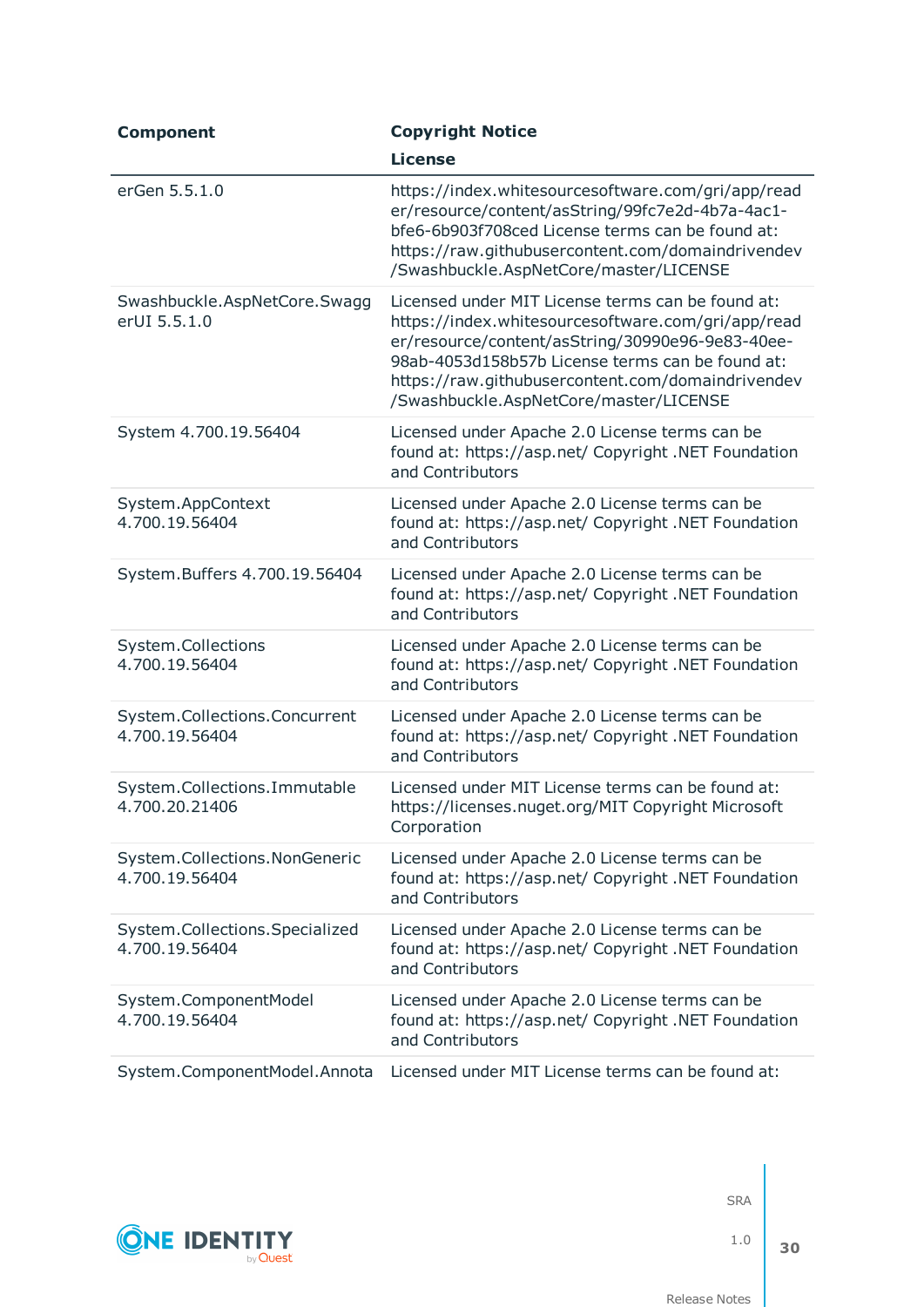| <b>Component</b>                                                            | <b>Copyright Notice</b>                                                                                                                                                                                                                                                                                                                                                                                                                                                                                                                                    |
|-----------------------------------------------------------------------------|------------------------------------------------------------------------------------------------------------------------------------------------------------------------------------------------------------------------------------------------------------------------------------------------------------------------------------------------------------------------------------------------------------------------------------------------------------------------------------------------------------------------------------------------------------|
|                                                                             | <b>License</b>                                                                                                                                                                                                                                                                                                                                                                                                                                                                                                                                             |
| tions 4.700.19.56404                                                        | https://index.whitesourcesoftware.com/gri/app/read<br>er/resource/content/asString/47a5f4fc-9aab-4555-<br>8bc2-c8e640ae0d0e License terms can be found at:<br>https://index.whitesourcesoftware.com/gri/app/read<br>er/resource/content/asString/f1bf3ed6-2214-4d7b-<br>a74a-8b36c0cb539a Copyright .NET Foundation and<br>Contributors                                                                                                                                                                                                                    |
| System.ComponentModel.DataAn<br>notations 4.700.19.56404                    | Licensed under Apache 2.0 License terms can be<br>found at: https://asp.net/ Copyright .NET Foundation<br>and Contributors                                                                                                                                                                                                                                                                                                                                                                                                                                 |
| System.ComponentModel.EventB<br>asedAsync 4.700.19.56404                    | Licensed under Apache 2.0 License terms can be<br>found at: https://asp.net/ Copyright .NET Foundation<br>and Contributors                                                                                                                                                                                                                                                                                                                                                                                                                                 |
| System.ComponentModel.Primiti<br>ves 4.700.19.56404                         | Licensed under Apache 2.0 License terms can be<br>found at: https://asp.net/ Copyright .NET Foundation<br>and Contributors                                                                                                                                                                                                                                                                                                                                                                                                                                 |
| System.ComponentModel.TypeC<br>onverter 4.700.19.56404                      | Licensed under Apache 2.0 License terms can be<br>found at: https://asp.net/ Copyright .NET Foundation<br>and Contributors                                                                                                                                                                                                                                                                                                                                                                                                                                 |
| System.Configuration<br>4.700.19.56404                                      | Licensed under Apache 2.0 License terms can be<br>found at: https://asp.net/ Copyright .NET Foundation<br>and Contributors                                                                                                                                                                                                                                                                                                                                                                                                                                 |
| System.Configuration.Configurati<br>onManager 6.0.100-<br>preview.3.21202.5 | Licensed under MIT License terms can be found at:<br>https://index.whitesourcesoftware.com/gri/app/read<br>er/resource/content/asString/14c86322-a635-4c23-<br>94fc-24e6fbef0e66 License terms can be found at:<br>https://index.whitesourcesoftware.com/gri/app/read<br>er/resource/content/asString/2edc8113-0477-4fe9-<br>8a8b-b0bc75bc19a7 License terms can be found at:<br>https://index.whitesourcesoftware.com/gri/app/read<br>er/resource/content/asString/daf003d9-7aac-44bc-<br>9caa-4c427c085301 Copyright .NET Foundation and<br>Contributors |
| System.Console 4.700.19.56404                                               | Licensed under Apache 2.0 License terms can be<br>found at: https://asp.net/ Copyright .NET Foundation<br>and Contributors                                                                                                                                                                                                                                                                                                                                                                                                                                 |
| System.Core 4.700.19.56404                                                  | Licensed under Apache 2.0 License terms can be<br>found at: https://asp.net/ Copyright .NET Foundation<br>and Contributors                                                                                                                                                                                                                                                                                                                                                                                                                                 |
| System.Data 4.700.19.56404                                                  | Licensed under Apache 2.0 License terms can be                                                                                                                                                                                                                                                                                                                                                                                                                                                                                                             |

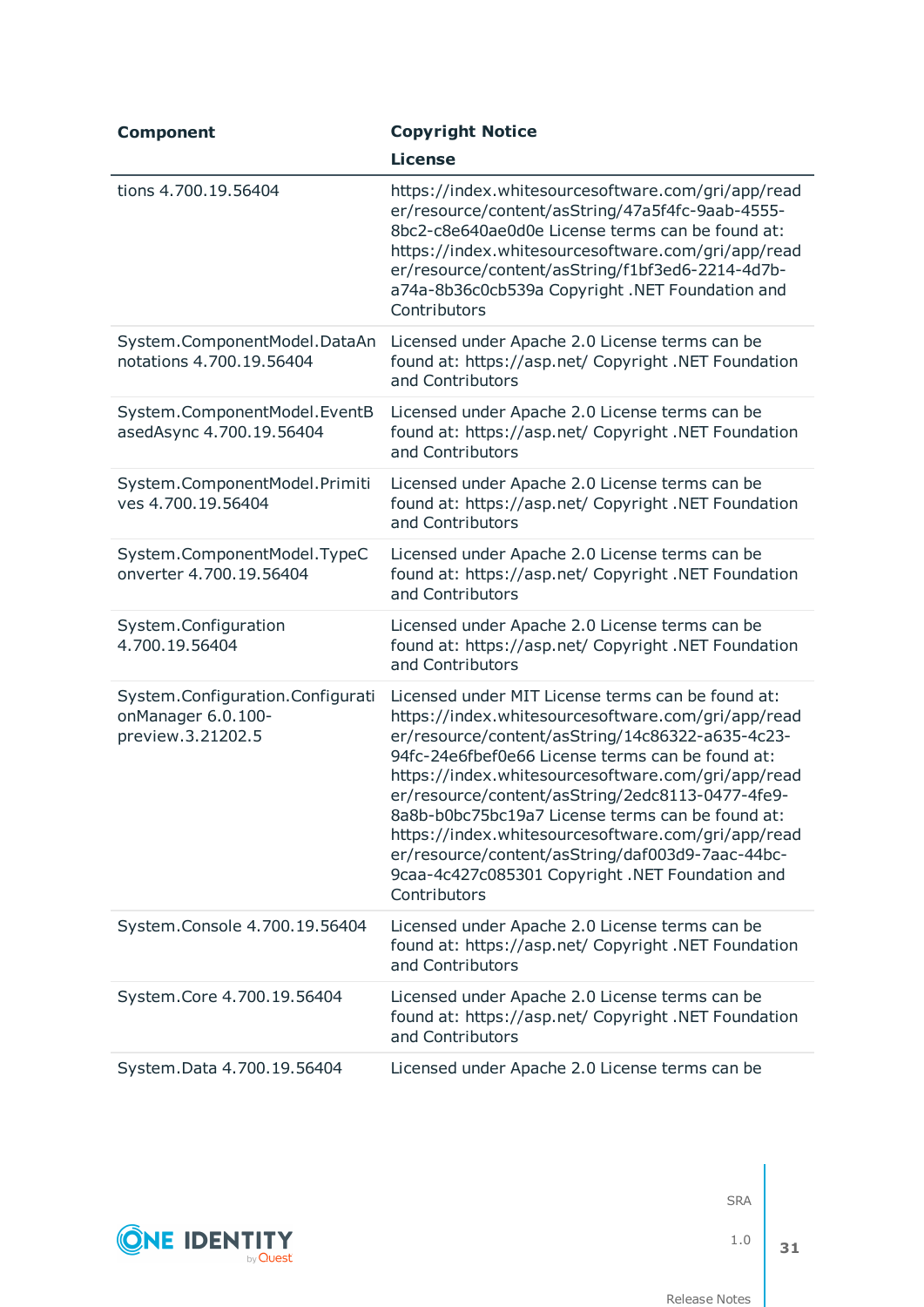| <b>Component</b>                                              | <b>Copyright Notice</b>                                                                                                                                                                                                                                    |
|---------------------------------------------------------------|------------------------------------------------------------------------------------------------------------------------------------------------------------------------------------------------------------------------------------------------------------|
|                                                               | <b>License</b>                                                                                                                                                                                                                                             |
|                                                               | found at: https://asp.net/ Copyright .NET Foundation<br>and Contributors                                                                                                                                                                                   |
| System.Data.Common<br>4.700.19.56404                          | Licensed under Apache 2.0 License terms can be<br>found at: https://asp.net/ Copyright .NET Foundation<br>and Contributors                                                                                                                                 |
| System.Data.DataSetExtensions<br>4.700.19.56404               | Licensed under Apache 2.0 License terms can be<br>found at: https://asp.net/ Copyright .NET Foundation<br>and Contributors                                                                                                                                 |
| System.Diagnostics.Contracts<br>4.700.19.56404                | Licensed under Apache 2.0 License terms can be<br>found at: https://asp.net/ Copyright .NET Foundation<br>and Contributors                                                                                                                                 |
| System.Diagnostics.Debug<br>4.700.19.56404                    | Licensed under Apache 2.0 License terms can be<br>found at: https://asp.net/ Copyright .NET Foundation<br>and Contributors                                                                                                                                 |
| System.Diagnostics.DiagnosticSo<br>urce 4.700.19.56404        | Licensed under Apache 2.0 License terms can be<br>found at: https://asp.net/ Copyright .NET Foundation<br>and Contributors                                                                                                                                 |
| System.Diagnostics.EventLog<br>4.700.19.56404                 | Licensed under MIT License terms can be found at:<br>https://licenses.nuget.org/MIT Copyright © Microsoft<br>Corporation. All rights reserved.                                                                                                             |
| System.Diagnostics.FileVersionI<br>nfo 4.700.19.56404         | Licensed under Apache 2.0 License terms can be<br>found at: https://asp.net/ Copyright .NET Foundation<br>and Contributors                                                                                                                                 |
| System.Diagnostics.Performance<br>Counter 4.700.19.56404      | Licensed under MIT License terms can be found at:<br>https://licenses.nuget.org/MIT Copyright Microsoft<br>Corporation ----- Licensed under MIT License terms<br>can be found at: https://licenses.nuget.org/MIT<br><b>Copyright Microsoft Corporation</b> |
| System.Diagnostics.Process<br>4.700.19.56404                  | Licensed under Apache 2.0 License terms can be<br>found at: https://asp.net/ Copyright .NET Foundation<br>and Contributors                                                                                                                                 |
| System.Diagnostics.StackTrace<br>4.700.19.56404               | Licensed under Apache 2.0 License terms can be<br>found at: https://asp.net/ Copyright .NET Foundation<br>and Contributors                                                                                                                                 |
| System.Diagnostics.TextWriterTr<br>aceListener 4.700.19.56404 | Licensed under Apache 2.0 License terms can be<br>found at: https://asp.net/ Copyright .NET Foundation<br>and Contributors                                                                                                                                 |
| System.Diagnostics.Tools                                      | Licensed under Apache 2.0 License terms can be                                                                                                                                                                                                             |



1.0

**32**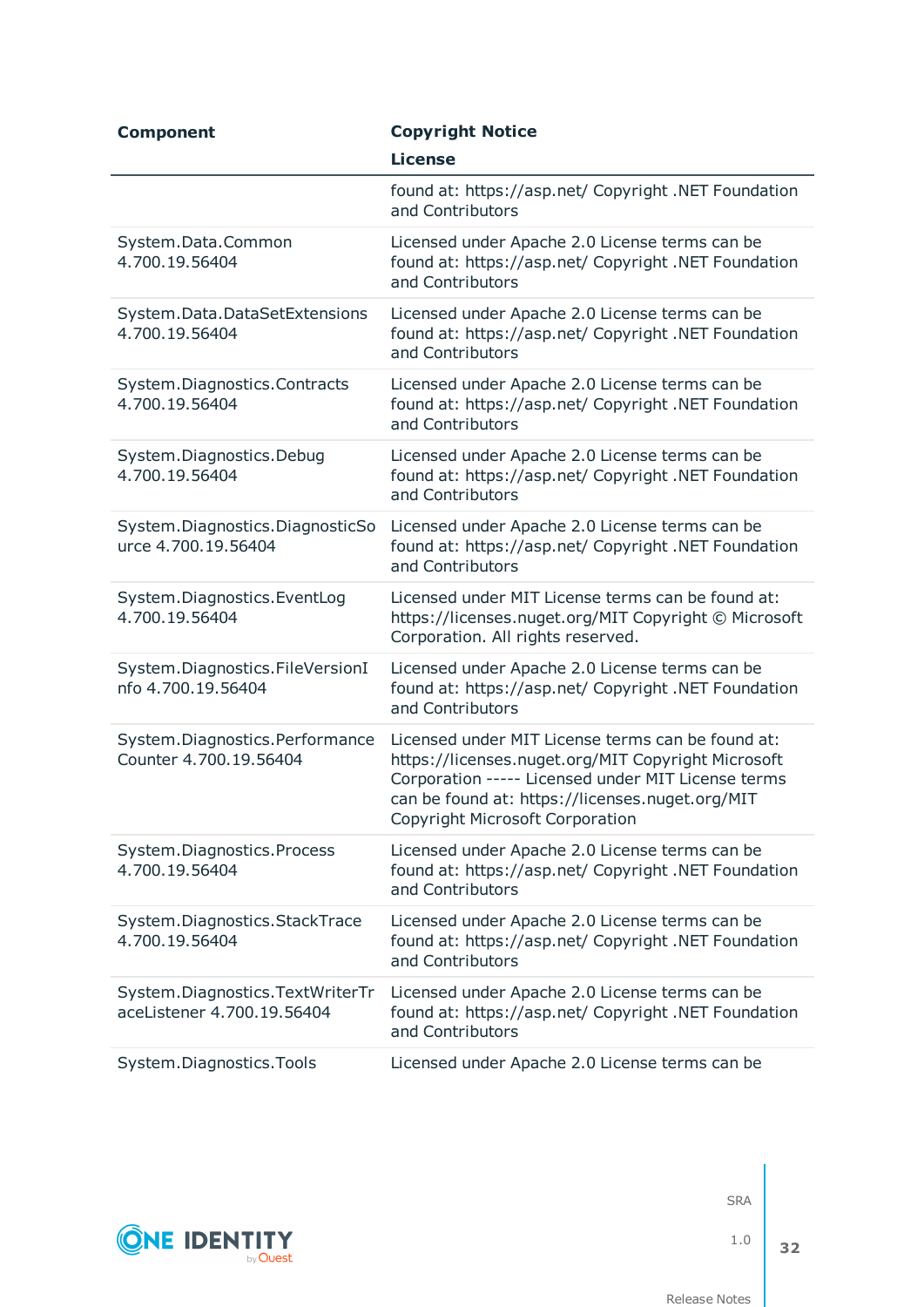| <b>Component</b>                                  | <b>Copyright Notice</b>                                                                                                                                                                                                                                               |
|---------------------------------------------------|-----------------------------------------------------------------------------------------------------------------------------------------------------------------------------------------------------------------------------------------------------------------------|
|                                                   | <b>License</b>                                                                                                                                                                                                                                                        |
| 4.700.19.56404                                    | found at: https://asp.net/ Copyright .NET Foundation<br>and Contributors                                                                                                                                                                                              |
| System.Diagnostics.TraceSource<br>4.700.19.56404  | Licensed under Apache 2.0 License terms can be<br>found at: https://asp.net/ Copyright .NET Foundation<br>and Contributors                                                                                                                                            |
| System.Diagnostics.Tracing<br>4.700.19.56404      | Licensed under Apache 2.0 License terms can be<br>found at: https://asp.net/ Copyright .NET Foundation<br>and Contributors                                                                                                                                            |
| System. Drawing 4.700.19.56404                    | Licensed under Apache 2.0 License terms can be<br>found at: https://asp.net/ Copyright .NET Foundation<br>and Contributors                                                                                                                                            |
| System.Drawing.Primitives<br>4.700.19.56404       | Licensed under Apache 2.0 License terms can be<br>found at: https://asp.net/ Copyright .NET Foundation<br>and Contributors                                                                                                                                            |
| System.Dynamic.Runtime<br>4.700.19.56404          | Licensed under Apache 2.0 License terms can be<br>found at: https://asp.net/ Copyright .NET Foundation<br>and Contributors                                                                                                                                            |
| System.Globalization<br>4.700.19.56404            | Licensed under Apache 2.0 License terms can be<br>found at: https://asp.net/ Copyright .NET Foundation<br>and Contributors                                                                                                                                            |
| System.Globalization.Calendars<br>4.700.19.56404  | Licensed under Apache 2.0 License terms can be<br>found at: https://asp.net/ Copyright .NET Foundation<br>and Contributors                                                                                                                                            |
| System.Globalization.Extensions<br>4.700.19.56404 | Licensed under Apache 2.0 License terms can be<br>found at: https://asp.net/ Copyright .NET Foundation<br>and Contributors                                                                                                                                            |
| System.IdentityModel.Tokens.Jw<br>t 5.5.0.60624   | Licensed under MIT License terms can be found at:<br>https://index.whitesourcesoftware.com/gri/app/read<br>er/resource/content/asString/7623997e-ff9f-469d-<br>9514-4fca72fe1b83 License terms can be found at:<br>https://licenses.nuget.org/MIT Copyright Microsoft |
| System.IO 4.700.19.56404                          | Licensed under Apache 2.0 License terms can be<br>found at: https://asp.net/ Copyright .NET Foundation<br>and Contributors                                                                                                                                            |
| System.IO.Compression<br>4.700.19.56404           | Licensed under Apache 2.0 License terms can be<br>found at: https://asp.net/ Copyright .NET Foundation<br>and Contributors                                                                                                                                            |
| System.IO.Compression.Brotli                      | Licensed under Apache 2.0 License terms can be                                                                                                                                                                                                                        |

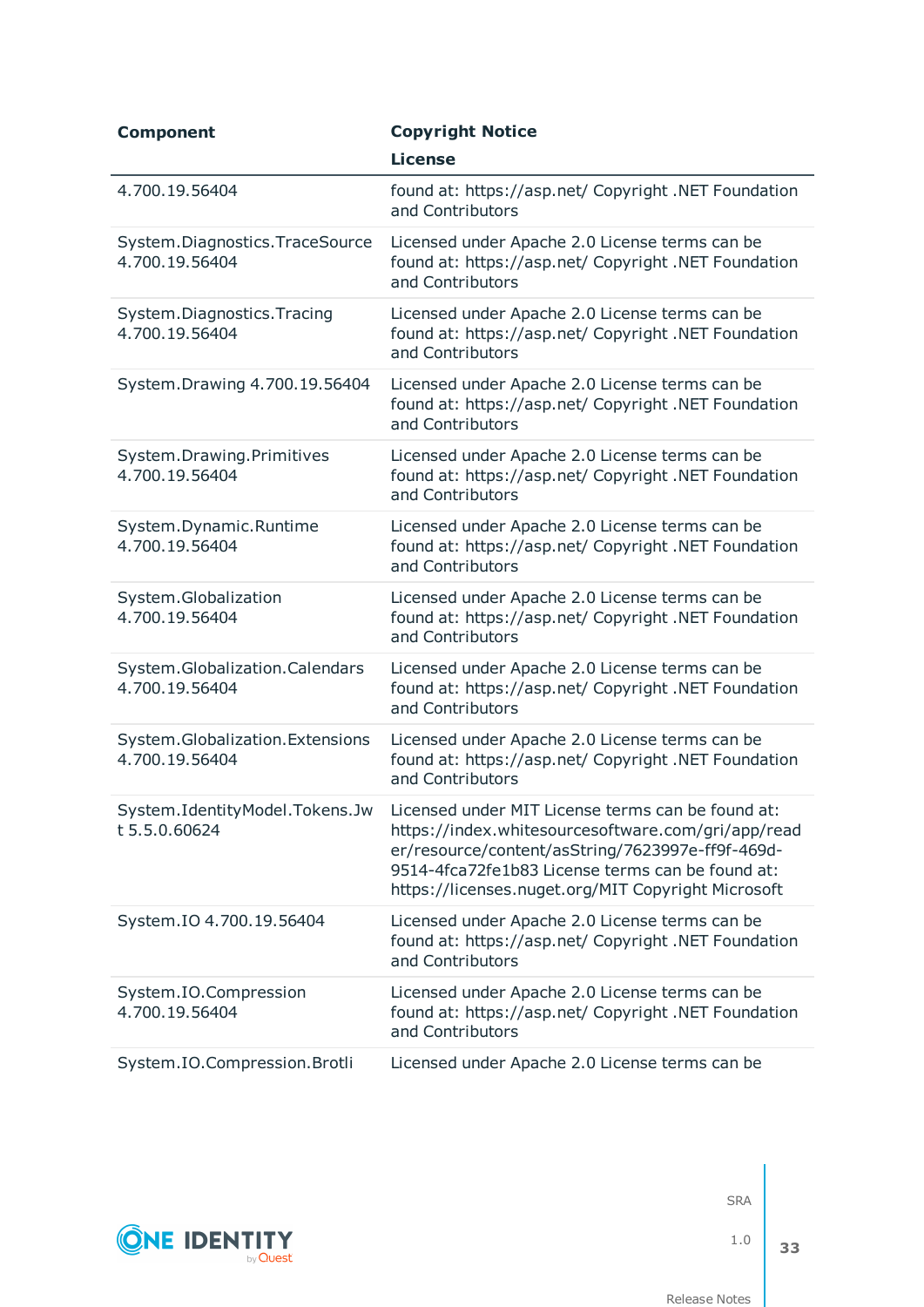| <b>Component</b>                                    | <b>Copyright Notice</b>                                                                                                                                                                                                                                                                                                                                                                                                                                        |
|-----------------------------------------------------|----------------------------------------------------------------------------------------------------------------------------------------------------------------------------------------------------------------------------------------------------------------------------------------------------------------------------------------------------------------------------------------------------------------------------------------------------------------|
|                                                     | <b>License</b>                                                                                                                                                                                                                                                                                                                                                                                                                                                 |
| 4.700.19.56404                                      | found at: https://asp.net/ Copyright .NET Foundation<br>and Contributors                                                                                                                                                                                                                                                                                                                                                                                       |
| System.IO.Compression.FileSyst<br>em 4.700.19.56404 | Licensed under Apache 2.0 License terms can be<br>found at: https://asp.net/ Copyright .NET Foundation<br>and Contributors                                                                                                                                                                                                                                                                                                                                     |
| System.IO.Compression.ZipFile<br>4.700.19.56404     | Licensed under Apache 2.0 License terms can be<br>found at: https://asp.net/ Copyright .NET Foundation<br>and Contributors                                                                                                                                                                                                                                                                                                                                     |
| System.IO.FileSystem<br>4.700.19.56404              | Licensed under Apache 2.0 License terms can be<br>found at: https://asp.net/ Copyright .NET Foundation<br>and Contributors                                                                                                                                                                                                                                                                                                                                     |
| System.IO.FileSystem.DriveInfo<br>4.700.19.56404    | Licensed under Apache 2.0 License terms can be<br>found at: https://asp.net/ Copyright .NET Foundation<br>and Contributors                                                                                                                                                                                                                                                                                                                                     |
| System.IO.FileSystem.Primitives<br>4.700.19.56404   | Licensed under Apache 2.0 License terms can be<br>found at: https://asp.net/ Copyright .NET Foundation<br>and Contributors                                                                                                                                                                                                                                                                                                                                     |
| System.IO.FileSystem.Watcher<br>4.700.19.56404      | Licensed under Apache 2.0 License terms can be<br>found at: https://asp.net/ Copyright .NET Foundation<br>and Contributors                                                                                                                                                                                                                                                                                                                                     |
| System.IO.IsolatedStorage<br>4.700.19.56404         | Licensed under Apache 2.0 License terms can be<br>found at: https://asp.net/ Copyright .NET Foundation<br>and Contributors                                                                                                                                                                                                                                                                                                                                     |
| System.IO.MemoryMappedFiles<br>4.700.19.56404       | Licensed under Apache 2.0 License terms can be<br>found at: https://asp.net/ Copyright .NET Foundation<br>and Contributors                                                                                                                                                                                                                                                                                                                                     |
| System.IO.Pipelines<br>4.700.20.47203               | Licensed under MIT License terms can be found at:<br>https://index.whitesourcesoftware.com/gri/app/read<br>er/resource/content/asString/1db3b19f-4c18-47fd-<br>a9fc-6d589399e17c License terms can be found at:<br>https://index.whitesourcesoftware.com/gri/app/read<br>er/resource/content/asString/2aa3f95b-750f-4868-<br>9794-8658bfd7a96d License terms can be found at:<br>https://licenses.nuget.org/MIT Copyright", "©<br><b>Microsoft Corporation</b> |
| System.IO.Pipes 4.700.19.56404                      | Licensed under Apache 2.0 License terms can be<br>found at: https://asp.net/ Copyright .NET Foundation<br>and Contributors                                                                                                                                                                                                                                                                                                                                     |
| System.IO.UnmanagedMemoryS                          | Licensed under Apache 2.0 License terms can be                                                                                                                                                                                                                                                                                                                                                                                                                 |



1.0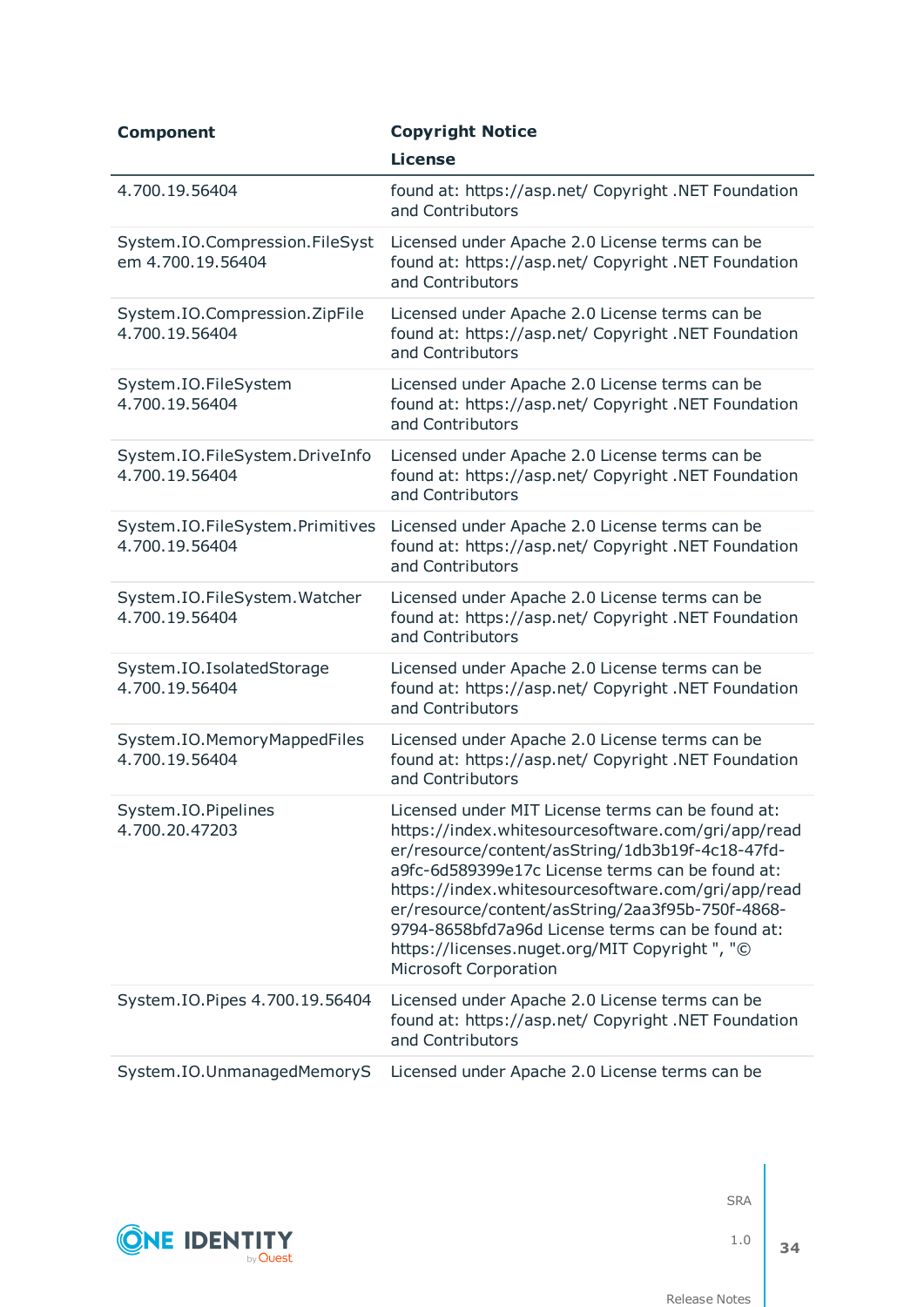| <b>Component</b>                                | <b>Copyright Notice</b>                                                                                                    |
|-------------------------------------------------|----------------------------------------------------------------------------------------------------------------------------|
|                                                 | <b>License</b>                                                                                                             |
| tream 4.700.19.56404                            | found at: https://asp.net/ Copyright .NET Foundation<br>and Contributors                                                   |
| System.Ling 4.700.19.56404                      | Licensed under Apache 2.0 License terms can be<br>found at: https://asp.net/ Copyright .NET Foundation<br>and Contributors |
| System.Ling.Expressions<br>4.700.19.56404       | Licensed under Apache 2.0 License terms can be<br>found at: https://asp.net/ Copyright .NET Foundation<br>and Contributors |
| System.Ling.Parallel<br>4.700.19.56404          | Licensed under Apache 2.0 License terms can be<br>found at: https://asp.net/ Copyright .NET Foundation<br>and Contributors |
| System.Ling.Queryable<br>4.700.19.56404         | Licensed under Apache 2.0 License terms can be<br>found at: https://asp.net/ Copyright .NET Foundation<br>and Contributors |
| System. Memory 4.700.19.56404                   | Licensed under Apache 2.0 License terms can be<br>found at: https://asp.net/ Copyright .NET Foundation<br>and Contributors |
| System.Net 4.700.19.56404                       | Licensed under Apache 2.0 License terms can be<br>found at: https://asp.net/ Copyright .NET Foundation<br>and Contributors |
| System.Net.Http 4.700.19.56404                  | Licensed under Apache 2.0 License terms can be<br>found at: https://asp.net/ Copyright .NET Foundation<br>and Contributors |
| System.Net.HttpListener<br>4.700.19.56404       | Licensed under Apache 2.0 License terms can be<br>found at: https://asp.net/ Copyright .NET Foundation<br>and Contributors |
| System.Net.Mail 4.700.19.56404                  | Licensed under Apache 2.0 License terms can be<br>found at: https://asp.net/ Copyright .NET Foundation<br>and Contributors |
| System.Net.NameResolution<br>4.700.19.56404     | Licensed under Apache 2.0 License terms can be<br>found at: https://asp.net/ Copyright .NET Foundation<br>and Contributors |
| System.Net.NetworkInformation<br>4.700.19.56404 | Licensed under Apache 2.0 License terms can be<br>found at: https://asp.net/ Copyright .NET Foundation<br>and Contributors |
| System.Net.Ping 4.700.19.56404                  | Licensed under Apache 2.0 License terms can be<br>found at: https://asp.net/ Copyright .NET Foundation<br>and Contributors |



1.0 **35**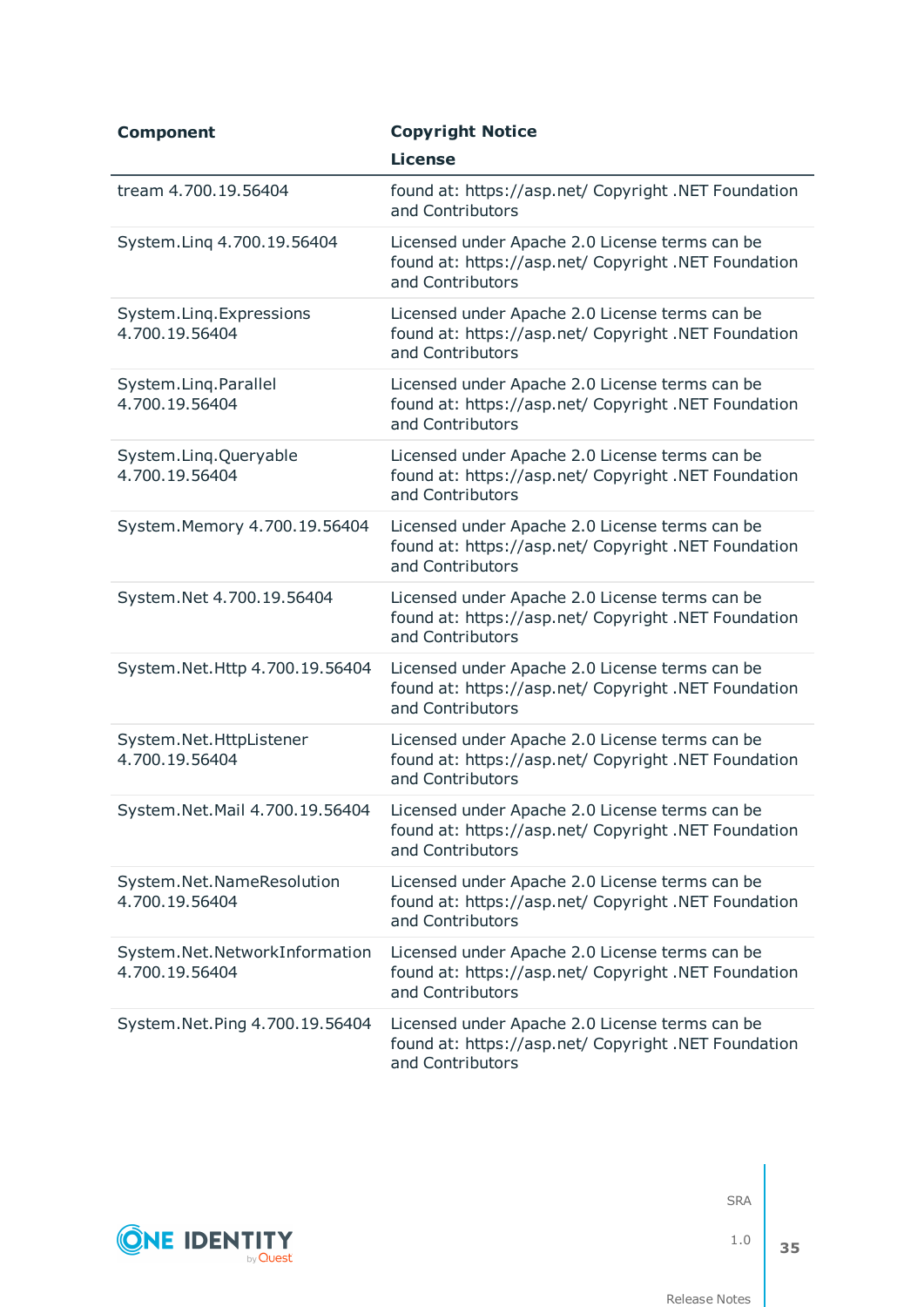| <b>Component</b>                                  | <b>Copyright Notice</b>                                                                                                    |
|---------------------------------------------------|----------------------------------------------------------------------------------------------------------------------------|
|                                                   | <b>License</b>                                                                                                             |
| System.Net.Primitives<br>4.700.19.56404           | Licensed under Apache 2.0 License terms can be<br>found at: https://asp.net/ Copyright .NET Foundation<br>and Contributors |
| System.Net.Requests<br>4.700.19.56404             | Licensed under Apache 2.0 License terms can be<br>found at: https://asp.net/ Copyright .NET Foundation<br>and Contributors |
| System.Net.Security<br>4.700.19.56404             | Licensed under Apache 2.0 License terms can be<br>found at: https://asp.net/ Copyright .NET Foundation<br>and Contributors |
| System.Net.ServicePoint<br>4.700.19.56404         | Licensed under Apache 2.0 License terms can be<br>found at: https://asp.net/ Copyright .NET Foundation<br>and Contributors |
| System.Net.Sockets<br>4.700.19.56404              | Licensed under Apache 2.0 License terms can be<br>found at: https://asp.net/ Copyright .NET Foundation<br>and Contributors |
| System.Net.WebClient<br>4.700.19.56404            | Licensed under Apache 2.0 License terms can be<br>found at: https://asp.net/ Copyright .NET Foundation<br>and Contributors |
| System.Net.WebHeaderCollectio<br>n 4.700.19.56404 | Licensed under Apache 2.0 License terms can be<br>found at: https://asp.net/ Copyright .NET Foundation<br>and Contributors |
| System.Net.WebProxy<br>4.700.19.56404             | Licensed under Apache 2.0 License terms can be<br>found at: https://asp.net/ Copyright .NET Foundation<br>and Contributors |
| System.Net.WebSockets<br>4.700.19.56404           | Licensed under Apache 2.0 License terms can be<br>found at: https://asp.net/ Copyright .NET Foundation<br>and Contributors |
| System.Net.WebSockets.Client<br>4.700.19.56404    | Licensed under Apache 2.0 License terms can be<br>found at: https://asp.net/ Copyright .NET Foundation<br>and Contributors |
| System.Numerics<br>4.700.19.56404                 | Licensed under Apache 2.0 License terms can be<br>found at: https://asp.net/ Copyright .NET Foundation<br>and Contributors |
| System.Numerics.Vectors<br>4.700.19.56404         | Licensed under Apache 2.0 License terms can be<br>found at: https://asp.net/ Copyright .NET Foundation<br>and Contributors |
| System.ObjectModel<br>4.700.19.56404              | Licensed under Apache 2.0 License terms can be<br>found at: https://asp.net/ Copyright .NET Foundation                     |

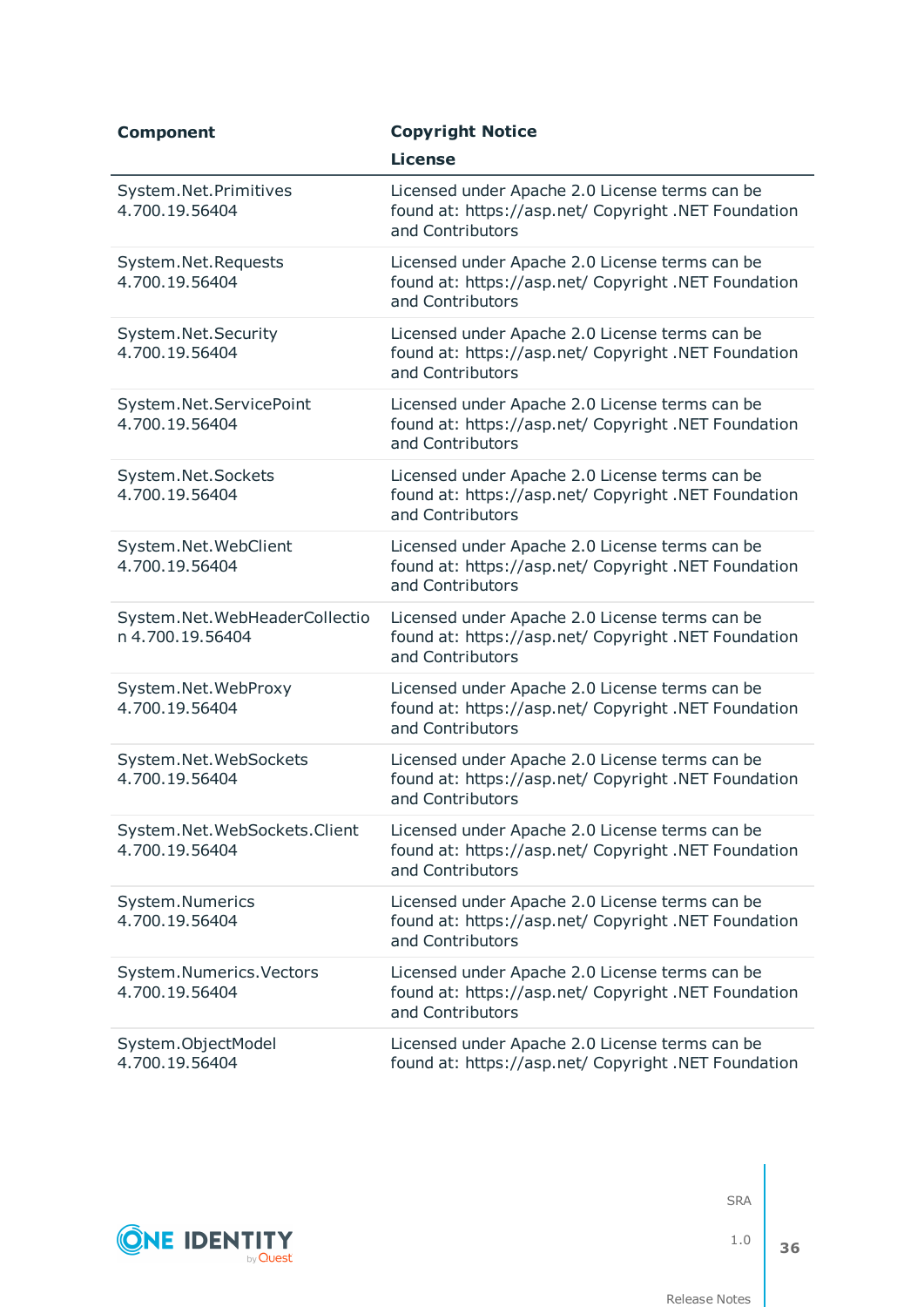| <b>Component</b>                                       | <b>Copyright Notice</b>                                                                                                                                                                                                                                                                                                                                                                      |
|--------------------------------------------------------|----------------------------------------------------------------------------------------------------------------------------------------------------------------------------------------------------------------------------------------------------------------------------------------------------------------------------------------------------------------------------------------------|
|                                                        | <b>License</b>                                                                                                                                                                                                                                                                                                                                                                               |
|                                                        | and Contributors                                                                                                                                                                                                                                                                                                                                                                             |
| System.Reflection<br>4.700.19.56404                    | Licensed under Apache 2.0 License terms can be<br>found at: https://asp.net/ Copyright .NET Foundation<br>and Contributors                                                                                                                                                                                                                                                                   |
| System.Reflection.DispatchProxy<br>4.700.19.56404      | Licensed under Apache 2.0 License terms can be<br>found at: https://asp.net/ Copyright .NET Foundation<br>and Contributors                                                                                                                                                                                                                                                                   |
| System.Reflection.Emit<br>4.700.19.56404               | Licensed under Apache 2.0 License terms can be<br>found at: https://asp.net/ Copyright .NET Foundation<br>and Contributors                                                                                                                                                                                                                                                                   |
| System.Reflection.Emit.ILGenera<br>tion 4.700.19.56404 | Licensed under Apache 2.0 License terms can be<br>found at: https://asp.net/ Copyright .NET Foundation<br>and Contributors                                                                                                                                                                                                                                                                   |
| System.Reflection.Emit.Lightwei<br>ght 4.700.19.56404  | Licensed under Apache 2.0 License terms can be<br>found at: https://asp.net/ Copyright .NET Foundation<br>and Contributors                                                                                                                                                                                                                                                                   |
| System.Reflection.Extensions<br>4.700.19.56404         | Licensed under Apache 2.0 License terms can be<br>found at: https://asp.net/ Copyright .NET Foundation<br>and Contributors                                                                                                                                                                                                                                                                   |
| System.Reflection.Metadata<br>4.700.19.56404           | Licensed under Apache 2.0 License terms can be<br>found at: https://asp.net/ Copyright .NET Foundation<br>and Contributors                                                                                                                                                                                                                                                                   |
| System.Reflection.Primitives<br>4.700.19.56404         | Licensed under Apache 2.0 License terms can be<br>found at: https://asp.net/ Copyright .NET Foundation<br>and Contributors                                                                                                                                                                                                                                                                   |
| System.Reflection.TypeExtension<br>s 4.700.19.56404    | Licensed under MIT License terms can be found at:<br>https://index.whitesourcesoftware.com/gri/app/read<br>er/resource/content/asString/aeb1a6da-a50d-4ad1-<br>a43d-bb7f199f8b67 License terms can be found at:<br>https://index.whitesourcesoftware.com/gri/app/read<br>er/resource/content/asString/f1bf3ed6-2214-4d7b-<br>a74a-8b36c0cb539a Copyright .NET Foundation and<br>Contributors |
| System.Resources.Reader<br>4.700.19.56404              | Licensed under Apache 2.0 License terms can be<br>found at: https://asp.net/ Copyright .NET Foundation<br>and Contributors                                                                                                                                                                                                                                                                   |
| System.Resources.ResourceMan<br>ager 4.700.19.56404    | Licensed under Apache 2.0 License terms can be<br>found at: https://asp.net/ Copyright .NET Foundation<br>and Contributors                                                                                                                                                                                                                                                                   |



1.0 **37**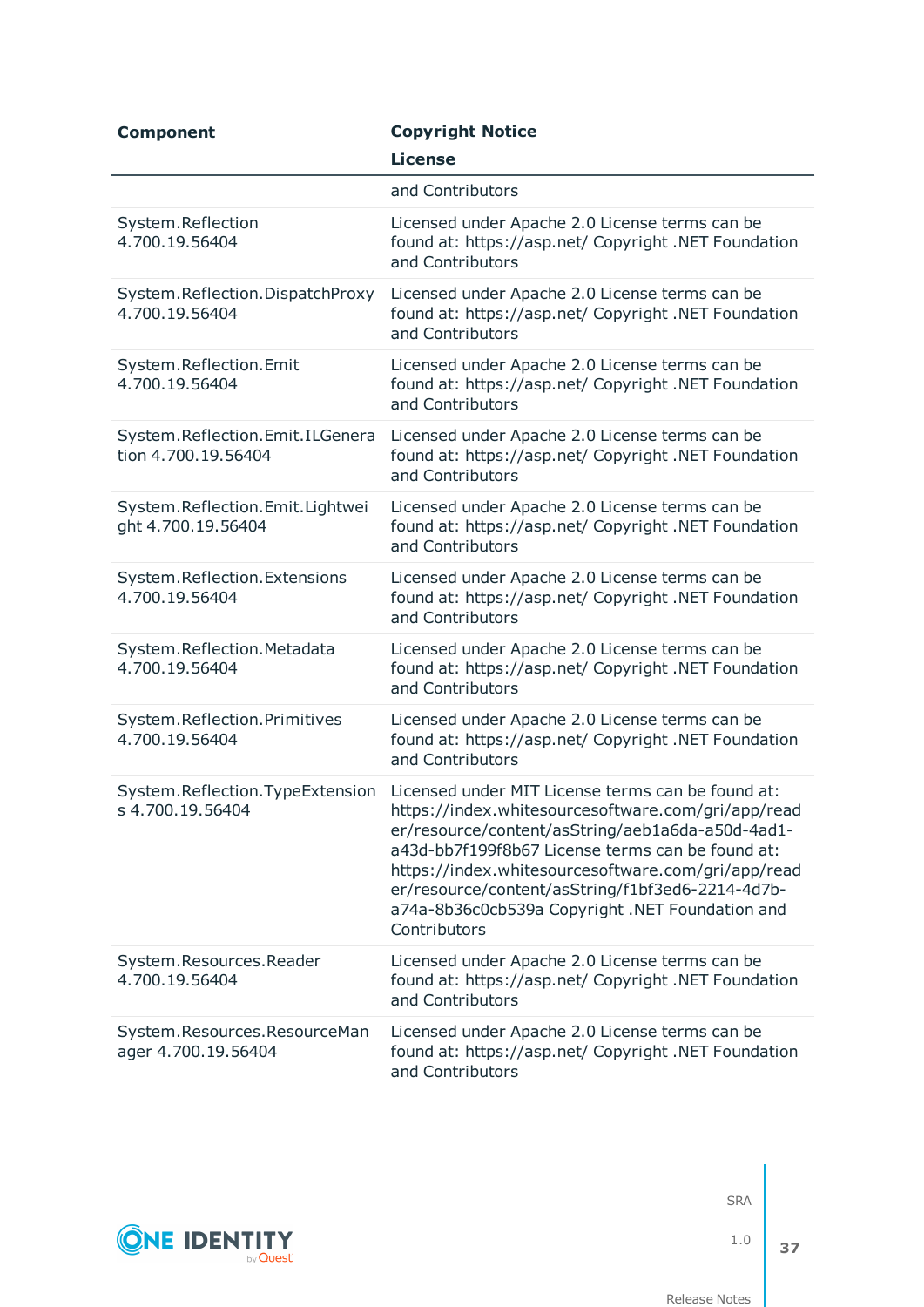| <b>Component</b>                                                        | <b>Copyright Notice</b>                                                                                                                                                                                                                                                                                                                                                                      |
|-------------------------------------------------------------------------|----------------------------------------------------------------------------------------------------------------------------------------------------------------------------------------------------------------------------------------------------------------------------------------------------------------------------------------------------------------------------------------------|
|                                                                         | <b>License</b>                                                                                                                                                                                                                                                                                                                                                                               |
| System.Resources.Writer<br>4.700.19.56404                               | Licensed under Apache 2.0 License terms can be<br>found at: https://asp.net/ Copyright .NET Foundation<br>and Contributors                                                                                                                                                                                                                                                                   |
| System.Runtime 4.700.19.56404                                           | Licensed under Apache 2.0 License terms can be<br>found at: https://asp.net/ Copyright .NET Foundation<br>and Contributors                                                                                                                                                                                                                                                                   |
| System.Runtime.CompilerServic<br>es. Unsafe 4.700.19.56404              | Licensed under MIT License terms can be found at:<br>https://index.whitesourcesoftware.com/gri/app/read<br>er/resource/content/asString/d49a18cc-76e7-490b-<br>86d6-bde8c5166260 License terms can be found at:<br>https://index.whitesourcesoftware.com/gri/app/read<br>er/resource/content/asString/f1bf3ed6-2214-4d7b-<br>a74a-8b36c0cb539a Copyright .NET Foundation and<br>Contributors |
| System.Runtime.CompilerServic<br>es. Visual C 4.700.19.56404            | Licensed under Apache 2.0 License terms can be<br>found at: https://asp.net/ Copyright .NET Foundation<br>and Contributors                                                                                                                                                                                                                                                                   |
| System.Runtime.Extensions<br>4.700.19.56404                             | Licensed under Apache 2.0 License terms can be<br>found at: https://asp.net/ Copyright .NET Foundation<br>and Contributors                                                                                                                                                                                                                                                                   |
| System.Runtime.Handles<br>4.700.19.56404                                | Licensed under Apache 2.0 License terms can be<br>found at: https://asp.net/ Copyright .NET Foundation<br>and Contributors                                                                                                                                                                                                                                                                   |
| System.Runtime.InteropServices<br>4.700.19.56404                        | Licensed under Apache 2.0 License terms can be<br>found at: https://asp.net/ Copyright .NET Foundation<br>and Contributors                                                                                                                                                                                                                                                                   |
| System.Runtime.InteropServices<br>.RuntimeInformation<br>4.700.19.56404 | Licensed under Apache 2.0 License terms can be<br>found at: https://asp.net/ Copyright .NET Foundation<br>and Contributors                                                                                                                                                                                                                                                                   |
| System.Runtime.InteropServices<br>.WindowsRuntime<br>4.700.19.56404     | Licensed under Apache 2.0 License terms can be<br>found at: https://asp.net/ Copyright .NET Foundation<br>and Contributors                                                                                                                                                                                                                                                                   |
| System.Runtime.Intrinsics<br>4.700.19.56404                             | Licensed under Apache 2.0 License terms can be<br>found at: https://asp.net/ Copyright .NET Foundation<br>and Contributors                                                                                                                                                                                                                                                                   |
| System.Runtime.Loader<br>4.700.19.56404                                 | Licensed under Apache 2.0 License terms can be<br>found at: https://asp.net/ Copyright .NET Foundation<br>and Contributors                                                                                                                                                                                                                                                                   |
| System.Runtime.Numerics                                                 | Licensed under Apache 2.0 License terms can be                                                                                                                                                                                                                                                                                                                                               |



1.0 **38**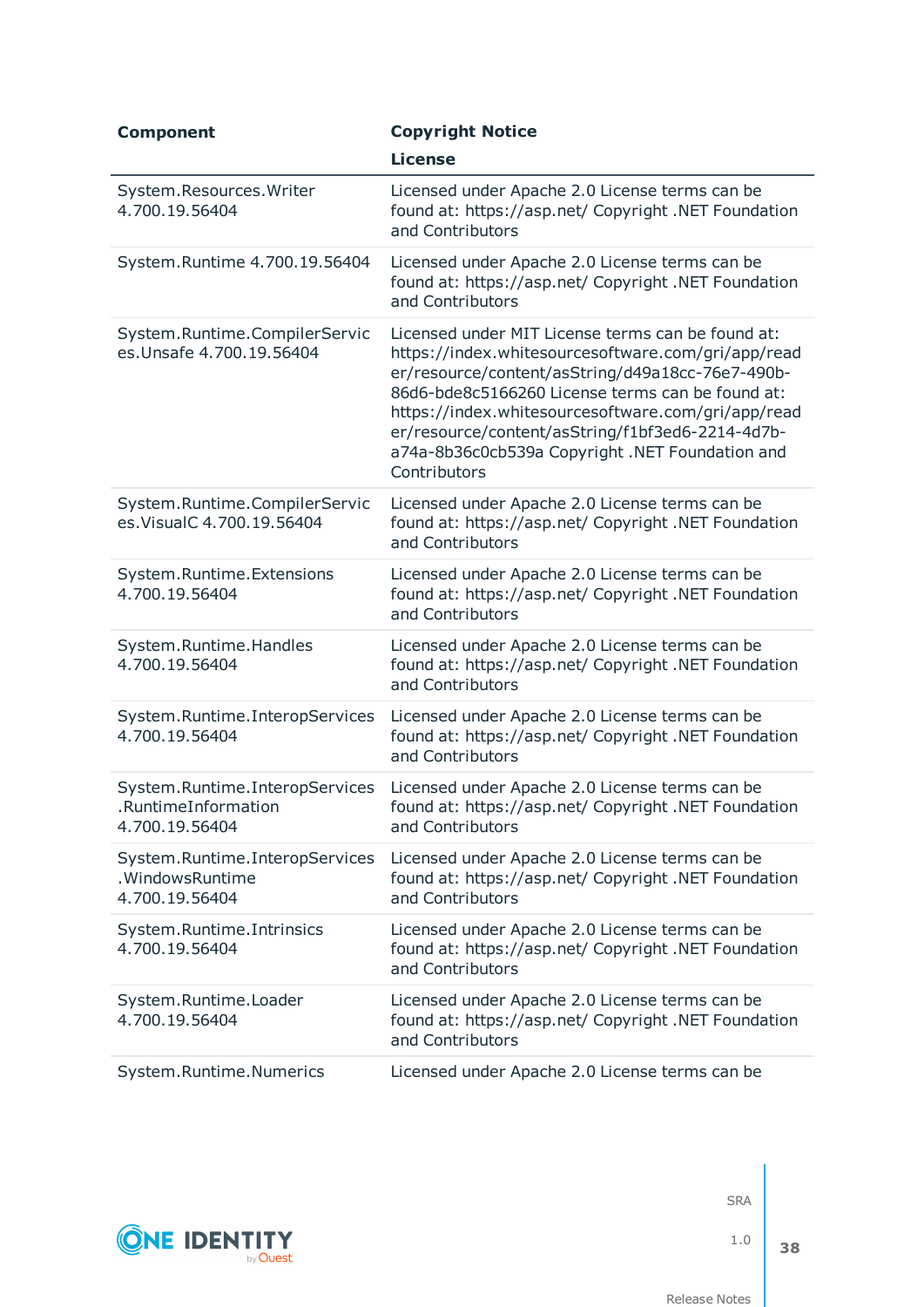| <b>Component</b>                                           | <b>Copyright Notice</b>                                                                                                                                                                                                                                                                                                                                                                      |
|------------------------------------------------------------|----------------------------------------------------------------------------------------------------------------------------------------------------------------------------------------------------------------------------------------------------------------------------------------------------------------------------------------------------------------------------------------------|
|                                                            | <b>License</b>                                                                                                                                                                                                                                                                                                                                                                               |
| 4.700.19.56404                                             | found at: https://asp.net/ Copyright .NET Foundation<br>and Contributors                                                                                                                                                                                                                                                                                                                     |
| System.Runtime.Serialization<br>4.700.19.56404             | Licensed under Apache 2.0 License terms can be<br>found at: https://asp.net/ Copyright .NET Foundation<br>and Contributors                                                                                                                                                                                                                                                                   |
| System.Runtime.Serialization.Fo<br>rmatters 4.700.19.56404 | Licensed under Apache 2.0 License terms can be<br>found at: https://asp.net/ Copyright .NET Foundation<br>and Contributors                                                                                                                                                                                                                                                                   |
| System.Runtime.Serialization.Js<br>on 4.700.19.56404       | Licensed under Apache 2.0 License terms can be<br>found at: https://asp.net/ Copyright .NET Foundation<br>and Contributors                                                                                                                                                                                                                                                                   |
| System.Runtime.Serialization.Pri<br>mitives 4.700.19.56404 | Licensed under Apache 2.0 License terms can be<br>found at: https://asp.net/ Copyright .NET Foundation<br>and Contributors                                                                                                                                                                                                                                                                   |
| System.Runtime.Serialization.X<br>ml 4.700.19.56404        | Licensed under Apache 2.0 License terms can be<br>found at: https://asp.net/ Copyright .NET Foundation<br>and Contributors                                                                                                                                                                                                                                                                   |
| System.Security 4.700.19.56404                             | Licensed under Apache 2.0 License terms can be<br>found at: https://asp.net/ Copyright .NET Foundation<br>and Contributors                                                                                                                                                                                                                                                                   |
| System.Security.AccessControl<br>4.700.19.56404            | Licensed under MIT License terms can be found at:<br>https://index.whitesourcesoftware.com/gri/app/read<br>er/resource/content/asString/485a767d-edb3-4295-<br>9a9e-e21793f149d3 License terms can be found at:<br>https://index.whitesourcesoftware.com/gri/app/read<br>er/resource/content/asString/f1bf3ed6-2214-4d7b-<br>a74a-8b36c0cb539a Copyright .NET Foundation and<br>Contributors |
| System.Security.Claims<br>4.700.19.56404                   | Licensed under Apache 2.0 License terms can be<br>found at: https://asp.net/ Copyright .NET Foundation<br>and Contributors                                                                                                                                                                                                                                                                   |
| System.Security.Cryptography.A<br>Igorithms 4.700.19.56404 | Licensed under Apache 2.0 License terms can be<br>found at: https://asp.net/ Copyright .NET Foundation<br>and Contributors                                                                                                                                                                                                                                                                   |
| System.Security.Cryptography.C<br>ng 4.700.19.56404        | Licensed under MIT License terms can be found at:<br>https://index.whitesourcesoftware.com/gri/app/read<br>er/resource/content/asString/3f28316d-dbe5-4c3c-<br>bb75-1e4ece0674eb License terms can be found at:<br>https://index.whitesourcesoftware.com/gri/app/read<br>er/resource/content/asString/f1bf3ed6-2214-4d7b-                                                                    |



1.0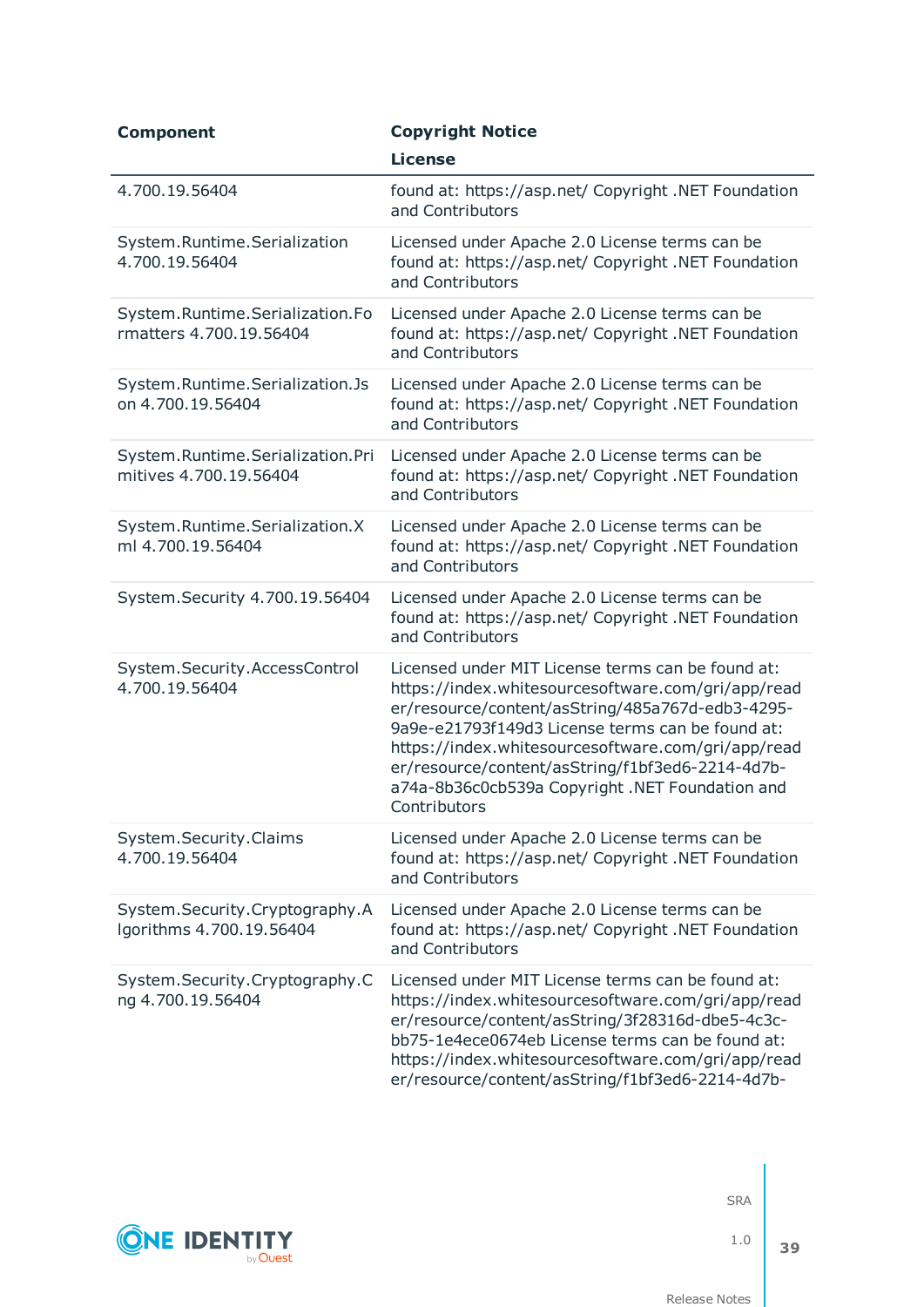| <b>Component</b>                                                             | <b>Copyright Notice</b>                                                                                                                                                                                                                                                                                                                                                                                                                                                                                                                                                                                                                                                                                                                                                                                                                                                                                                                                                                                                                                                                                                        |
|------------------------------------------------------------------------------|--------------------------------------------------------------------------------------------------------------------------------------------------------------------------------------------------------------------------------------------------------------------------------------------------------------------------------------------------------------------------------------------------------------------------------------------------------------------------------------------------------------------------------------------------------------------------------------------------------------------------------------------------------------------------------------------------------------------------------------------------------------------------------------------------------------------------------------------------------------------------------------------------------------------------------------------------------------------------------------------------------------------------------------------------------------------------------------------------------------------------------|
|                                                                              | <b>License</b>                                                                                                                                                                                                                                                                                                                                                                                                                                                                                                                                                                                                                                                                                                                                                                                                                                                                                                                                                                                                                                                                                                                 |
|                                                                              | a74a-8b36c0cb539a Copyright .NET Foundation and<br>Contributors                                                                                                                                                                                                                                                                                                                                                                                                                                                                                                                                                                                                                                                                                                                                                                                                                                                                                                                                                                                                                                                                |
| System.Security.Cryptography.C<br>sp 4.700.19.56404                          | Licensed under Apache 2.0 License terms can be<br>found at: https://asp.net/ Copyright .NET Foundation<br>and Contributors                                                                                                                                                                                                                                                                                                                                                                                                                                                                                                                                                                                                                                                                                                                                                                                                                                                                                                                                                                                                     |
| System.Security.Cryptography.E<br>ncoding 4.700.19.56404                     | Licensed under Apache 2.0 License terms can be<br>found at: https://asp.net/ Copyright .NET Foundation<br>and Contributors                                                                                                                                                                                                                                                                                                                                                                                                                                                                                                                                                                                                                                                                                                                                                                                                                                                                                                                                                                                                     |
| System.Security.Cryptography.P<br>rimitives 4.700.19.56404                   | Licensed under Apache 2.0 License terms can be<br>found at: https://asp.net/ Copyright .NET Foundation<br>and Contributors                                                                                                                                                                                                                                                                                                                                                                                                                                                                                                                                                                                                                                                                                                                                                                                                                                                                                                                                                                                                     |
| System.Security.Cryptography.P<br>rotectedData 6.0.100-<br>preview.3.21202.5 | Licensed under MIT License terms can be found at:<br>https://index.whitesourcesoftware.com/gri/app/read<br>er/resource/content/asString/14c86322-a635-4c23-<br>94fc-24e6fbef0e66 License terms can be found at:<br>https://index.whitesourcesoftware.com/gri/app/read<br>er/resource/content/asString/2edc8113-0477-4fe9-<br>8a8b-b0bc75bc19a7 License terms can be found at:<br>https://index.whitesourcesoftware.com/gri/app/read<br>er/resource/content/asString/b878fb17-ae73-487b-<br>8cfa-6934b694b4fe Copyright .NET Foundation and<br>Contributors ----- Licensed under MIT License terms<br>can be found at:<br>https://index.whitesourcesoftware.com/gri/app/read<br>er/resource/content/asString/14c86322-a635-4c23-<br>94fc-24e6fbef0e66 License terms can be found at:<br>https://index.whitesourcesoftware.com/gri/app/read<br>er/resource/content/asString/2edc8113-0477-4fe9-<br>8a8b-b0bc75bc19a7 License terms can be found at:<br>https://index.whitesourcesoftware.com/gri/app/read<br>er/resource/content/asString/b878fb17-ae73-487b-<br>8cfa-6934b694b4fe Copyright .NET Foundation and<br>Contributors |
| System.Security.Cryptography.X<br>509Certificates 4.700.19.56404             | Licensed under Apache 2.0 License terms can be<br>found at: https://asp.net/ Copyright .NET Foundation<br>and Contributors                                                                                                                                                                                                                                                                                                                                                                                                                                                                                                                                                                                                                                                                                                                                                                                                                                                                                                                                                                                                     |
| System.Security.Cryptography.X<br>ml 4.700.19.56404                          | Licensed under MIT License terms can be found at:<br>https://index.whitesourcesoftware.com/gri/app/read<br>er/resource/content/asString/e12e8aeb-99d4-4e19-<br>ae5c-3f346db95731 License terms can be found at:<br>https://index.whitesourcesoftware.com/gri/app/read<br>er/resource/content/asString/f1bf3ed6-2214-4d7b-                                                                                                                                                                                                                                                                                                                                                                                                                                                                                                                                                                                                                                                                                                                                                                                                      |



Release Notes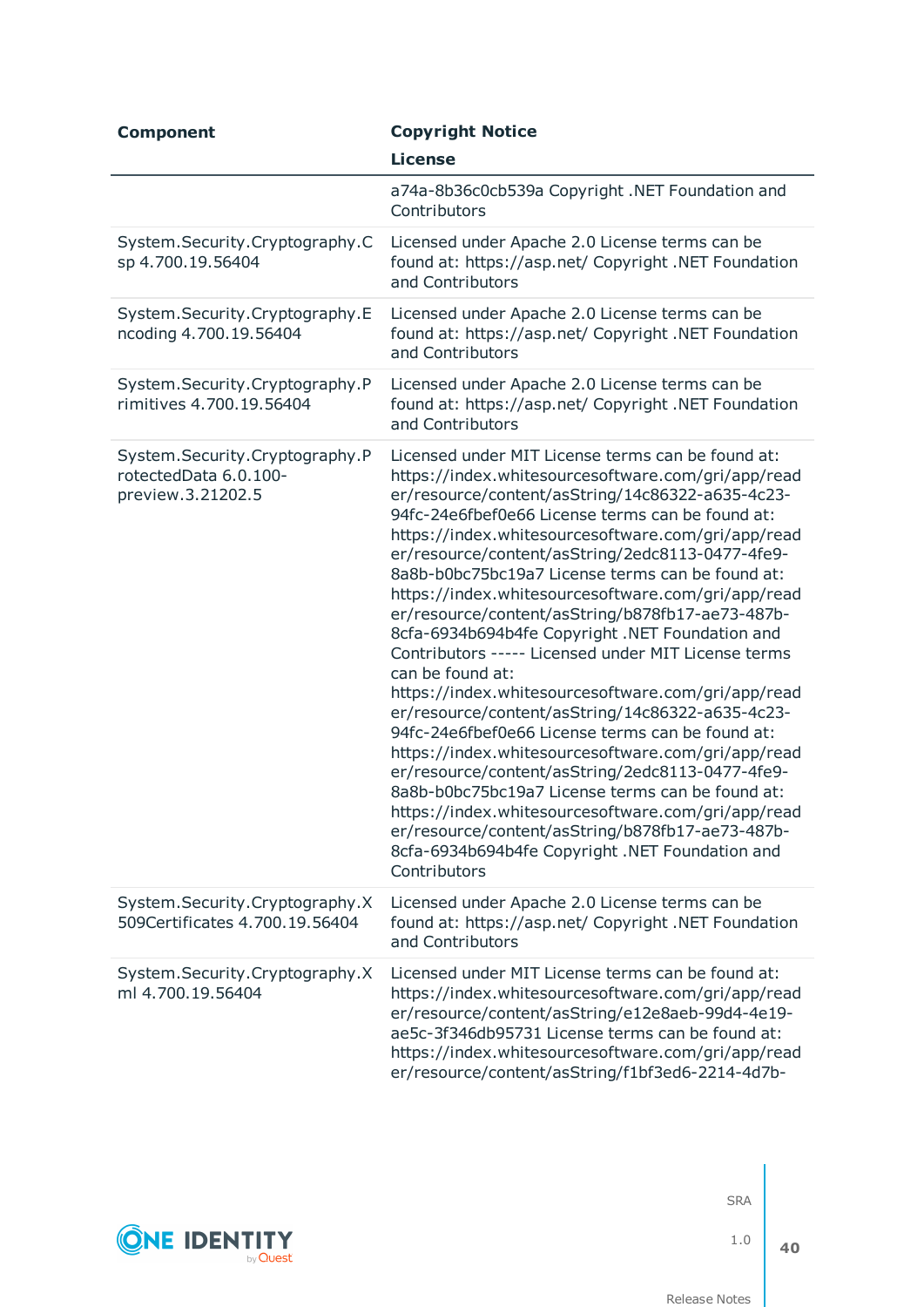| <b>Component</b>                                     | <b>Copyright Notice</b>                                                                                                                                                                                                                                                                                                                                                                      |
|------------------------------------------------------|----------------------------------------------------------------------------------------------------------------------------------------------------------------------------------------------------------------------------------------------------------------------------------------------------------------------------------------------------------------------------------------------|
|                                                      | <b>License</b>                                                                                                                                                                                                                                                                                                                                                                               |
|                                                      | a74a-8b36c0cb539a Copyright .NET Foundation and<br>Contributors                                                                                                                                                                                                                                                                                                                              |
| System.Security.Permissions<br>4.700.19.56404        | Licensed under MIT License terms can be found at:<br>https://index.whitesourcesoftware.com/gri/app/read<br>er/resource/content/asString/5300d6bd-60e3-4dd6-<br>a244-f5da8d98c7c4 License terms can be found at:<br>https://index.whitesourcesoftware.com/gri/app/read<br>er/resource/content/asString/f1bf3ed6-2214-4d7b-<br>a74a-8b36c0cb539a Copyright .NET Foundation and<br>Contributors |
| System.Security.Principal<br>4.700.19.56404          | Licensed under Apache 2.0 License terms can be<br>found at: https://asp.net/ Copyright .NET Foundation<br>and Contributors                                                                                                                                                                                                                                                                   |
| System.Security.Principal.Windo<br>ws 4.700.19.56404 | Licensed under MIT License terms can be found at:<br>https://licenses.nuget.org/MIT Copyright © Microsoft<br>Corporation. All rights reserved.                                                                                                                                                                                                                                               |
| System.Security.SecureString<br>4.700.19.56404       | Licensed under Apache 2.0 License terms can be<br>found at: https://asp.net/ Copyright .NET Foundation<br>and Contributors                                                                                                                                                                                                                                                                   |
| System.ServiceModel.Web<br>4.700.19.56404            | Licensed under Apache 2.0 License terms can be<br>found at: https://asp.net/ Copyright .NET Foundation<br>and Contributors                                                                                                                                                                                                                                                                   |
| System.ServiceProcess<br>4.700.19.56404              | Licensed under Apache 2.0 License terms can be<br>found at: https://asp.net/ Copyright .NET Foundation<br>and Contributors                                                                                                                                                                                                                                                                   |
| System.Text.Encoding<br>4.700.19.56404               | Licensed under Apache 2.0 License terms can be<br>found at: https://asp.net/ Copyright .NET Foundation<br>and Contributors                                                                                                                                                                                                                                                                   |
| System.Text.Encoding.CodePage<br>s 4.700.19.56404    | Licensed under Apache 2.0 License terms can be<br>found at: https://asp.net/ Copyright .NET Foundation<br>and Contributors                                                                                                                                                                                                                                                                   |
| System.Text.Encoding.Extension<br>s 4.700.19.56404   | Licensed under Apache 2.0 License terms can be<br>found at: https://asp.net/ Copyright .NET Foundation<br>and Contributors                                                                                                                                                                                                                                                                   |
| System.Text.Encodings.Web<br>4.700.19.56404          | Licensed under Apache 2.0 License terms can be<br>found at: https://asp.net/ Copyright .NET Foundation<br>and Contributors                                                                                                                                                                                                                                                                   |
| System.Text.Json 4.7.2                               | Licensed under MIT License terms can be found at:<br>https://index.whitesourcesoftware.com/gri/app/read                                                                                                                                                                                                                                                                                      |

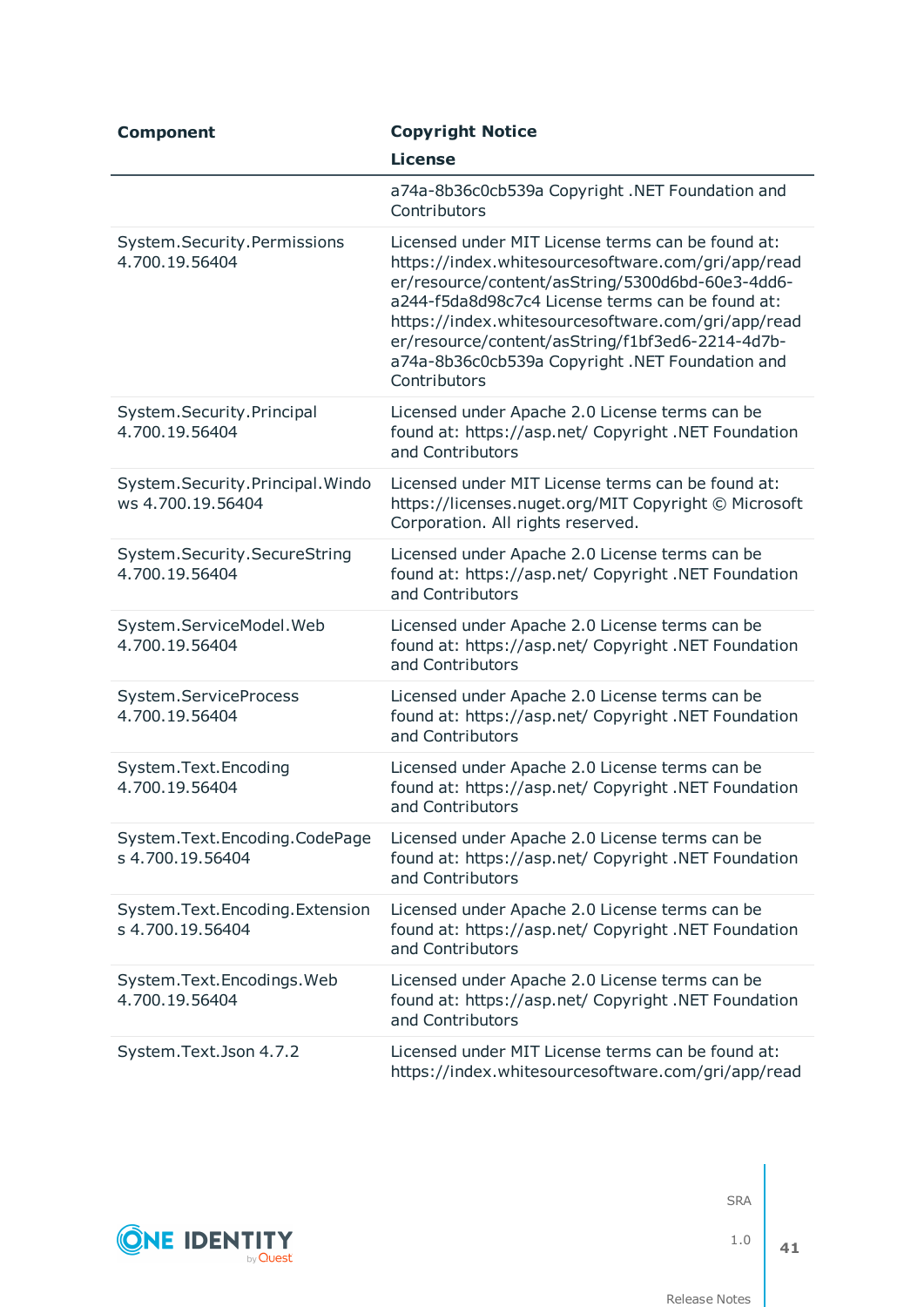| <b>Component</b>                                      | <b>Copyright Notice</b>                                                                                                                                                                                                                                                                                                                                                                                                   |
|-------------------------------------------------------|---------------------------------------------------------------------------------------------------------------------------------------------------------------------------------------------------------------------------------------------------------------------------------------------------------------------------------------------------------------------------------------------------------------------------|
|                                                       | <b>License</b>                                                                                                                                                                                                                                                                                                                                                                                                            |
|                                                       | er/resource/content/asString/24a143de-89c9-44e7-<br>9aef-1eea33e0d3a1 License terms can be found at:<br>https://index.whitesourcesoftware.com/gri/app/read<br>er/resource/content/asString/f5fc1707-cb7a-49cd-<br>9d78-5d92afe2733f License terms can be found at:<br>https://licenses.nuget.org/MIT Copyright .NET<br>Foundation and Contributors Copyright © Microsoft<br>Corporation Copyright © Microsoft Corporation |
| System.Text.RegularExpressions<br>4.700.19.56404      | Licensed under Apache 2.0 License terms can be<br>found at: https://asp.net/ Copyright .NET Foundation<br>and Contributors                                                                                                                                                                                                                                                                                                |
| System. Threading<br>4.700.19.56404                   | Licensed under Apache 2.0 License terms can be<br>found at: https://asp.net/ Copyright .NET Foundation<br>and Contributors                                                                                                                                                                                                                                                                                                |
| System. Threading. Channels<br>4.700.19.56404         | Licensed under Apache 2.0 License terms can be<br>found at: https://asp.net/ Copyright .NET Foundation<br>and Contributors                                                                                                                                                                                                                                                                                                |
| System.Threading.Overlapped<br>4.700.19.56404         | Licensed under Apache 2.0 License terms can be<br>found at: https://asp.net/ Copyright .NET Foundation<br>and Contributors                                                                                                                                                                                                                                                                                                |
| System. Threading. Tasks<br>4.700.19.56404            | Licensed under Apache 2.0 License terms can be<br>found at: https://asp.net/ Copyright .NET Foundation<br>and Contributors                                                                                                                                                                                                                                                                                                |
| System. Threading. Tasks. Dataflo<br>w 4.700.19.56404 | Licensed under Apache 2.0 License terms can be<br>found at: https://asp.net/ Copyright .NET Foundation<br>and Contributors                                                                                                                                                                                                                                                                                                |
| System.Threading.Tasks.Extensi<br>ons 4.700.19.56404  | Licensed under Apache 2.0 License terms can be<br>found at: https://asp.net/ Copyright .NET Foundation<br>and Contributors                                                                                                                                                                                                                                                                                                |
| System. Threading. Tasks. Parallel<br>4.700.19.56404  | Licensed under Apache 2.0 License terms can be<br>found at: https://asp.net/ Copyright .NET Foundation<br>and Contributors                                                                                                                                                                                                                                                                                                |
| System. Threading. Thread<br>4.700.19.56404           | Licensed under Apache 2.0 License terms can be<br>found at: https://asp.net/ Copyright .NET Foundation<br>and Contributors                                                                                                                                                                                                                                                                                                |
| System.Threading.ThreadPool<br>4.700.19.56404         | Licensed under Apache 2.0 License terms can be<br>found at: https://asp.net/ Copyright .NET Foundation<br>and Contributors                                                                                                                                                                                                                                                                                                |
| System.Threading.Timer                                | Licensed under Apache 2.0 License terms can be                                                                                                                                                                                                                                                                                                                                                                            |

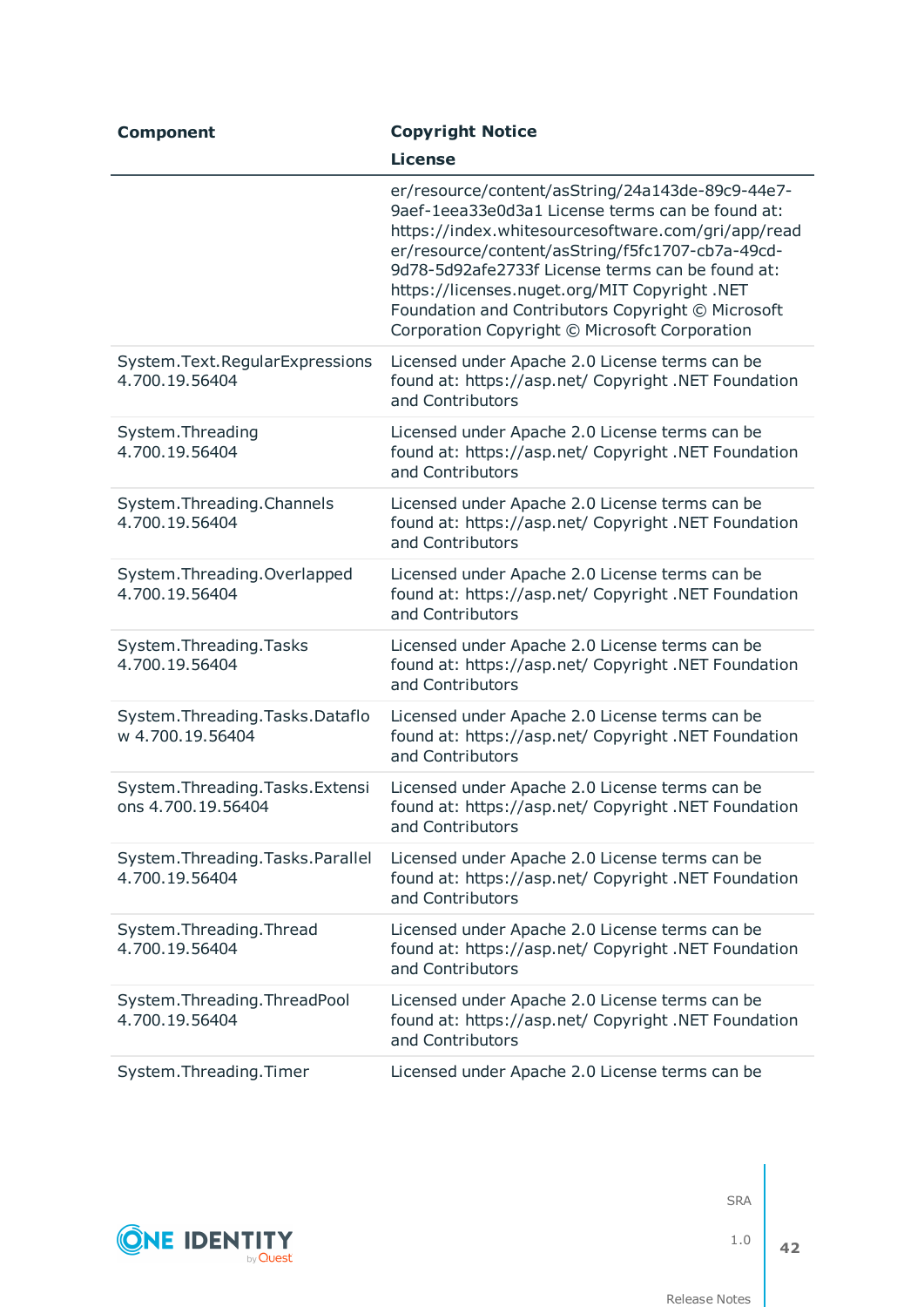| <b>Component</b>                              | <b>Copyright Notice</b>                                                                                                                                                                                                                                                                                                                                                                      |
|-----------------------------------------------|----------------------------------------------------------------------------------------------------------------------------------------------------------------------------------------------------------------------------------------------------------------------------------------------------------------------------------------------------------------------------------------------|
|                                               | <b>License</b>                                                                                                                                                                                                                                                                                                                                                                               |
| 4.700.19.56404                                | found at: https://asp.net/ Copyright .NET Foundation<br>and Contributors                                                                                                                                                                                                                                                                                                                     |
| System.Transactions<br>4.700.19.56404         | Licensed under Apache 2.0 License terms can be<br>found at: https://asp.net/ Copyright .NET Foundation<br>and Contributors                                                                                                                                                                                                                                                                   |
| System.Transactions.Local<br>4.700.19.56404   | Licensed under Apache 2.0 License terms can be<br>found at: https://asp.net/ Copyright .NET Foundation<br>and Contributors                                                                                                                                                                                                                                                                   |
| System.ValueTuple<br>4.700.19.56404           | Licensed under Apache 2.0 License terms can be<br>found at: https://asp.net/ Copyright .NET Foundation<br>and Contributors                                                                                                                                                                                                                                                                   |
| System. Web 4.700.19.56404                    | Licensed under Apache 2.0 License terms can be<br>found at: https://asp.net/ Copyright .NET Foundation<br>and Contributors                                                                                                                                                                                                                                                                   |
| System. Web. HttpUtility<br>4.700.19.56404    | Licensed under Apache 2.0 License terms can be<br>found at: https://asp.net/ Copyright .NET Foundation<br>and Contributors                                                                                                                                                                                                                                                                   |
| System. Windows 4.700.19.56404                | Licensed under Apache 2.0 License terms can be<br>found at: https://asp.net/ Copyright .NET Foundation<br>and Contributors                                                                                                                                                                                                                                                                   |
| System. Windows. Extensions<br>4.700.19.56404 | Licensed under MIT License terms can be found at:<br>https://index.whitesourcesoftware.com/gri/app/read<br>er/resource/content/asString/3d9297d0-ec33-435e-<br>880e-02c1bb871d35 License terms can be found at:<br>https://index.whitesourcesoftware.com/gri/app/read<br>er/resource/content/asString/f1bf3ed6-2214-4d7b-<br>a74a-8b36c0cb539a Copyright .NET Foundation and<br>Contributors |
| System.Xml 4.700.19.56404                     | Licensed under Apache 2.0 License terms can be<br>found at: https://asp.net/ Copyright .NET Foundation<br>and Contributors                                                                                                                                                                                                                                                                   |
| System.Xml.Ling 4.700.19.56404                | Licensed under Apache 2.0 License terms can be<br>found at: https://asp.net/ Copyright .NET Foundation<br>and Contributors                                                                                                                                                                                                                                                                   |
| System.Xml.ReaderWriter<br>4.700.19.56404     | Licensed under Apache 2.0 License terms can be<br>found at: https://asp.net/ Copyright .NET Foundation<br>and Contributors                                                                                                                                                                                                                                                                   |
| System.Xml.Serialization<br>4.700.19.56404    | Licensed under Apache 2.0 License terms can be<br>found at: https://asp.net/ Copyright .NET Foundation                                                                                                                                                                                                                                                                                       |



1.0 **43**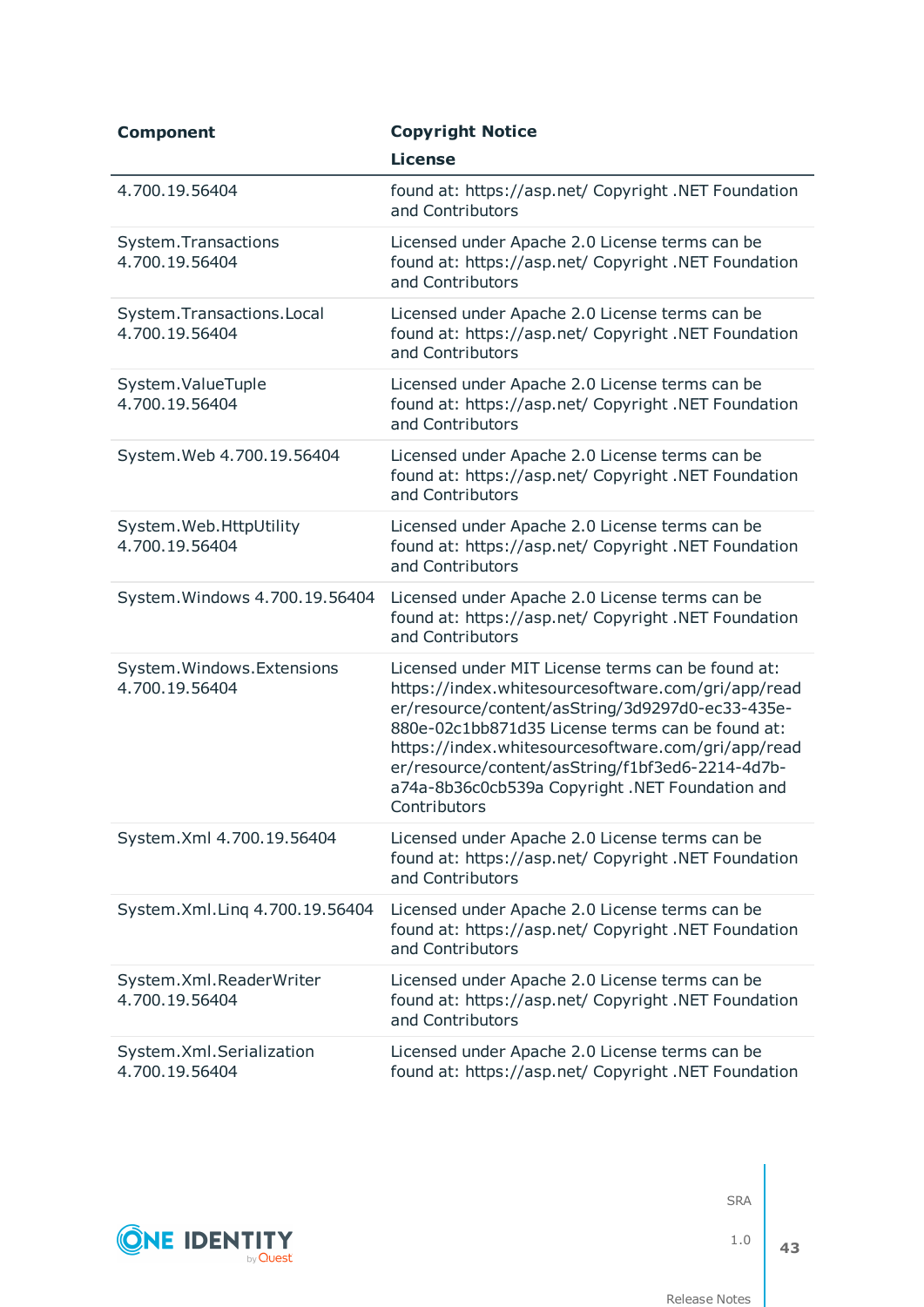| <b>Component</b>                             | <b>Copyright Notice</b><br><b>License</b>                                                                                                        |
|----------------------------------------------|--------------------------------------------------------------------------------------------------------------------------------------------------|
|                                              | and Contributors                                                                                                                                 |
| System.Xml.XDocument<br>4.700.19.56404       | Licensed under Apache 2.0 License terms can be<br>found at: https://asp.net/ Copyright .NET Foundation<br>and Contributors                       |
| System.Xml.XmlDocument<br>4.700.19.56404     | Licensed under Apache 2.0 License terms can be<br>found at: https://asp.net/ Copyright .NET Foundation<br>and Contributors                       |
| System.Xml.XmlSerializer<br>4.700.19.56404   | Licensed under Apache 2.0 License terms can be<br>found at: https://asp.net/ Copyright .NET Foundation<br>and Contributors                       |
| System.Xml.XPath<br>4.700.19.56404           | Licensed under Apache 2.0 License terms can be<br>found at: https://asp.net/ Copyright .NET Foundation<br>and Contributors                       |
| System.Xml.XPath.XDocument<br>4.700.19.56404 | Licensed under Apache 2.0 License terms can be<br>found at: https://asp.net/ Copyright .NET Foundation<br>and Contributors                       |
| Ubuntu Linux 18.04                           |                                                                                                                                                  |
| WindowsBase 4.700.19.56404                   | Licensed under Apache 2.0 License terms can be<br>found at: https://asp.net/ Copyright .NET Foundation<br>and Contributors                       |
| xunit.core 2.4.0.4049                        | Licensed under Apache 2.0 License terms can be<br>found at:<br>https://github.com/xunit/xunit/blob/2.4/license.txt<br>Copyright .NET Foundation" |
| xunit.execution.dotnet<br>2.4.0.4049         | Licensed under Apache 2.0 License terms can be<br>found at:<br>https://github.com/xunit/xunit/blob/2.4/license.txt<br>Copyright .NET Foundation" |

### **Licenses**

The following list contains information about the licenses in One Identity Safeguard Remote Access 1.0.0.

http://www.apache.org/licenses/LICENSE-2.0

**Licensed under MIT License terms can be found at: https://index.whitesourcesoftware.com/gri/app/reader/resource/content/asS tring/485a767d-edb3-4295-9a9e-e21793f149d3 License terms can be found at: https://index.whitesourcesoftware.com/gri/app/reader/resource/content/asS**



SRA

1.0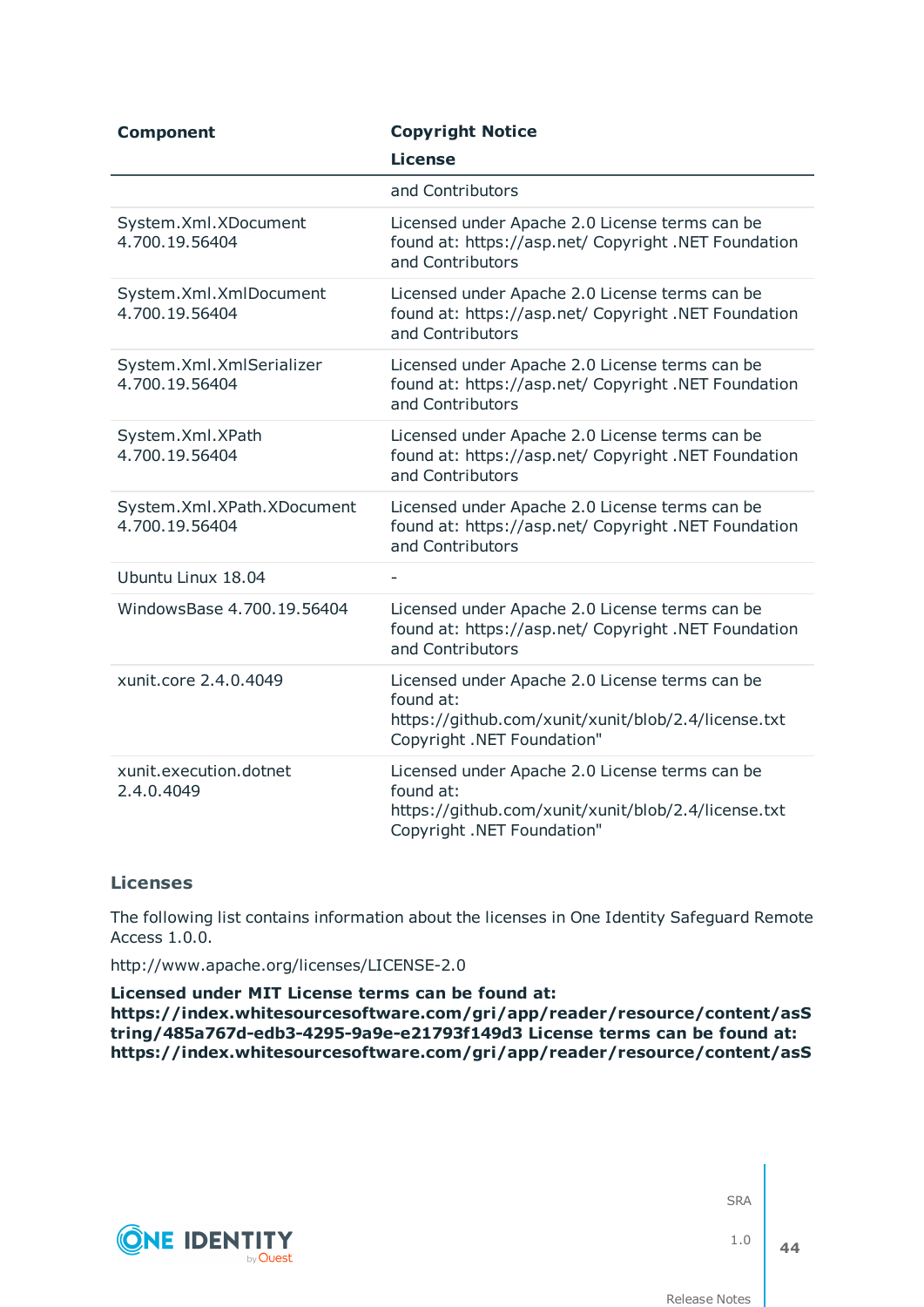### **tring/f1bf3ed6-2214-4d7b-a74a-8b36c0cb539a Copyright .NET Foundation and Contributors**

https://opensource.org/licenses/MIT

**Copyright (c) 2004-2019 Castle Project - http://www.castleproject.org/**

http://www.apache.org/licenses/LICENSE-2.0

**Licensed under BSD 3 License terms can be found at: https://github.com/protocolbuffers/protobuf/blob/master/LICENSE License terms can be found at: https://index.whitesourcesoftware.com/gri/app/reader/resource/content/asS**

**tring/d7354ee1-8043-4247-8197-33e1b8e2f062 Copyright 2015 Google Inc."**

https://opensource.org/licenses/BSD-3-Clause

**Licensed under MIT License terms can be found at: https://index.whitesourcesoftware.com/gri/app/reader/resource/content/asS tring/99fc7e2d-4b7a-4ac1-bfe6-6b903f708ced License terms can be found at: https://raw.githubusercontent.com/domaindrivendev/Swashbuckle.AspNetCor e/master/LICENSE**

https://opensource.org/licenses/MIT

**Licensed under Apache 2.0 License terms can be found at: https://github.com/dotnet/aspnetcore Copyright .NET Foundation and Contributors**

http://www.apache.org/licenses/LICENSE-2.0

**Licensed under Apache 2.0 License terms can be found at: https://index.whitesourcesoftware.com/gri/app/reader/resource/content/asS tring/85567be3-bacd-48ce-8eb8-cbf47338f933 License terms can be found at: https://licenses.nuget.org/Apache-2.0**

http://www.apache.org/licenses/LICENSE-2.0

**Licensed under Apache 2.0 License terms can be found at: https://index.whitesourcesoftware.com/gri/app/reader/resource/content/asS tring/55ad43bc-39e3-40ce-a8c7-1af114e7e2fd License terms can be found at: https://licenses.nuget.org/Apache-2.0 Copyright 2019 The gRPC Authors"**

http://www.apache.org/licenses/LICENSE-2.0

**Licensed under Apache 2.0 License terms can be found at: https://index.whitesourcesoftware.com/gri/app/reader/resource/content/asS tring/c272364d-1b04-4ea4-aed2-aa04ff89b22c License terms can be found at: https://licenses.nuget.org/Apache-2.0**

http://www.apache.org/licenses/LICENSE-2.0

**Licensed under MIT License terms can be found at: https://index.whitesourcesoftware.com/gri/app/reader/resource/content/asS tring/9fe801f2-0f17-495a-bfbf-7ca5fc243281 License terms can be found at: https://licenses.nuget.org/MIT Copyright Microsoft Corporation**

https://opensource.org/licenses/MIT



**SRA** 

1.0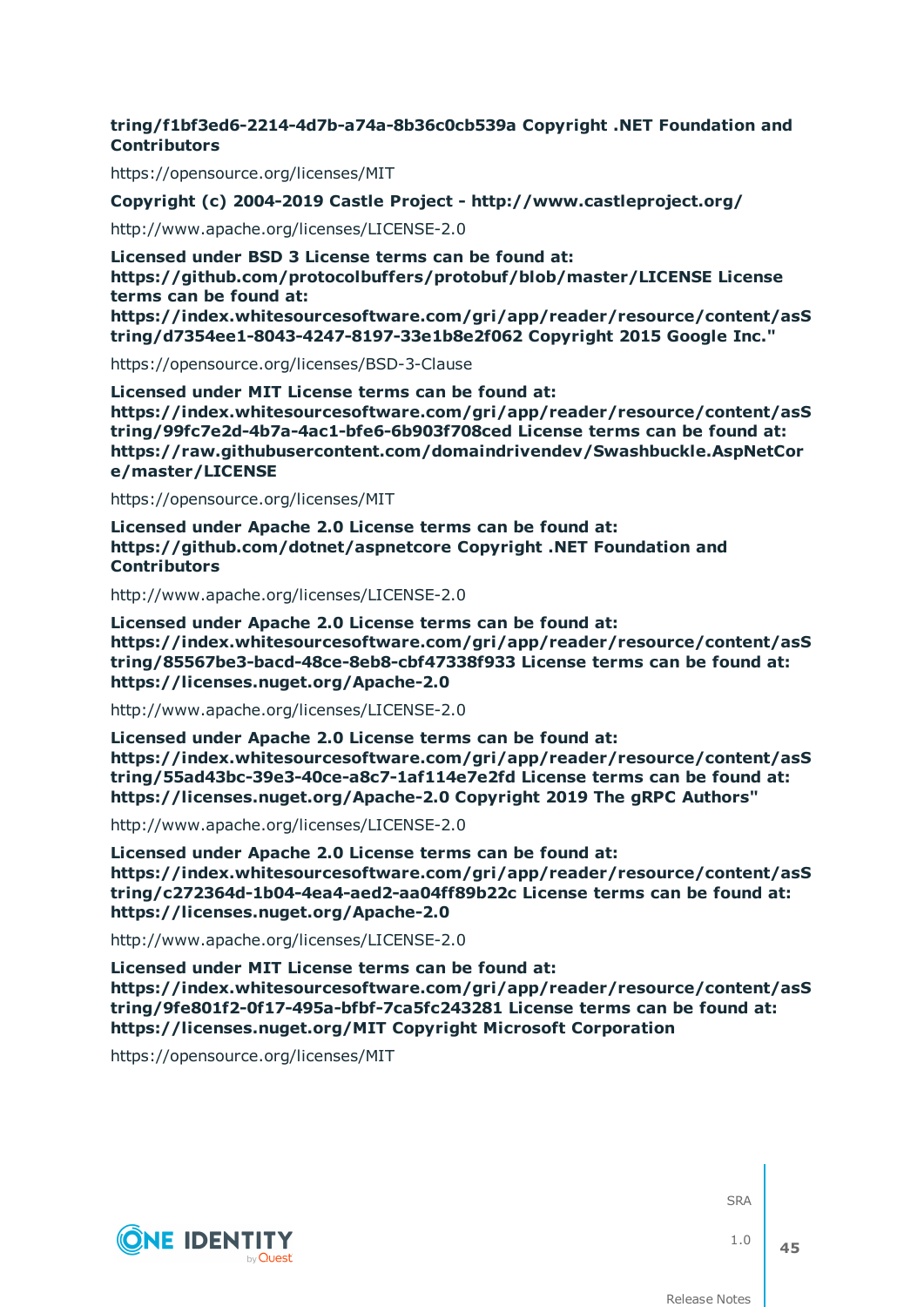### **Licensed under MIT License terms can be found at: https://licenses.nuget.org/MIT Copyright © James Newton-King 2017"**

https://opensource.org/licenses/MIT

**Licensed under MIT License terms can be found at:**

**https://index.whitesourcesoftware.com/gri/app/reader/resource/content/asS tring/14c86322-a635-4c23-94fc-24e6fbef0e66 License terms can be found at: https://index.whitesourcesoftware.com/gri/app/reader/resource/content/asS tring/2edc8113-0477-4fe9-8a8b-b0bc75bc19a7 License terms can be found at: https://index.whitesourcesoftware.com/gri/app/reader/resource/content/asS tring/daf003d9-7aac-44bc-9caa-4c427c085301 Copyright .NET Foundation and Contributors**

https://opensource.org/licenses/MIT

**Licensed under MIT License terms can be found at: https://licenses.nuget.org/MIT Copyright Microsoft Corporation**

https://opensource.org/licenses/MIT

**Licensed under MIT License terms can be found at:**

**https://index.whitesourcesoftware.com/gri/app/reader/resource/content/asS tring/2f861b6e-95c2-4f7e-92dd-76a4199aa04c License terms can be found at: https://index.whitesourcesoftware.com/gri/app/reader/resource/content/asS tring/611d1189-8680-454c-bd28-2225a3f4f262 Copyright .NET Foundation and Contributors ----- Licensed under MIT, Microsoft .NET Library License terms can be found at:**

**https://index.whitesourcesoftware.com/gri/app/reader/resource/content/asS tring/392cf37a-c629-402a-9a5b-bb658892fafa License terms can be found at: https://index.whitesourcesoftware.com/gri/app/reader/resource/content/asS tring/ea5aa06f-7036-4e4d-a37d-134e030608a1 Copyright .NET Foundation and Contributors**

https://opensource.org/licenses/MIT

**Licensed under MIT License terms can be found at: https://index.whitesourcesoftware.com/gri/app/reader/resource/content/asS tring/7623997e-ff9f-469d-9514-4fca72fe1b83 License terms can be found at: https://licenses.nuget.org/MIT Copyright Microsoft**

https://opensource.org/licenses/MIT

**Copyright Notice**

License URL

**Licensed under Apache 2.0 License terms can be found at: https://licenses.nuget.org/Apache-2.0 Copyright Microsoft Corporation**

http://www.apache.org/licenses/LICENSE-2.0

**Licensed under Apache 2.0 License terms can be found at: https://index.whitesourcesoftware.com/gri/app/reader/resource/content/asS tring/919970cc-73bb-4589-a17c-cdd34f93d29e License terms can be found at: https://licenses.nuget.org/Apache-2.0 Copyright Microsoft Corporation.**

http://www.apache.org/licenses/LICENSE-2.0



**SRA**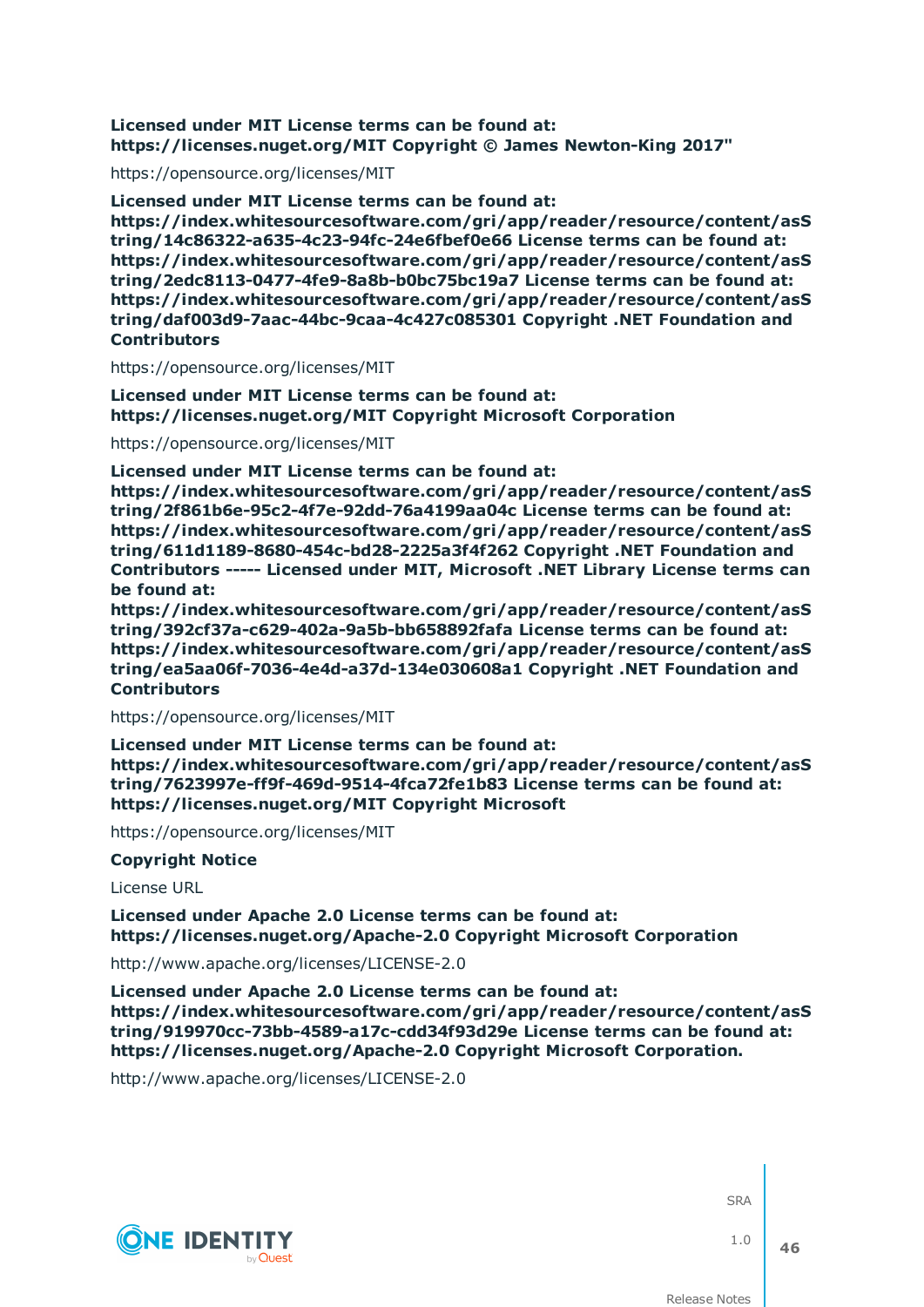**Licensed under MIT License terms can be found at: https://github.com/dotnet/core-setup/blob/master/LICENSE.TXT License terms can be found at:**

**https://index.whitesourcesoftware.com/gri/app/reader/resource/content/asS tring/aa638cd1-0455-46f6-88b1-12f15df7d6b1 License terms can be found at: https://index.whitesourcesoftware.com/gri/app/reader/resource/content/asS tring/aca29c49-54c1-43e4-b297-f3bb17357fb8 Copyright 2015 .NET Foundation Copyright Microsoft Corporation**

https://opensource.org/licenses/MIT

**Licensed under Apache 2.0 License terms can be found at: https://index.whitesourcesoftware.com/gri/app/reader/resource/content/asS tring/078c72db-2ede-48e6-af8b-39065771f3c3 License terms can be found at: https://licenses.nuget.org/Apache-2.0 Copyright 2019 The gRPC Authors"**

http://www.apache.org/licenses/LICENSE-2.0

**Licensed under Apache 2.0 License terms can be found at: https://index.whitesourcesoftware.com/gri/app/reader/resource/content/asS tring/d7879179-954a-46fe-af10-c567aaa47037 License terms can be found at: https://licenses.nuget.org/Apache-2.0 Copyright Microsoft Corporation.**

http://www.apache.org/licenses/LICENSE-2.0

**Licensed under Apache 2.0 License terms can be found at: https://index.whitesourcesoftware.com/gri/app/reader/resource/content/asS tring/a095236e-99dc-43f1-8912-b14ed702a19a License terms can be found at: https://licenses.nuget.org/Apache-2.0 Copyright 2019 The gRPC Authors"**

http://www.apache.org/licenses/LICENSE-2.0

**Licensed under MIT License terms can be found at: https://github.com/AzureAD/azure-activedirectory-identitymodel-extensionsfor-dotnet Copyright Microsoft**

https://opensource.org/licenses/MIT

**Licensed under Apache 2.0 License terms can be found at: https://index.whitesourcesoftware.com/gri/app/reader/resource/content/asS tring/f8bc49f6-07e9-4e47-ac9a-d84ec61905bc License terms can be found at: https://licenses.nuget.org/Apache-2.0**

http://www.apache.org/licenses/LICENSE-2.0

**Licensed under MIT License terms can be found at:**

**https://index.whitesourcesoftware.com/gri/app/reader/resource/content/asS tring/aeb1a6da-a50d-4ad1-a43d-bb7f199f8b67 License terms can be found at: https://index.whitesourcesoftware.com/gri/app/reader/resource/content/asS tring/f1bf3ed6-2214-4d7b-a74a-8b36c0cb539a Copyright .NET Foundation and Contributors**

https://opensource.org/licenses/MIT

**Licensed under MIT License terms can be found at: https://index.whitesourcesoftware.com/gri/app/reader/resource/content/asS tring/0b000e41-413c-474d-8fa7-a37257698179 License terms can be found at: https://licenses.nuget.org/MIT Copyright Microsoft**



**SRA** 

1.0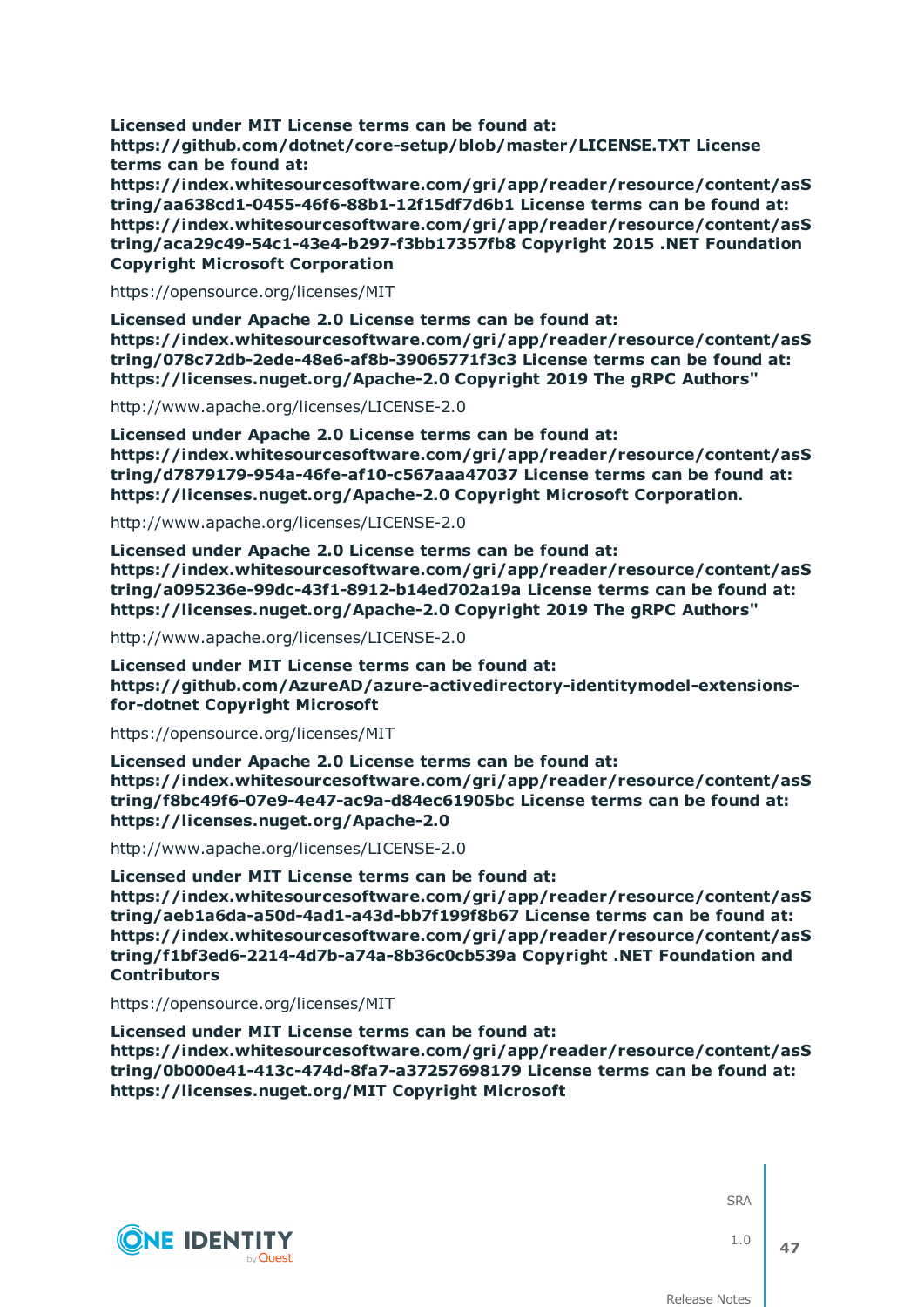https://opensource.org/licenses/MIT

**Licensed under Apache 2.0 License terms can be found at: https://index.whitesourcesoftware.com/gri/app/reader/resource/content/asS tring/d1980f35-603b-4fa0-9538-4be75308ee15 License terms can be found at: https://licenses.nuget.org/Apache-2.0 Copyright ", "Google Inc**

http://www.apache.org/licenses/LICENSE-2.0

**Licensed under Apache 2.0 License terms can be found at: https://index.whitesourcesoftware.com/gri/app/reader/resource/content/asS tring/7bbd976d-166c-4f16-8e88-4a3c3fa4d51c License terms can be found at: https://licenses.nuget.org/Apache-2.0 Copyright 2019 The gRPC Authors"**

http://www.apache.org/licenses/LICENSE-2.0

**Licensed under MIT License terms can be found at: https://index.whitesourcesoftware.com/gri/app/reader/resource/content/asS tring/47a5f4fc-9aab-4555-8bc2-c8e640ae0d0e License terms can be found at: https://index.whitesourcesoftware.com/gri/app/reader/resource/content/asS tring/f1bf3ed6-2214-4d7b-a74a-8b36c0cb539a Copyright .NET Foundation and Contributors**

https://opensource.org/licenses/MIT

**Licensed under MIT License terms can be found at: https://raw.githubusercontent.com/Azure/azure-relay-dotnet/master/LICENSE**

https://opensource.org/licenses/MIT

**Licensed under MIT License terms can be found at: https://index.whitesourcesoftware.com/gri/app/reader/resource/content/asS tring/4db4110f-5d37-4d19-b78d-bc6ccb5c32a8 License terms can be found at: https://licenses.nuget.org/MIT Copyright Microsoft**

https://opensource.org/licenses/MIT

**Licensed under MIT License terms can be found at: https://github.com/Microsoft/ApplicationInsights-dotnet Copyright Microsoft Corporation**

https://opensource.org/licenses/MIT

**Licensed under Apache 2.0 License terms can be found at: https://index.whitesourcesoftware.com/gri/app/reader/resource/content/asS tring/55ff8230-832f-48b5-8847-e5ef4a21df41 License terms can be found at: https://licenses.nuget.org/Apache-2.0**

http://www.apache.org/licenses/LICENSE-2.0

**Licensed under Apache 2.0 License terms can be found at: https://github.com/xunit/xunit/blob/2.4/license.txt Copyright .NET Foundation"**

http://www.apache.org/licenses/LICENSE-2.0

**Licensed under MIT License terms can be found at: https://raw.githubusercontent.com/khellang/Scrutor/master/LICENSE**

https://opensource.org/licenses/MIT



**SRA** 

1.0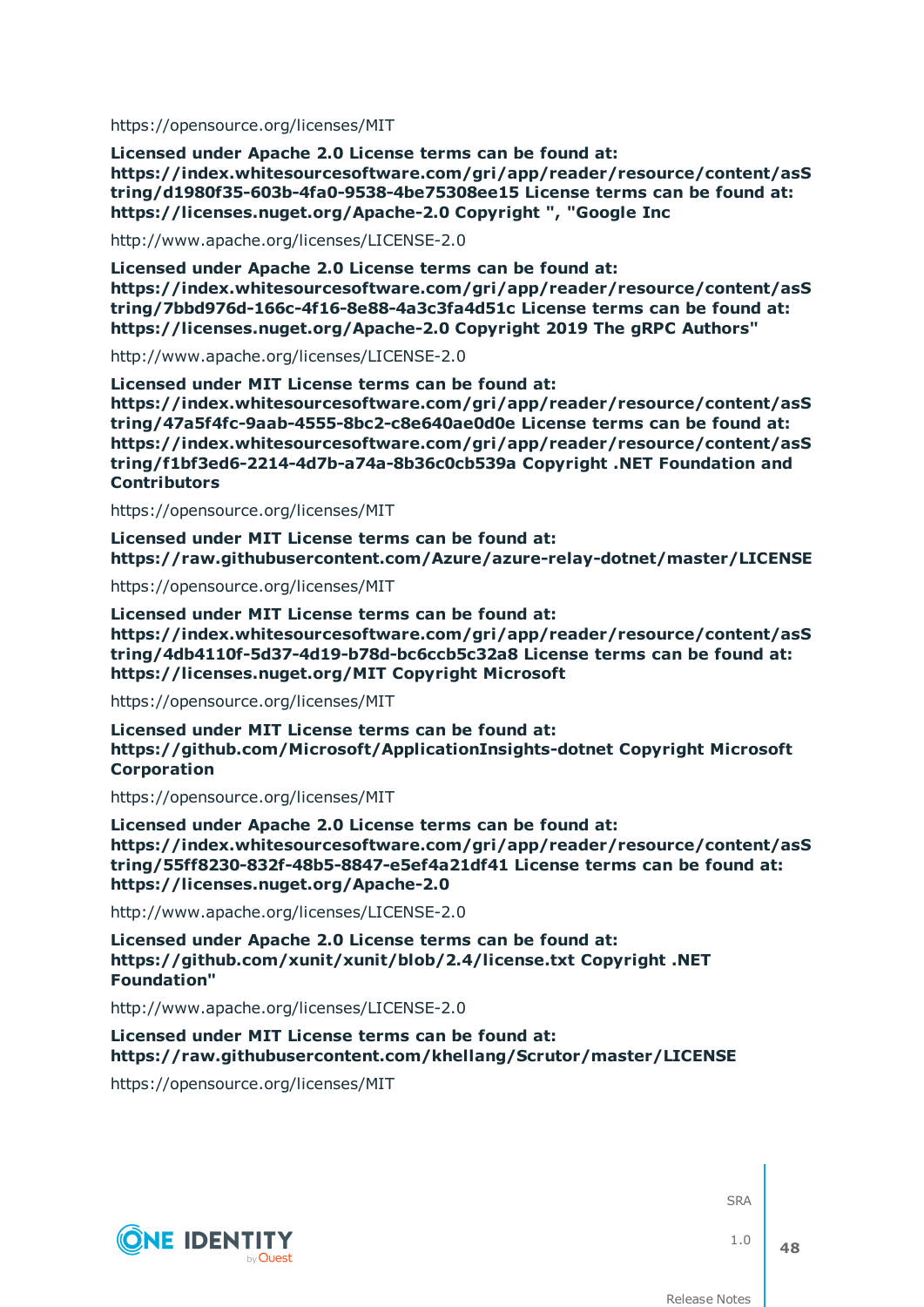#### **Licensed under Apache 2.0 License terms can be found at: https://github.com/aspnet/AspNetCore Copyright .NET Foundation and Contributors**

http://www.apache.org/licenses/LICENSE-2.0

**Licensed under MIT License terms can be found at: https://github.com/microsoft/vstest ----- Licensed under MIT License terms can be found at: https://github.com/microsoft/vstest ----- Licensed under MIT License terms can be found at: https://github.com/microsoft/vstest ----- Licensed under MIT License terms can be found at: https://github.com/microsoft/vstest ----- Licensed under MIT License terms can be found at: https://github.com/microsoft/vstest ----- Licensed under MIT License terms can be found at: https://github.com/microsoft/vstest ----- Licensed under MIT License terms can be found at: https://github.com/microsoft/vstest ----- Licensed under MIT License terms can be found at: https://github.com/microsoft/vstest ----- Licensed under MIT License terms can be found at: https://github.com/microsoft/vstest ----- Licensed under MIT License terms can be found at: https://github.com/microsoft/vstest ----- Licensed under MIT License terms can be found at: https://github.com/microsoft/vstest ----- Licensed under MIT License terms can be found at: https://github.com/microsoft/vstest ----- Licensed under MIT License terms can be found at: https://github.com/microsoft/vstest**

https://opensource.org/licenses/MIT

**Licensed under MIT License terms can be found at: https://index.whitesourcesoftware.com/gri/app/reader/resource/content/asS tring/6f929fca-9d7e-47b2-97ae-d5831755ed17**

https://opensource.org/licenses/MIT

**Licensed under Apache 2.0 License terms can be found at: https://index.whitesourcesoftware.com/gri/app/reader/resource/content/asS tring/63c743fd-f8fb-4b87-9d84-2db0dfe6df6d License terms can be found at: https://licenses.nuget.org/Apache-2.0**

http://www.apache.org/licenses/LICENSE-2.0

**Licensed under Apache 2.0 License terms can be found at: https://index.whitesourcesoftware.com/gri/app/reader/resource/content/asS tring/bf8a0ccf-44f2-44c0-9176-ef648f827a47 License terms can be found at: https://licenses.nuget.org/Apache-2.0**

http://www.apache.org/licenses/LICENSE-2.0

**Licensed under MIT License terms can be found at: https://github.com/Azure/AppConfiguration-DotnetProvider Copyright 2021 Microsoft**

https://opensource.org/licenses/MIT

**Licensed under MIT License terms can be found at: https://index.whitesourcesoftware.com/gri/app/reader/resource/content/asS tring/32d4267c-0786-40da-8b30-5108bf4821f2 License terms can be found at:**



**SRA** 

1.0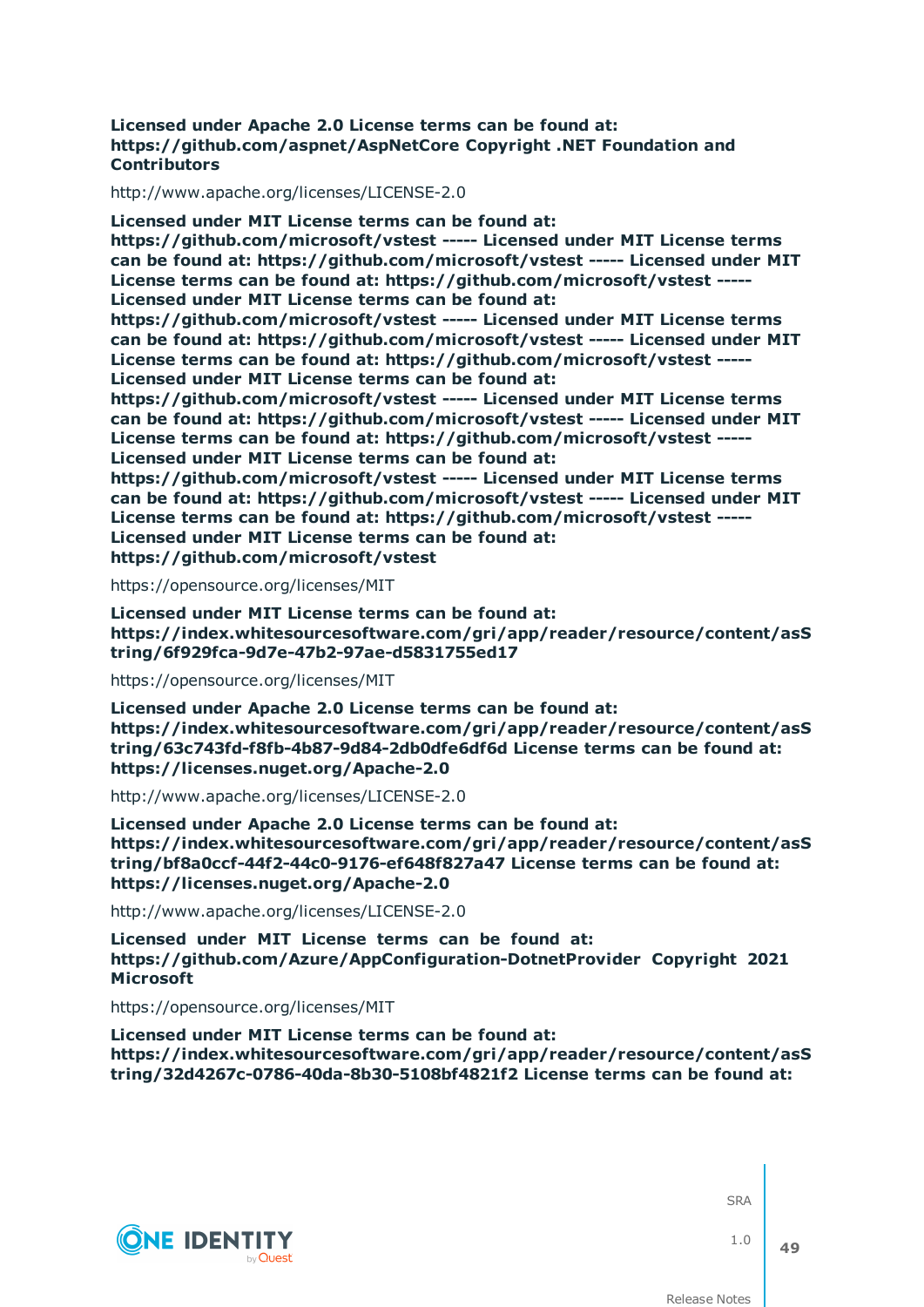### **https://raw.githubusercontent.com/domaindrivendev/Swashbuckle.AspNetCor e/master/LICENSE**

https://opensource.org/licenses/MIT

**Licensed under MIT License terms can be found at: https://github.com/dotnet/runtime Copyright .NET Foundation and Contributors**

https://opensource.org/licenses/MIT

**Licensed under MIT License terms can be found at:**

**https://index.whitesourcesoftware.com/gri/app/reader/resource/content/asS tring/3f28316d-dbe5-4c3c-bb75-1e4ece0674eb License terms can be found at: https://index.whitesourcesoftware.com/gri/app/reader/resource/content/asS tring/f1bf3ed6-2214-4d7b-a74a-8b36c0cb539a Copyright .NET Foundation and Contributors**

https://opensource.org/licenses/MIT

**Licensed under Apache 2.0 License terms can be found at: https://index.whitesourcesoftware.com/gri/app/reader/resource/content/asS tring/3dfc1a2e-9777-4217-a27a-7e57a774aed8 License terms can be found at: https://licenses.nuget.org/Apache-2.0**

http://www.apache.org/licenses/LICENSE-2.0

**Licensed under MIT License terms can be found at: https://index.whitesourcesoftware.com/gri/app/reader/resource/content/asS tring/d49a18cc-76e7-490b-86d6-bde8c5166260 License terms can be found at: https://index.whitesourcesoftware.com/gri/app/reader/resource/content/asS tring/f1bf3ed6-2214-4d7b-a74a-8b36c0cb539a Copyright .NET Foundation and Contributors**

https://opensource.org/licenses/MIT

**Licensed under Apache 2.0 License terms can be found at: https://index.whitesourcesoftware.com/gri/app/reader/resource/content/asS tring/472ac7f7-2d45-409d-9f53-fe4769ae8284 License terms can be found at: https://licenses.nuget.org/Apache-2.0 Copyright Microsoft Corporation.**

http://www.apache.org/licenses/LICENSE-2.0

**Licensed under MIT License terms can be found at: https://index.whitesourcesoftware.com/gri/app/reader/resource/content/asS tring/1db3b19f-4c18-47fd-a9fc-6d589399e17c License terms can be found at: https://index.whitesourcesoftware.com/gri/app/reader/resource/content/asS tring/2aa3f95b-750f-4868-9794-8658bfd7a96d License terms can be found at: https://licenses.nuget.org/MIT Copyright ", "© Microsoft Corporation**

https://opensource.org/licenses/MIT

**Licensed under Apache 2.0 License terms can be found at: https://github.com/aspnet/Extensions Copyright 2015 .NET Foundation Copyright Microsoft Corporation**

http://www.apache.org/licenses/LICENSE-2.0

**Licensed under Apache 2.0 License terms can be found at:**



**SRA**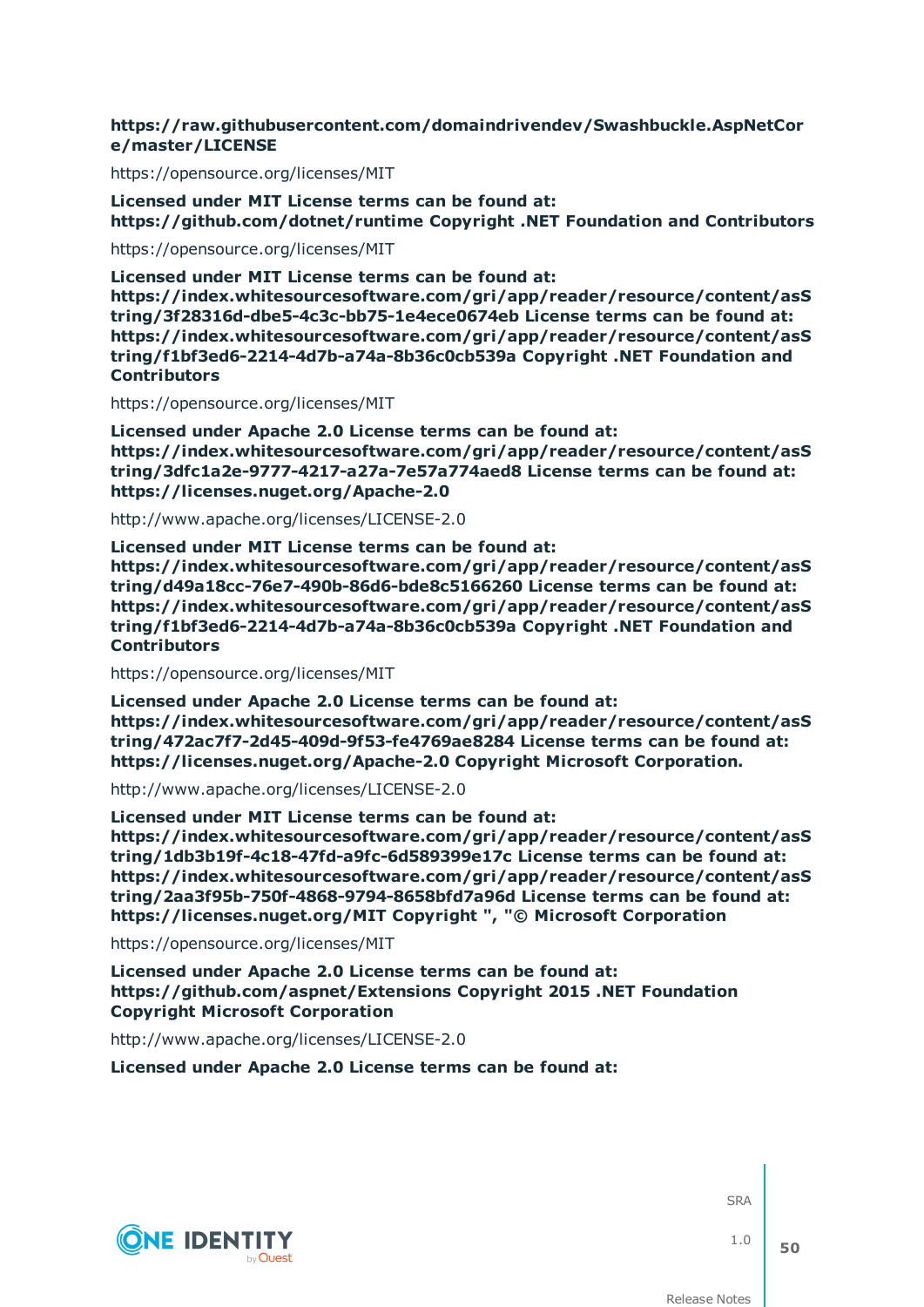**https://index.whitesourcesoftware.com/gri/app/reader/resource/content/asS tring/91a21912-79de-4de8-b8ba-0420e67079ad License terms can be found at: https://licenses.nuget.org/Apache-2.0 Copyright Microsoft Corporation.**

http://www.apache.org/licenses/LICENSE-2.0

**Licensed under MIT License terms can be found at: https://index.whitesourcesoftware.com/gri/app/reader/resource/content/asS tring/cf8f4b66-664a-40ff-85ee-80c6f4d59d33 License terms can be found at: https://index.whitesourcesoftware.com/gri/app/reader/resource/content/asS tring/f1bf3ed6-2214-4d7b-a74a-8b36c0cb539a Copyright .NET Foundation and Contributors**

https://opensource.org/licenses/MIT

**Licensed under MIT License terms can be found at: https://index.whitesourcesoftware.com/gri/app/reader/resource/content/asS tring/e12e8aeb-99d4-4e19-ae5c-3f346db95731 License terms can be found at: https://index.whitesourcesoftware.com/gri/app/reader/resource/content/asS tring/f1bf3ed6-2214-4d7b-a74a-8b36c0cb539a Copyright .NET Foundation and Contributors**

https://opensource.org/licenses/MIT

**Licensed under Apache 2.0 License terms can be found at: https://index.whitesourcesoftware.com/gri/app/reader/resource/content/asS tring/498184c3-a4a8-436d-903e-2efb0827cd51 License terms can be found at: https://licenses.nuget.org/Apache-2.0 Copyright Microsoft Corporation.**

http://www.apache.org/licenses/LICENSE-2.0

**Licensed under Apache 2.0 License terms can be found at: https://index.whitesourcesoftware.com/gri/app/reader/resource/content/asS tring/480d593c-5ba4-44df-985f-753965b7106e License terms can be found at: https://licenses.nuget.org/Apache-2.0**

http://www.apache.org/licenses/LICENSE-2.0

**Licensed under Apache 2.0 License terms can be found at: https://index.whitesourcesoftware.com/gri/app/reader/resource/content/asS tring/36ebcdf2-8c35-4fd9-92a3-c799ebe73ed6 License terms can be found at: https://licenses.nuget.org/Apache-2.0 Copyright 2019 The gRPC Authors"**

http://www.apache.org/licenses/LICENSE-2.0

**Licensed under Apache 2.0 License terms can be found at: https://index.whitesourcesoftware.com/gri/app/reader/resource/content/asS tring/2350d568-a853-4afb-83e9-6dde288880b6 License terms can be found at: https://licenses.nuget.org/Apache-2.0 Copyright ", "Google Inc**

http://www.apache.org/licenses/LICENSE-2.0

**Licensed under MIT License terms can be found at: https://github.com/dotnet/core-setup Copyright Microsoft Corporation**

https://opensource.org/licenses/MIT

**Licensed under MIT License terms can be found at:**



**SRA**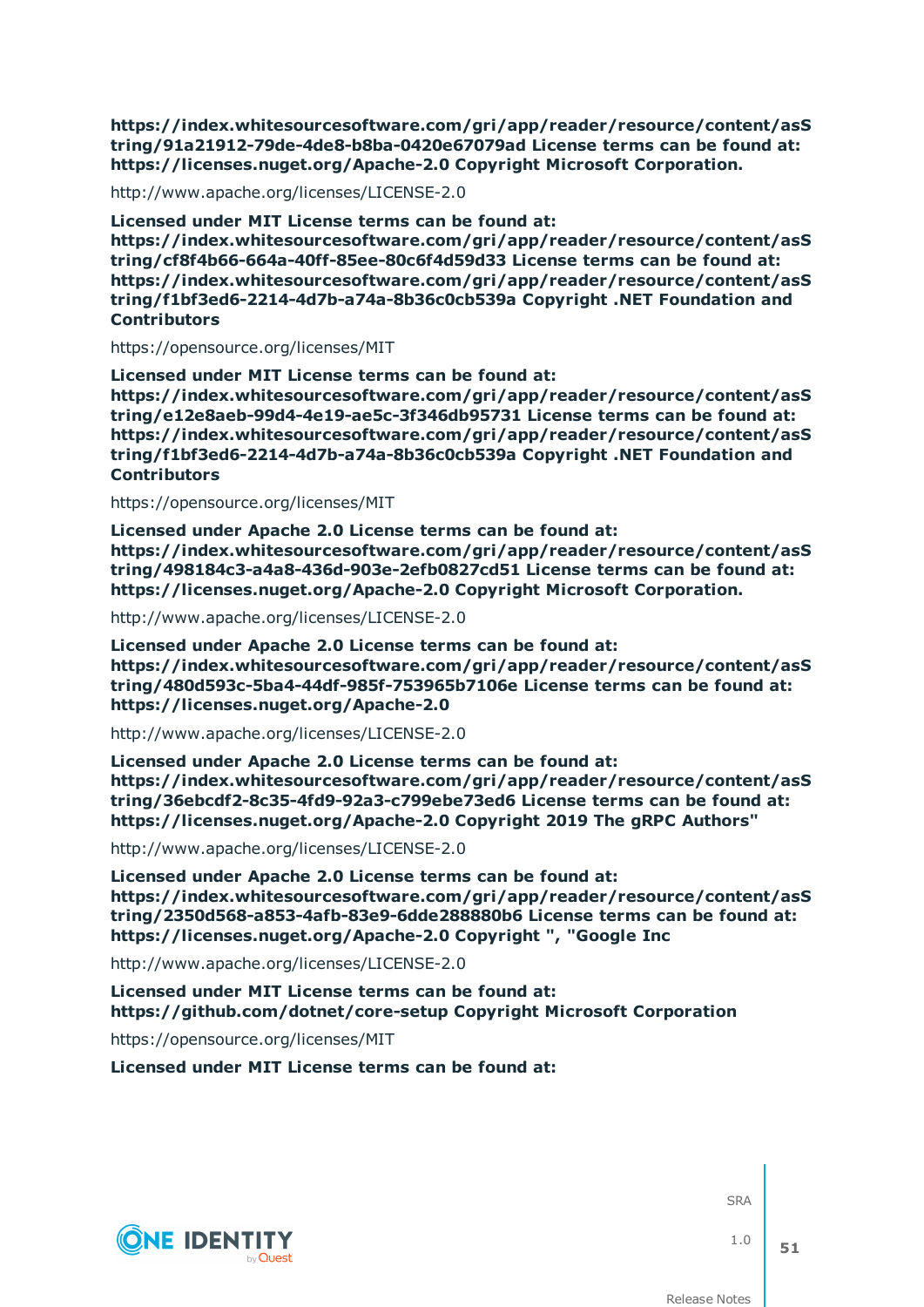**https://raw.githubusercontent.com/domaindrivendev/Swashbuckle.AspNetCor e/master/LICENSE Copyright 2016 Richard Morris**

https://opensource.org/licenses/MIT

**Licensed under Apache 2.0 License terms can be found at: https://index.whitesourcesoftware.com/gri/app/reader/resource/content/asS tring/7d583768-9d24-4fd7-ac48-cd9127b8b7aa License terms can be found at: https://licenses.nuget.org/Apache-2.0**

http://www.apache.org/licenses/LICENSE-2.0

**Licensed under Apache 2.0 License terms can be found at: https://index.whitesourcesoftware.com/gri/app/reader/resource/content/asS tring/77511b57-d722-4a49-ba73-7875201d6148 License terms can be found at: https://licenses.nuget.org/Apache-2.0**

http://www.apache.org/licenses/LICENSE-2.0

**Licensed under MIT License terms can be found at: https://github.com/mattfrear/Swashbuckle.AspNetCore.Filters/blob/master/L ICENSE License terms can be found at: https://index.whitesourcesoftware.com/gri/app/reader/resource/content/asS tring/c03784b8-7911-4549-b38b-b0942c5089ec**

https://opensource.org/licenses/MIT

**Licensed under Apache 2.0 License terms can be found at: https://index.whitesourcesoftware.com/gri/app/reader/resource/content/asS tring/99e189f0-226b-4459-96ad-9c57c998a389 License terms can be found at: https://licenses.nuget.org/Apache-2.0**

http://www.apache.org/licenses/LICENSE-2.0

**Licensed under Apache 2.0 License terms can be found at: https://index.whitesourcesoftware.com/gri/app/reader/resource/content/asS tring/2b247490-7013-4b6e-bf33-4264f87a003e License terms can be found at: https://licenses.nuget.org/Apache-2.0**

http://www.apache.org/licenses/LICENSE-2.0

**Licensed under Apache 2.0 License terms can be found at: https://index.whitesourcesoftware.com/gri/app/reader/resource/content/asS tring/34231386-2c2b-4c63-bc6d-fd3e479091a5 License terms can be found at: https://licenses.nuget.org/Apache-2.0**

http://www.apache.org/licenses/LICENSE-2.0

**Licensed under MIT License terms can be found at: https://github.com/microsoft/vstest**

https://opensource.org/licenses/MIT

**Licensed under Apache 2.0 License terms can be found at: https://index.whitesourcesoftware.com/gri/app/reader/resource/content/asS tring/e5156c92-ab33-4df4-bcfe-8d18eab5d1dc License terms can be found at: https://licenses.nuget.org/Apache-2.0**

http://www.apache.org/licenses/LICENSE-2.0



**SRA** 

1.0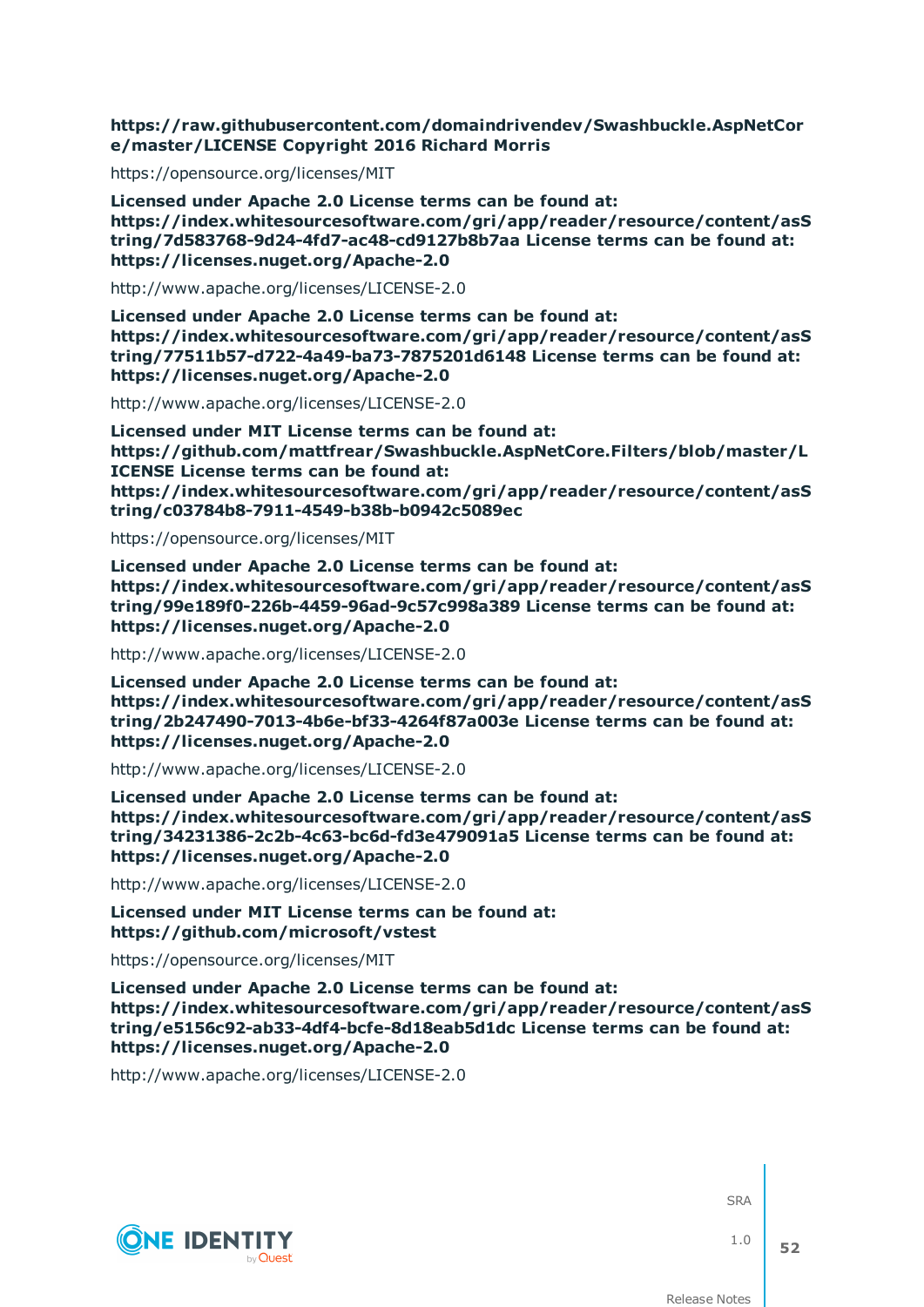**Licensed under BSD 3 License terms can be found at: https://index.whitesourcesoftware.com/gri/app/reader/resource/content/asS tring/4d4a0cfc-4617-4bda-b6f8-9a61e0cdfb09 License terms can be found at: https://raw.githubusercontent.com/moq/moq4/master/License.txt**

https://opensource.org/licenses/BSD-3-Clause

**Licensed under Apache 2.0 License terms can be found at: https://asp.net/ Copyright .NET Foundation and Contributors**

http://www.apache.org/licenses/LICENSE-2.0

**Licensed under MIT License terms can be found at: https://index.whitesourcesoftware.com/gri/app/reader/resource/content/asS tring/74a89a6a-0758-47d6-ac72-e656110bcd7e License terms can be found at: https://licenses.nuget.org/MIT Copyright Microsoft Corporation**

https://opensource.org/licenses/MIT

**Licensed under Apache 2.0 License terms can be found at: https://index.whitesourcesoftware.com/gri/app/reader/resource/content/asS tring/44aca49d-38aa-4d7d-8331-71dca7f12ed9 License terms can be found at: https://licenses.nuget.org/Apache-2.0**

http://www.apache.org/licenses/LICENSE-2.0

**Licensed under Apache 2.0 License terms can be found at: https://index.whitesourcesoftware.com/gri/app/reader/resource/content/asS tring/a641f1c2-a3e8-439f-9be9-b77ac4d5e738 License terms can be found at: https://licenses.nuget.org/Apache-2.0 Copyright Microsoft Corporation.**

http://www.apache.org/licenses/LICENSE-2.0

**Licensed under Apache 2.0 License terms can be found at: https://index.whitesourcesoftware.com/gri/app/reader/resource/content/asS tring/0a0dc298-ff7b-4d12-a4b1-c85b1dd26288 License terms can be found at: https://licenses.nuget.org/Apache-2.0 Copyright 2019 The gRPC Authors"**

http://www.apache.org/licenses/LICENSE-2.0

**Licensed under Apache 2.0 License terms can be found at: https://index.whitesourcesoftware.com/gri/app/reader/resource/content/asS tring/a22120a5-f273-4a19-a2cc-d61a344dfb51 License terms can be found at: https://licenses.nuget.org/Apache-2.0**

http://www.apache.org/licenses/LICENSE-2.0

**Licensed under MIT License terms can be found at: https://index.whitesourcesoftware.com/gri/app/reader/resource/content/asS tring/30990e96-9e83-40ee-98ab-4053d158b57b License terms can be found at: https://raw.githubusercontent.com/domaindrivendev/Swashbuckle.AspNetCor e/master/LICENSE**

https://opensource.org/licenses/MIT

**Licensed under Apache 2.0 License terms can be found at: https://index.whitesourcesoftware.com/gri/app/reader/resource/content/asS tring/86ee1460-2c7f-440f-8101-044328e50235 License terms can be found at: https://licenses.nuget.org/Apache-2.0**



**SRA** 

1.0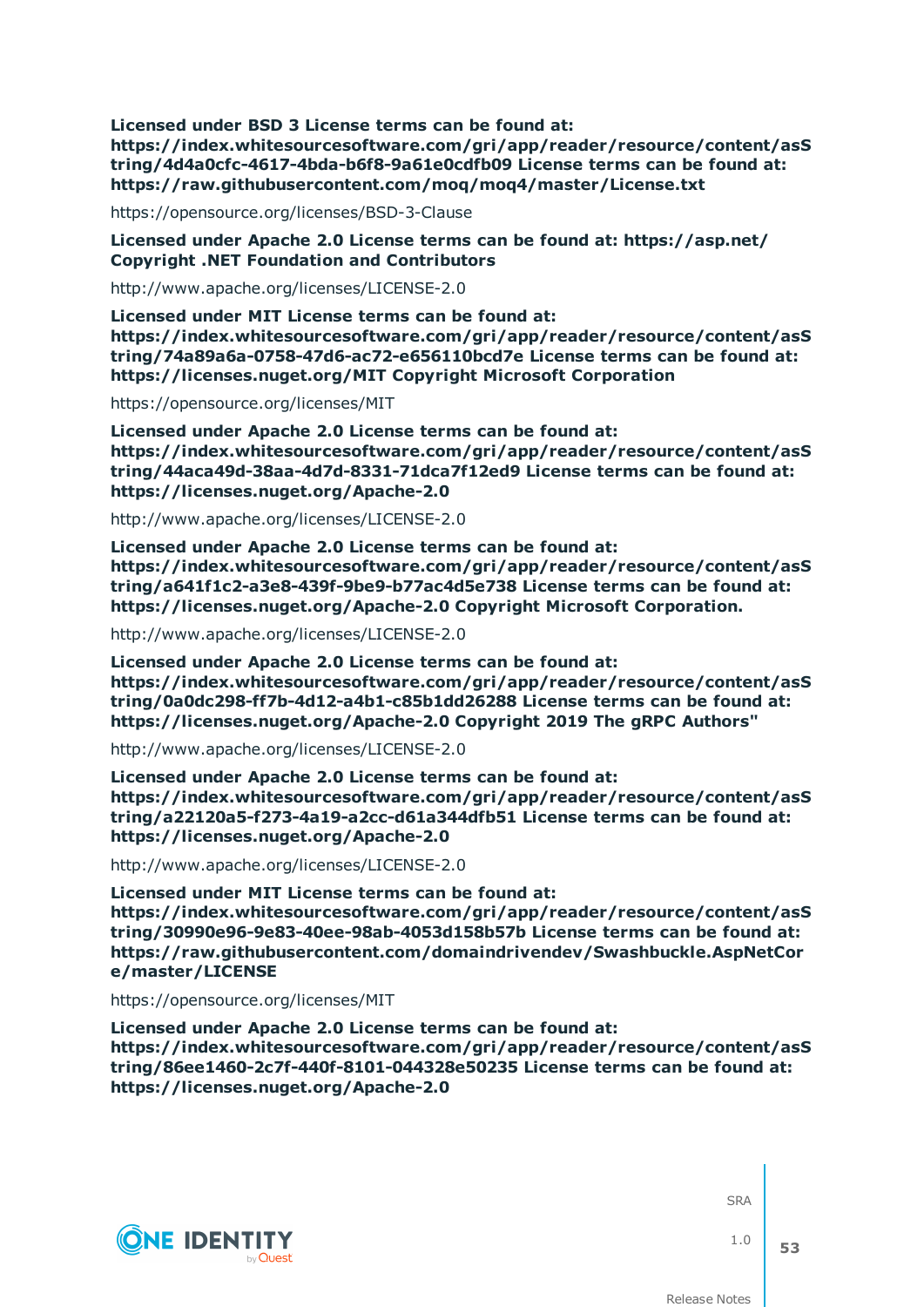http://www.apache.org/licenses/LICENSE-2.0

**Licensed under MIT License terms can be found at: https://index.whitesourcesoftware.com/gri/app/reader/resource/content/asS tring/7e17b96d-2d64-4e6e-adbf-27474e9d98f8 License terms can be found at: https://licenses.nuget.org/MIT**

https://opensource.org/licenses/MIT

**Licensed under MIT License terms can be found at: https://licenses.nuget.org/MIT Copyright © Microsoft Corporation. All rights reserved.**

https://opensource.org/licenses/MIT

**Licensed under Apache 2.0 License terms can be found at: https://index.whitesourcesoftware.com/gri/app/reader/resource/content/asS tring/29a9ca90-85b7-4469-8a9b-2abda02f386f License terms can be found at: https://licenses.nuget.org/Apache-2.0**

http://www.apache.org/licenses/LICENSE-2.0

**Licensed under MIT License terms can be found at: https://index.whitesourcesoftware.com/gri/app/reader/resource/content/asS tring/80b2e434-e705-4490-b718-d846771485c5 License terms can be found at: https://licenses.nuget.org/MIT**

https://opensource.org/licenses/MIT

**Licensed under MIT License terms can be found at:**

**https://index.whitesourcesoftware.com/gri/app/reader/resource/content/asS tring/3d9297d0-ec33-435e-880e-02c1bb871d35 License terms can be found at: https://index.whitesourcesoftware.com/gri/app/reader/resource/content/asS tring/f1bf3ed6-2214-4d7b-a74a-8b36c0cb539a Copyright .NET Foundation and Contributors**

https://opensource.org/licenses/MIT

**Licensed under MIT License terms can be found at: https://index.whitesourcesoftware.com/gri/app/reader/resource/content/asS tring/98789132-fa68-4302-8cd0-e51295fbcbd1 License terms can be found at: https://raw.githubusercontent.com/Microsoft/OpenAPI.NET/master/LICENSE**

https://opensource.org/licenses/MIT

**Licensed under Apache 2.0 License terms can be found at: https://index.whitesourcesoftware.com/gri/app/reader/resource/content/asS tring/4979c5a1-e3f4-47b2-bfd8-cbb8154eeb8d License terms can be found at: https://licenses.nuget.org/Apache-2.0**

http://www.apache.org/licenses/LICENSE-2.0

**Licensed under Apache 2.0 License terms can be found at: https://index.whitesourcesoftware.com/gri/app/reader/resource/content/asS tring/420f73d6-6b1a-41ae-9a45-e3e8a28262e9 License terms can be found at: https://licenses.nuget.org/Apache-2.0 Copyright ", "Google Inc**

http://www.apache.org/licenses/LICENSE-2.0



**-**

**SRA** 

1.0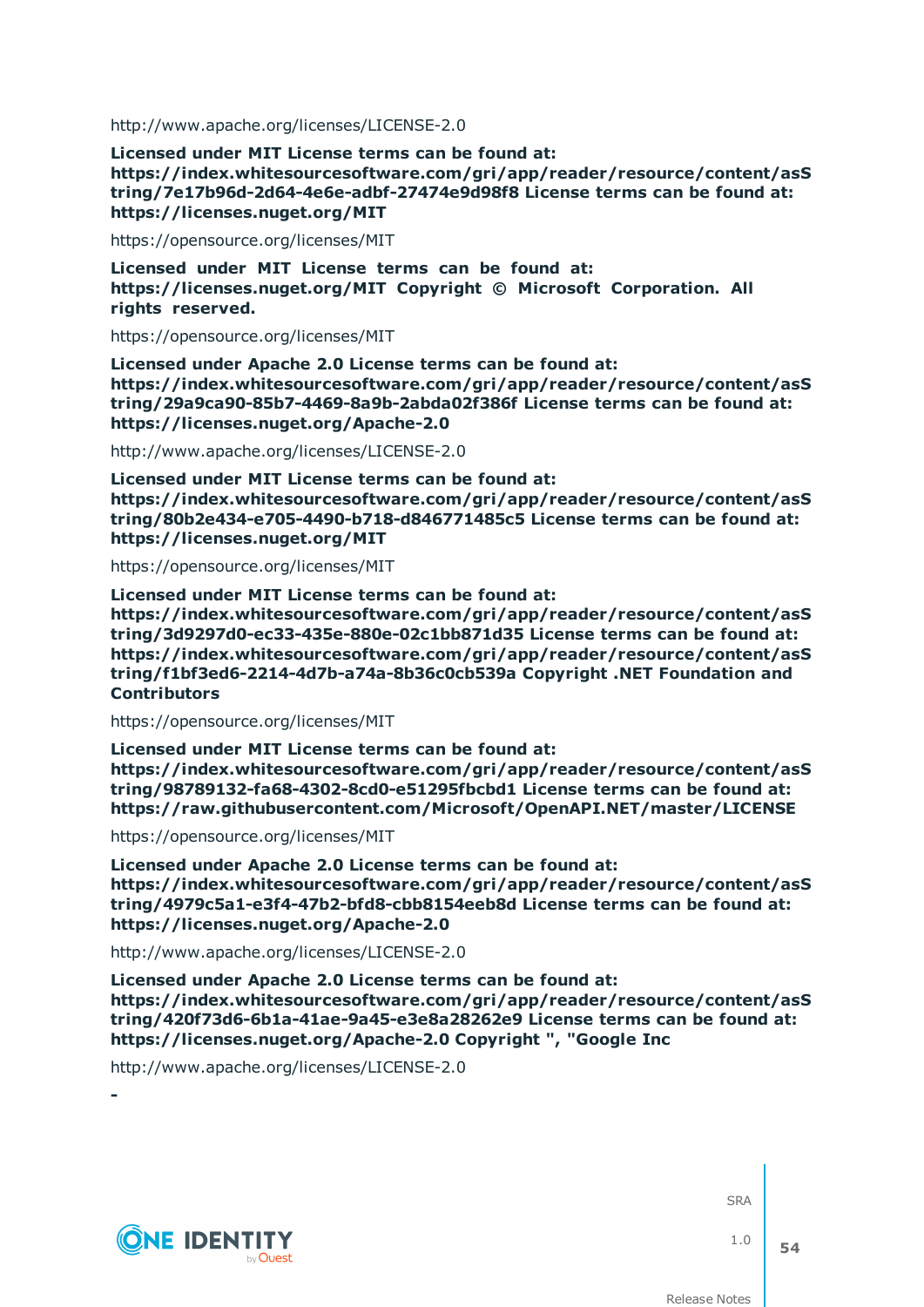http://www.ubuntu.com/legal/terms-and-policies/terms

**Licensed under MIT License terms can be found at: https://github.com/JamesNK/Newtonsoft.Json Copyright .NET Foundation and Contributors**

https://opensource.org/licenses/MIT

**Licensed under MIT License terms can be found at: https://index.whitesourcesoftware.com/gri/app/reader/resource/content/asS tring/5300d6bd-60e3-4dd6-a244-f5da8d98c7c4 License terms can be found at: https://index.whitesourcesoftware.com/gri/app/reader/resource/content/asS tring/f1bf3ed6-2214-4d7b-a74a-8b36c0cb539a Copyright .NET Foundation and Contributors**

https://opensource.org/licenses/MIT

**Licensed under Apache 2.0 License terms can be found at: https://index.whitesourcesoftware.com/gri/app/reader/resource/content/asS tring/48b47480-eb92-46ea-ba96-91d118286b70 License terms can be found at: https://licenses.nuget.org/Apache-2.0 Copyright ", "Google Inc**

http://www.apache.org/licenses/LICENSE-2.0

**Licensed under MIT License terms can be found at: https://github.com/dotnet/core-setup/blob/master/LICENSE.TXT License terms can be found at:**

**https://index.whitesourcesoftware.com/gri/app/reader/resource/content/asS tring/3c55e719-6c5f-4a79-b63f-620331dab341 License terms can be found at: https://index.whitesourcesoftware.com/gri/app/reader/resource/content/asS tring/aa638cd1-0455-46f6-88b1-12f15df7d6b1 Copyright 2015 .NET Foundation Copyright Microsoft Corporation**

https://opensource.org/licenses/MIT

**Licensed under Apache 2.0 License terms can be found at: https://index.whitesourcesoftware.com/gri/app/reader/resource/content/asS tring/b18c9328-b326-4658-acda-6743b8acf7a2 License terms can be found at: https://licenses.nuget.org/Apache-2.0**

http://www.apache.org/licenses/LICENSE-2.0

**Licensed under Apache 2.0 License terms can be found at: https://index.whitesourcesoftware.com/gri/app/reader/resource/content/asS tring/b4fcac1a-9d8a-49ef-87e6-78ffa782d292 Copyright © Microsoft Corporation Copyright 2015 .NET Foundation Copyright Microsoft Corporation**

http://www.apache.org/licenses/LICENSE-2.0

**Licensed under MIT License terms can be found at: https://index.whitesourcesoftware.com/gri/app/reader/resource/content/asS tring/b767563a-762c-44fd-a85b-bcf588eab7ac License terms can be found at: https://licenses.nuget.org/MIT Copyright Microsoft Corporation**

https://opensource.org/licenses/MIT

**Licensed under MIT License terms can be found at:**



**SRA**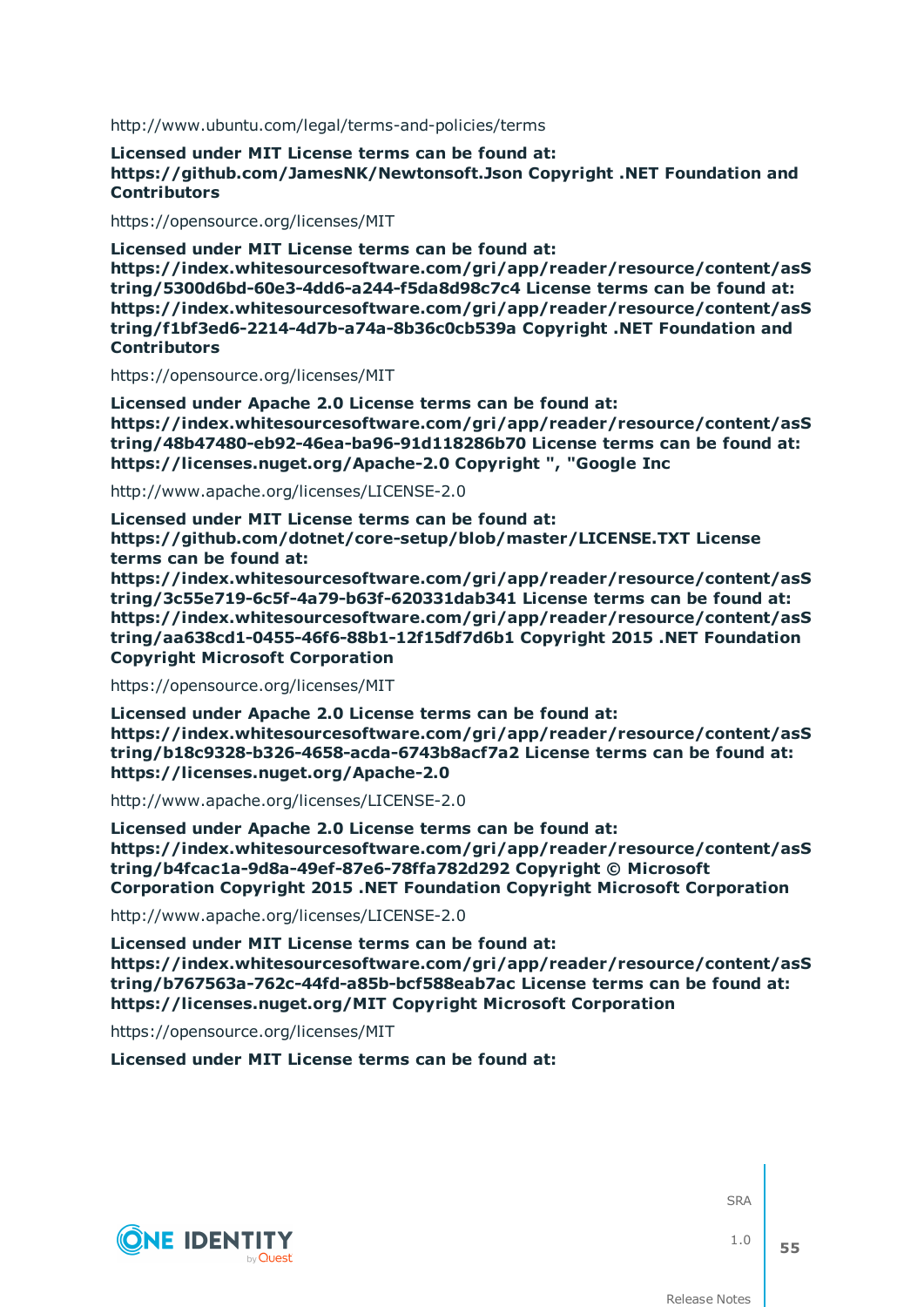**https://index.whitesourcesoftware.com/gri/app/reader/resource/content/asS tring/14c86322-a635-4c23-94fc-24e6fbef0e66 License terms can be found at: https://index.whitesourcesoftware.com/gri/app/reader/resource/content/asS tring/2edc8113-0477-4fe9-8a8b-b0bc75bc19a7 License terms can be found at: https://index.whitesourcesoftware.com/gri/app/reader/resource/content/asS tring/b878fb17-ae73-487b-8cfa-6934b694b4fe Copyright .NET Foundation and Contributors ----- Licensed under MIT License terms can be found at: https://index.whitesourcesoftware.com/gri/app/reader/resource/content/asS tring/14c86322-a635-4c23-94fc-24e6fbef0e66 License terms can be found at: https://index.whitesourcesoftware.com/gri/app/reader/resource/content/asS tring/2edc8113-0477-4fe9-8a8b-b0bc75bc19a7 License terms can be found at: https://index.whitesourcesoftware.com/gri/app/reader/resource/content/asS tring/b878fb17-ae73-487b-8cfa-6934b694b4fe Copyright .NET Foundation and Contributors**

#### https://opensource.org/licenses/MIT

**Licensed under MIT License terms can be found at: https://index.whitesourcesoftware.com/gri/app/reader/resource/content/asS tring/24a143de-89c9-44e7-9aef-1eea33e0d3a1 License terms can be found at: https://index.whitesourcesoftware.com/gri/app/reader/resource/content/asS tring/f5fc1707-cb7a-49cd-9d78-5d92afe2733f License terms can be found at: https://licenses.nuget.org/MIT Copyright .NET Foundation and Contributors Copyright © Microsoft Corporation Copyright © Microsoft Corporation**

https://opensource.org/licenses/MIT

**Licensed under MIT License terms can be found at: https://licenses.nuget.org/MIT**

https://opensource.org/licenses/MIT

**Licensed under MIT License terms can be found at: https://index.whitesourcesoftware.com/gri/app/reader/resource/content/asS tring/dc9653c6-4ce0-4812-832d-73e30e41ab3c License terms can be found at: https://licenses.nuget.org/MIT**

https://opensource.org/licenses/MIT

**Licensed under Apache 2.0 License terms can be found at: https://index.whitesourcesoftware.com/gri/app/reader/resource/content/asS tring/fa20e819-c83c-4f18-b0c1-a0d67d1d7bc5 License terms can be found at: https://licenses.nuget.org/Apache-2.0**

http://www.apache.org/licenses/LICENSE-2.0

**Licensed under MIT License terms can be found at: https://licenses.nuget.org/MIT Copyright Microsoft Corporation ----- Licensed under MIT License terms can be found at: https://licenses.nuget.org/MIT Copyright Microsoft Corporation**

https://opensource.org/licenses/MIT

**Licensed under MIT License terms can be found at: https://index.whitesourcesoftware.com/gri/app/reader/resource/content/asS tring/49356b82-b3d1-4e22-a4fd-e62aadd300a5 License terms can be found at:**



**SRA** 

1.0